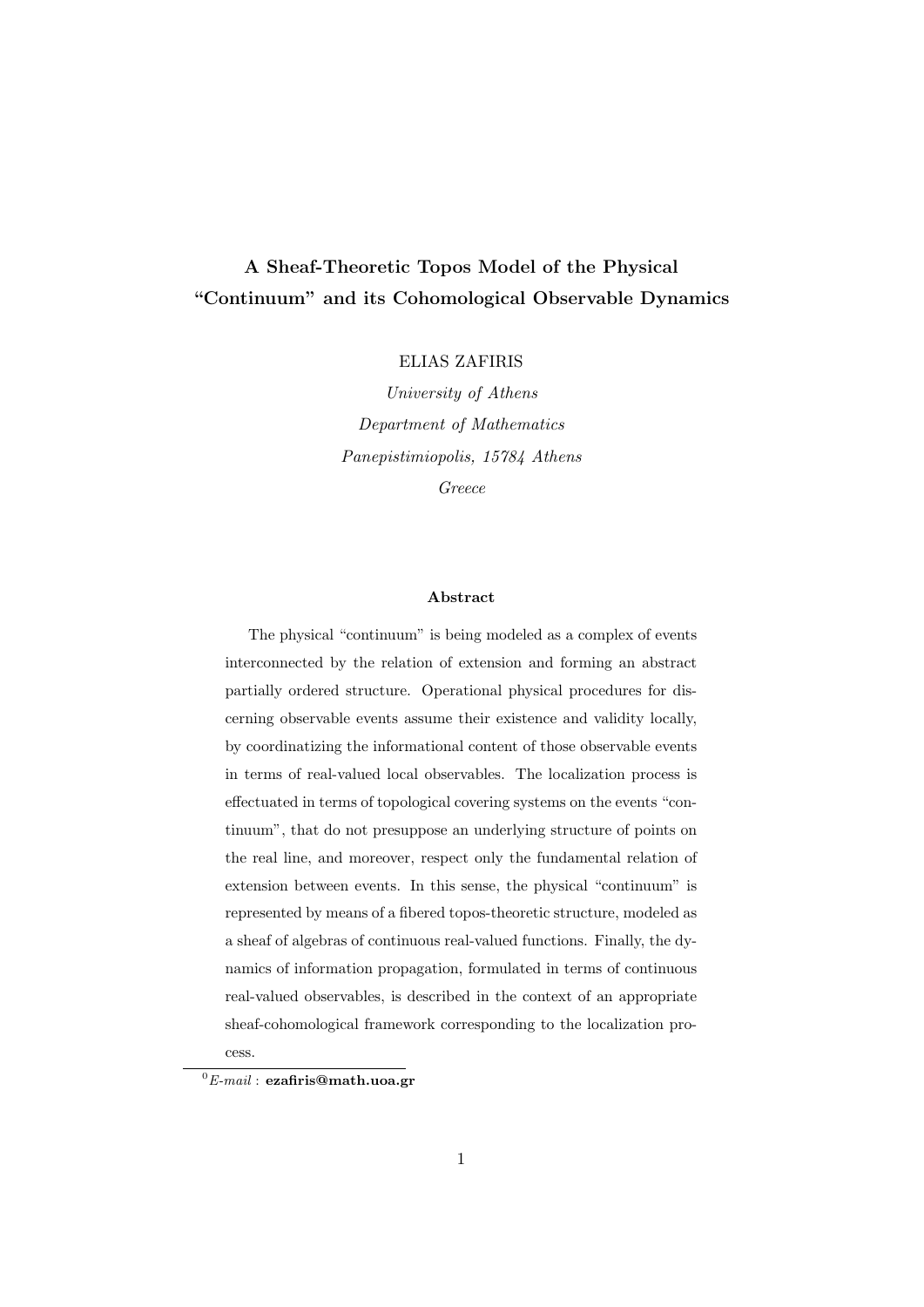Keywords: Observables; Modern Differential Geometry; Topos and Sheaf Theory; Functoriality; Connection; De Rham Cohomology.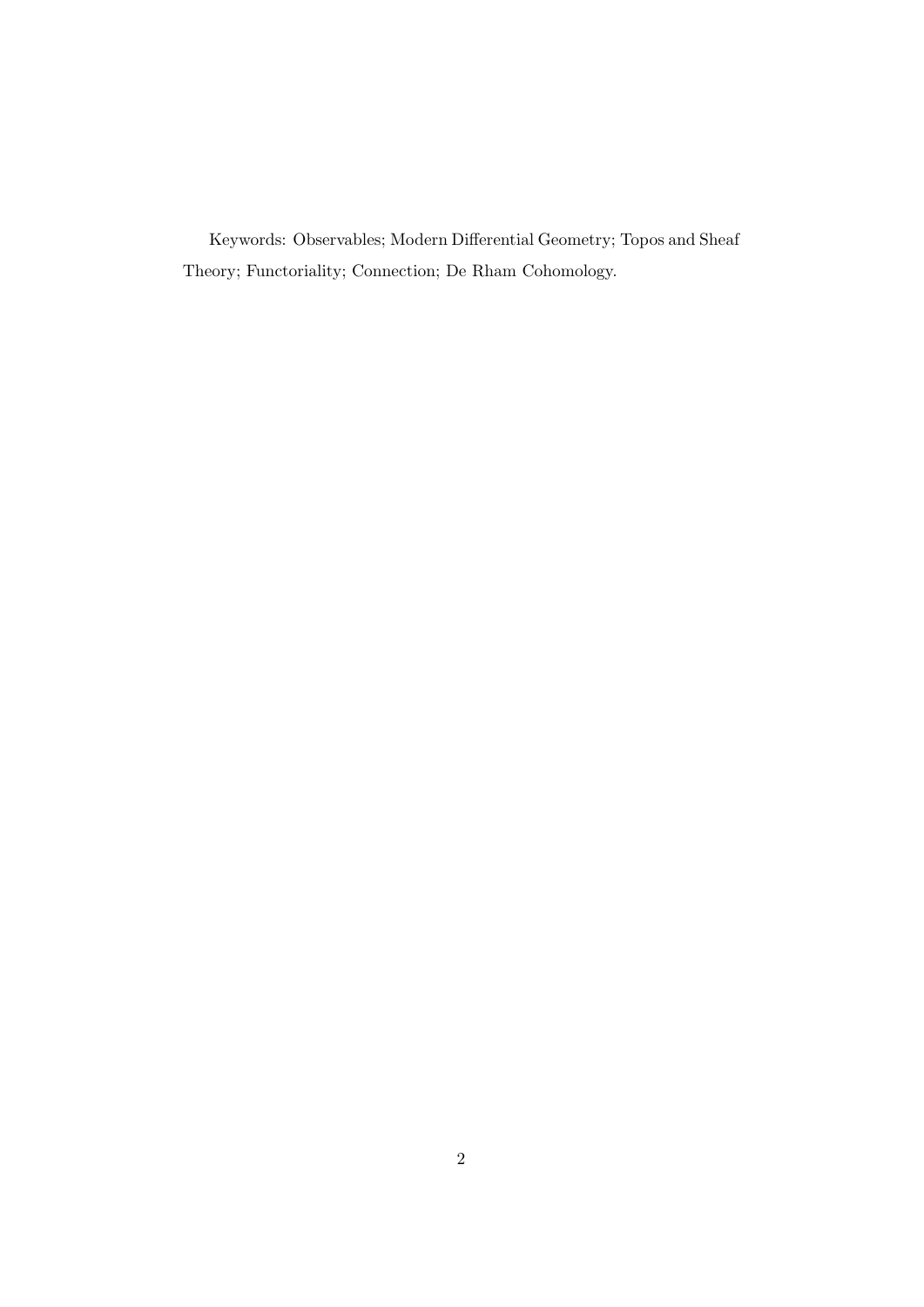#### 1 Prologue

The semantics of the physical "continuum" in the standard interpretation of physical systems theories is associated with the codomain of valuation of physical attributes (Butterfield and Isham (2000)). Usually the notion of "continuum" is tied with the attribute of position, serving as the range of values characterizing this particular attribution. The model adopted to represent these values is the real line R and its powers, specified as a set theoretical structure of points that are independent and possess the property of infinite distinguishability with absolute precision. The adoption of the set-theoretic real line model is usually justified on the basis of operational arguments. Physical attributes are associated with the conception of observables, that is, physical quantities which, in principle, can be measured. Furthermore, physical systems theories stipulate that quantities admissible as measured results must be real numbers, since, it is accepted that the resort to real numbers has the advantage of making our empirical access secure. Thus, the crucial assumption underlying the employment of the real line and its powers for the modeling of the physical "continuum" is that real number representability constitutes our form of observation.

In this context, the geometrization of classical field theories as fiber bundles of some kind over a background spacetime points manifold, that is locally a power of the real line, is necessitated by the requirement of conferring numerical identity to the corresponding field events, conceived as being localized on charts of the spacetime manifold, being homeomorphic to a power of the real line. Closely related to the conceptualization of these geometrical models is the issue of localization in the physical "continuum". Operational procedures accompanying the development of physical systems theories can be understood as providing the means of probing the physical "continuum", via appropriate processes of localization in the "continuum", referring to localized events in terms of real-valued observable quantities.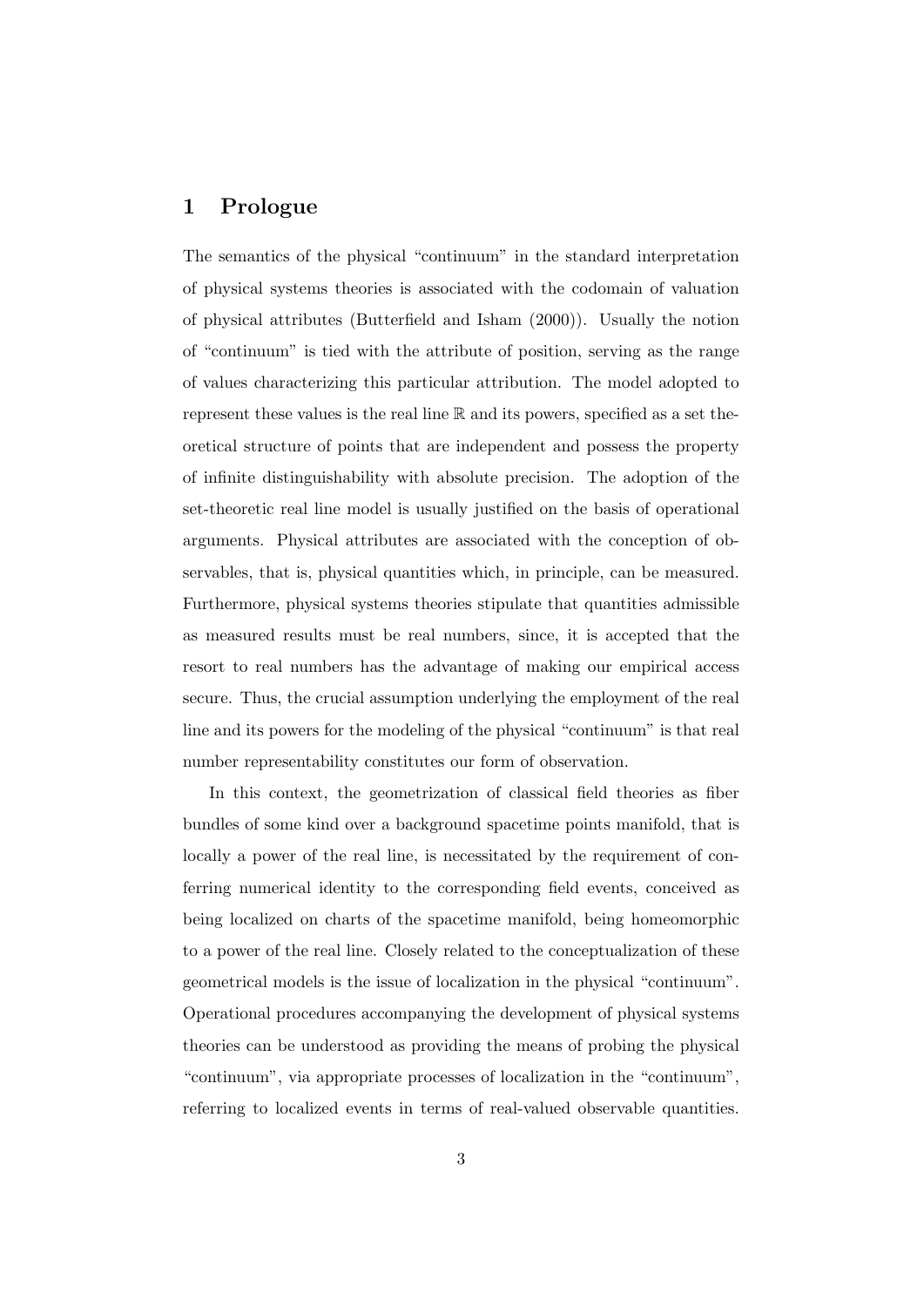Thus, physical observation presupposes, at the fundamental level, the development of localization processes in the "continuum" that accomplish the task of discerning observable events from it, and subsequently, assigning an individuality to them. It is important to notice however, that ascribing individuality to an event that has been observed by means of a localization scheme is not always equivalent to conferring a numerical identity to it, by means of a real value corresponding to a physical attribute. This is exactly the crucial assumption underlying the almost undisputed employment of the set theoretical model of the real line and its powers as models of the physical "continuum". The consequences of this common assumption, overlooked mainly because of the successful integration of the techniques of real analysis and classical differential geometry of smooth manifolds, in the argumentation and predictive power of physical theories, has posed enormous technical and interpretational problems related mainly with the appearance of singularities.

In this work we will attempt a transition in the semantics of the events "continuum" from a set-theoretic to a sheaf-theoretic one. The transition will be effectuated by using the syntax and technical machinery provided by category and topos theory (Artin, Grothendieck and Verdier (1972), Mac Lane and Moerdijk (1992), Mac Lane (1971), Borceaux (1994), Kelly (1971), Bell (2001), (1986), (1982) and (1988)). Conceptually, the proposed semantic transition is implemented and necessitated by the introduction of the following basic requirements admitting a sound physical basis of reasoning:

Requirement I: The primary conception of the physical "continuum" constitutes an inexhaustible complex of overlapping and non-overlapping events. The consideration of the notion of event as a primary concept immediately poses the following question: How are events being related to each other? If continuity is to be ascribed in the relations among events, then the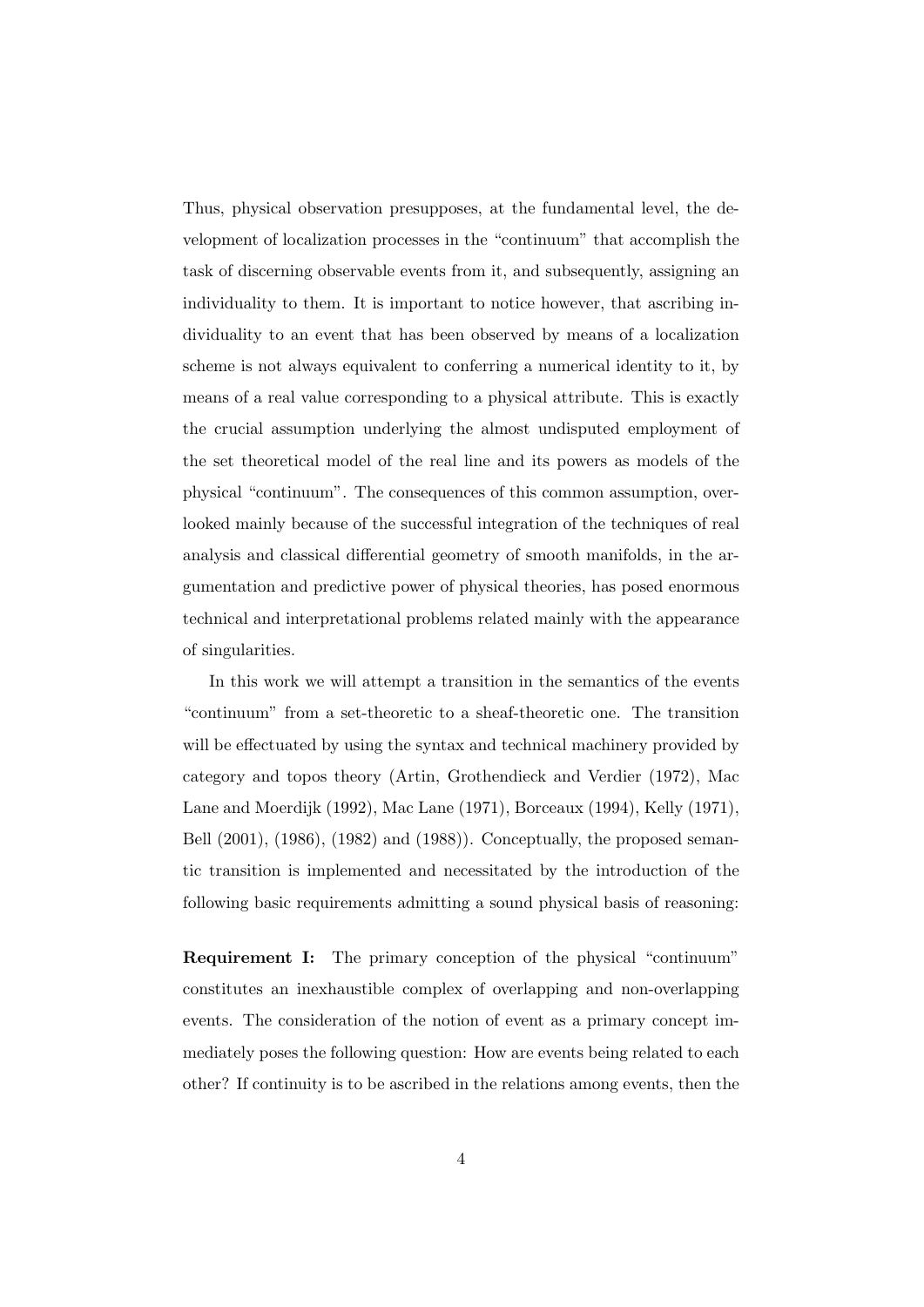fundamental relation is extension. The relata in the relation of extension are the events, such that each event is part of a larger whole and each event encompasses smaller events. Extension is also inextricably tied with the assumption of divisibility of events signifying a part-whole type of relation. In this sense, the physical "continuum" should constitute a representation of events ontology respecting the fundamental relation of extension. A natural working hypothesis in this sense, would be the modeling of the physical "continuum" by a partial order of events.

Requirement II: The notion of a "continuum" of events should not be necessarily based on the existence of an underlying structure of points on the real line. This equivalently means that localization processes for the individuation of events from the physical "continuum" should not depend on the existence of points. In this sense, ascribing individuality to an event that has been observed by means of a localization scheme should not be tautosemous to conferring a numerical identity to it, by means of a real value corresponding to a physical attribute, but only a limiting case of the localization process.

In order to construct a sheaf-theoretic model of the physical "continuum" based on the above physical requirements, and thus, accomplish the announced semantic transition, we further assume that, the localization process is being effectuated operationally in terms of suitable topological covering systems, which, do not presuppose an underlying structure of points on the real line, and moreover, respect only the fundamental relation of extension between events. In this sense, it will become apparent that the physical "continuum" can be precisely represented by means of a generalized fibered structure, such that, the partial order of events fibers over a base category of varying reference loci, corresponding to the open sets of a topological measurement space, ordered by inclusion. Moreover, we will explicitly show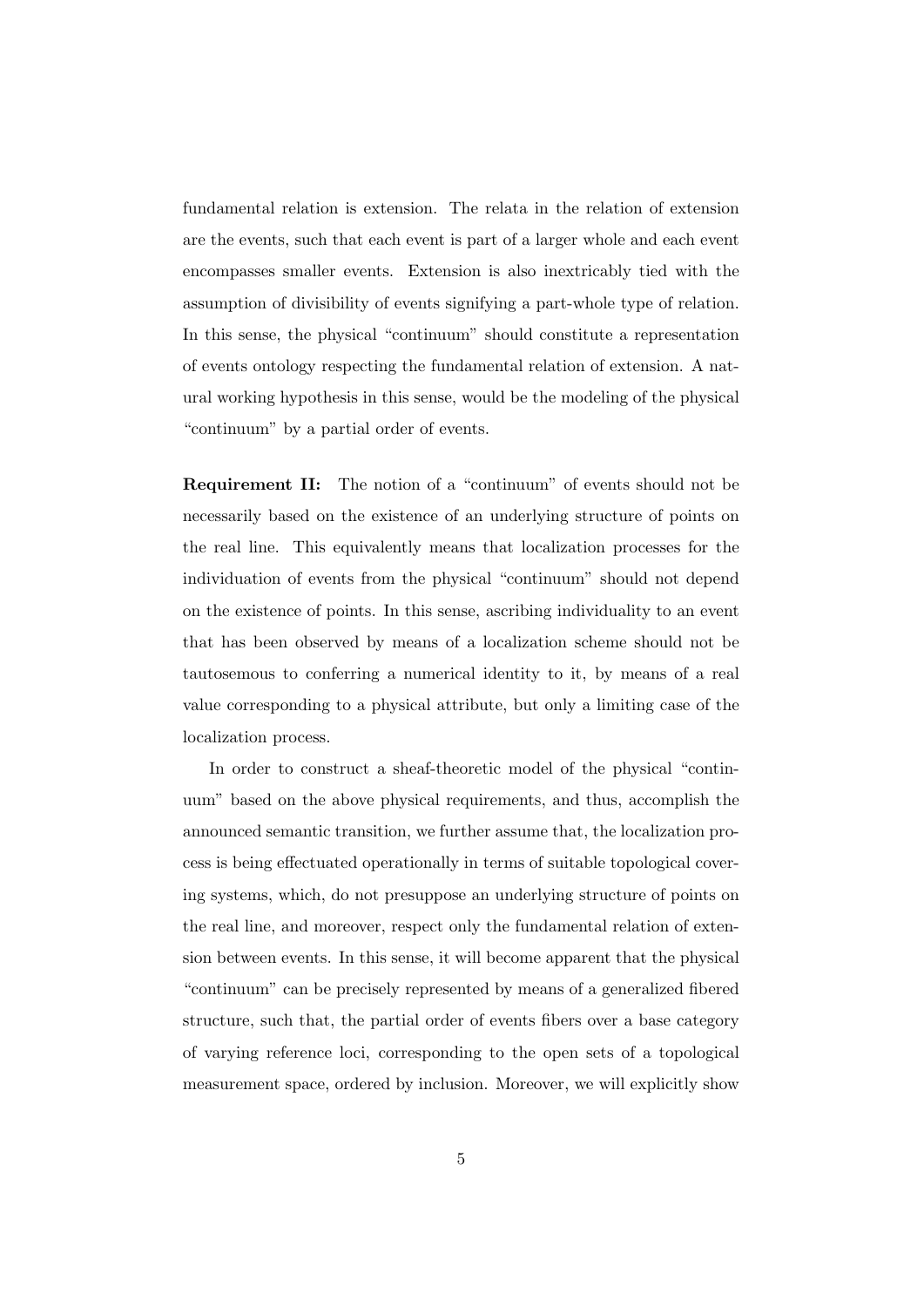that, this fibered structure is being modeled as a sheaf of algebras of continuous real-valued functions, corresponding to observables. Finally, we are going to demonstrate that a sheaf-theoretic fibered construct of the physical continuum, as briefly described above, permits the formulation of the dynamical aspects of information propagation, in terms of a purely algebraic cohomological framework.

Generally speaking, the concept of sheaf expresses essentially gluing conditions, or equivalently, it formalizes the requirements needed for collating local observable information into global ones. The notion of local is characterized mathematically by means of a topological covering system, which, is the referent of topological closure conditions on the collection of covers, instantiating a localization process in the "continuum". It is important to emphasize that, the transition from locally defined observable information into global ones, elucidated by the concept of sheaf, takes place via a globally compatible family of localized information elements over a topological covering system of the "continuum". For a general mathematical and philosophical discussion of sheaves, variable sets, and related structures, the interested reader should consult (Lawvere (1975), Zafiris (2005)). Technical expositions of sheaf theory, being of particular interest in relation to the focus of the present work on topological localization processes, are provided by (Mac Lane and Moerdijk (1992), Bell (1986), Mallios (2004), and Bredon (1997)). Various applications of sheaf-theoretic fibered structures, based on the development of suitable localization schemes referring to the modeling and interpretation of quantum and complex systems, have been communicated, both conceptually and technically by the author, in the literature  $(Zafiris (2000), (2001), (2004), (2005), (2006) \text{ and } (2007)).$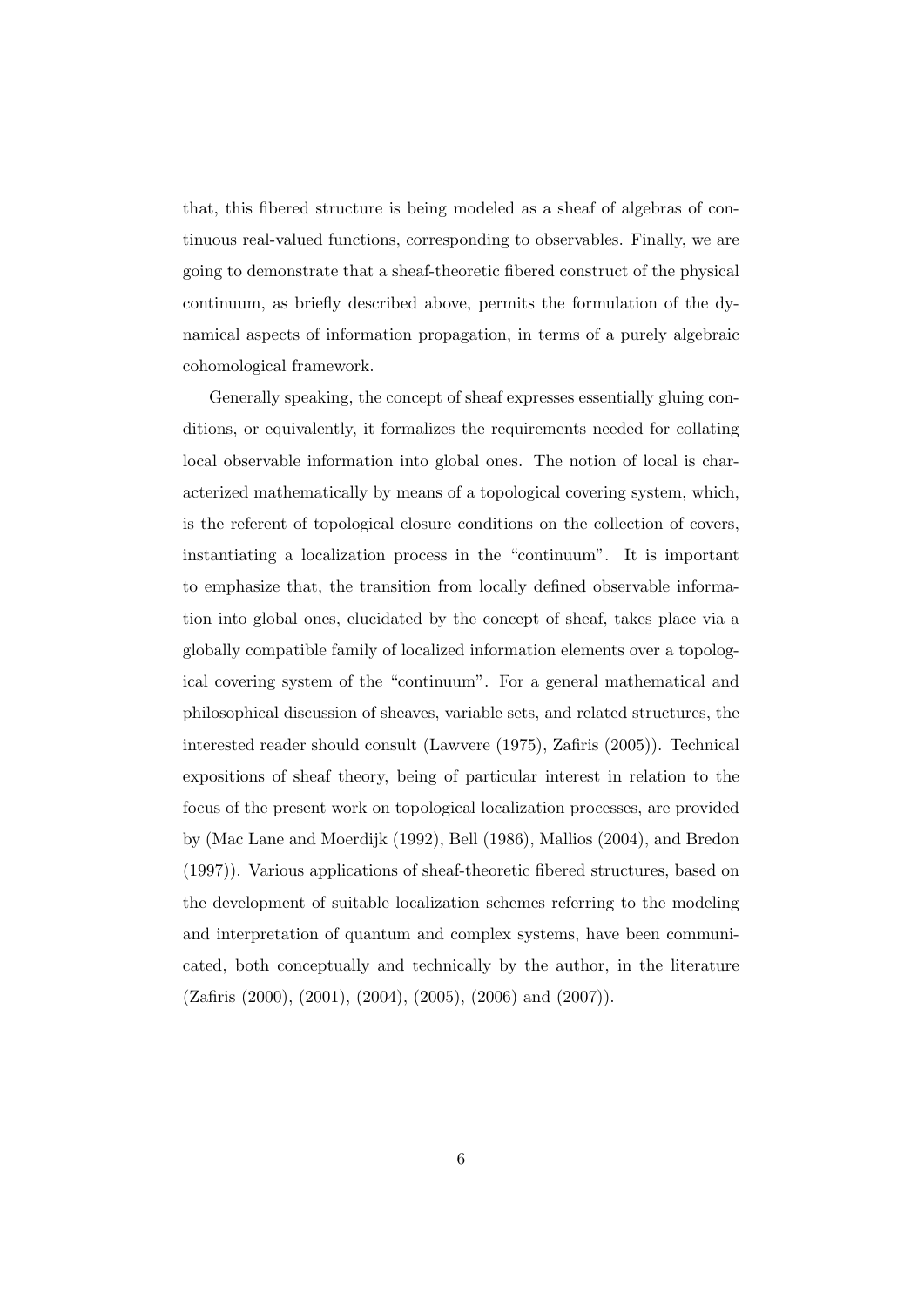### 2 Postulates on Observable Structures

The behavior of physical systems is adequately described by the collection of all observed data determined by the functioning of measurement devices in suitably specified experimental environments. Observables are precisely associated with physical quantities that, in principle, can be measured. The mathematical formalization of this procedure relies on the idea of expressing the observables by functions corresponding to measuring devices. Moreover, the usual underlying assumption on the basis of physical theories postulates that our global form of observation is represented by real-valued coefficients, and subsequently, global observables are modeled by real-valued functions corresponding to measuring devices.

At a further stage of development of this notion, two fundamental requirements are being postulated on the structure of observables:

**Postulate I:** The first postulate specifies the algebraic nature of the set of all observables, by assuming the structure of a commutative unital algebra A over the real numbers. The basic intuition behind this requirement is related with the fact that we can legitimately associate to any commutative algebra with unit a geometric object, called the spectrum of the algebra, such that the elements of the algebra, viz. the observables, can be considered as functions on the spectrum. The implemented principle is that the geometric structure of a measurement space can be completely recovered from the commutative algebra of observables defined on it. From a mathematical perspective, this principle has been well demonstrated in a variety of different contexts, known as Stone-Gel'fand duality in a functional analytic setting, or Grothendieck duality in an algebraic geometrical setting. Thus, to any commutative unital algebra of observables over the real numbers R, we can associate a measurement space, namely its real spectrum, such that, each element of the algebra becomes a real-valued function on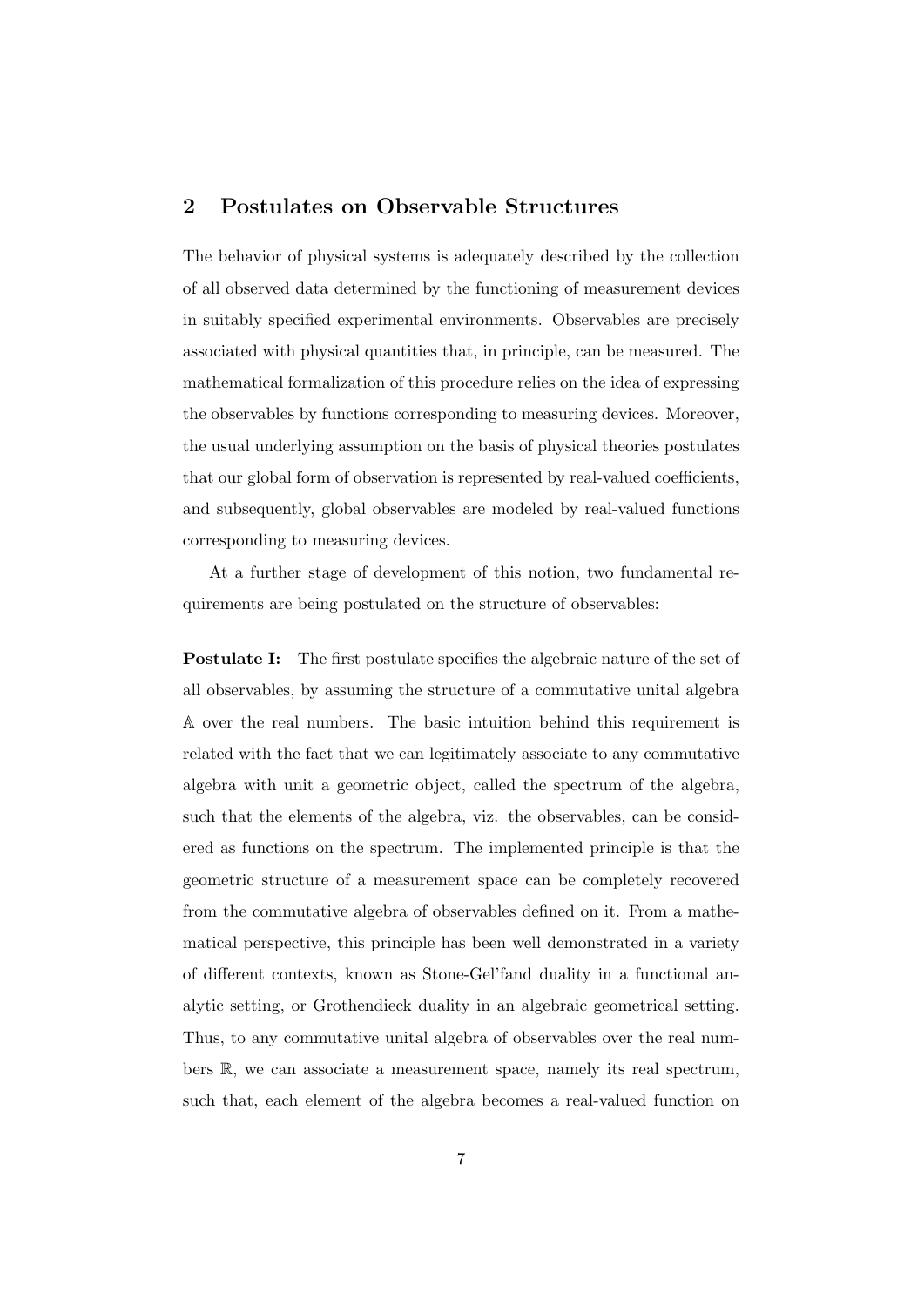the spectrum. For instance, a real differential manifold M can be recovered completely from the R-algebra  $\mathcal{C}^{\infty}(M)$  of smooth real-valued functions on it, and in particular, the points of  $M$  may be recovered from the algebra  $\mathcal{C}^{\infty}(M)$  as the R-algebra morphisms (evaluations)  $\mathcal{C}^{\infty}(M) \to \mathbb{R}$ .

From a general systemic perspective, it is generally assumed that, realnumber representability constitutes the universal form of observation instantiated in terms of the readings of measuring devices. Consequently, the set of all R-algebra morphisms  $A \to \mathbb{R}$ , assigning to each observable in A, the reading of a measuring device in R, encapsulates all the information collected about a physical system in measurement situations in terms of algebras of real-valued observables. Mathematically, the set of all R-algebra morphisms  $A \rightarrow \mathbb{R}$  is identified as the R-spectrum of the unital commutative algebra of observables A. The physical semantics of this connotation denotes the set that can be R-observed by means of this algebra.

**Postulate II:** The second postulate referring to the conceptualization of physical observables is related with the issue of localization. Usually, the operational specification of measurement environments assumes their existence locally, and the underlying assumption is that, the information gathered about local observables in different measurement situations can be collated together by appropriate means. The notion of local requires the specification of a topology on an assumed underlying measurement space over which algebras of observables may be localized. The net effect of this localization procedure of algebras of observables, together with the requirement of compatible information collation along localizations, are formalized by the notion of sheaf, as it will become clear in the sequel. A structure sheaf of commutative unital R-algebras of observables incorporates exactly the conditions for the transition from locally collected observable data to globally defined ones. Moreover, the assumed underlying topological space acquires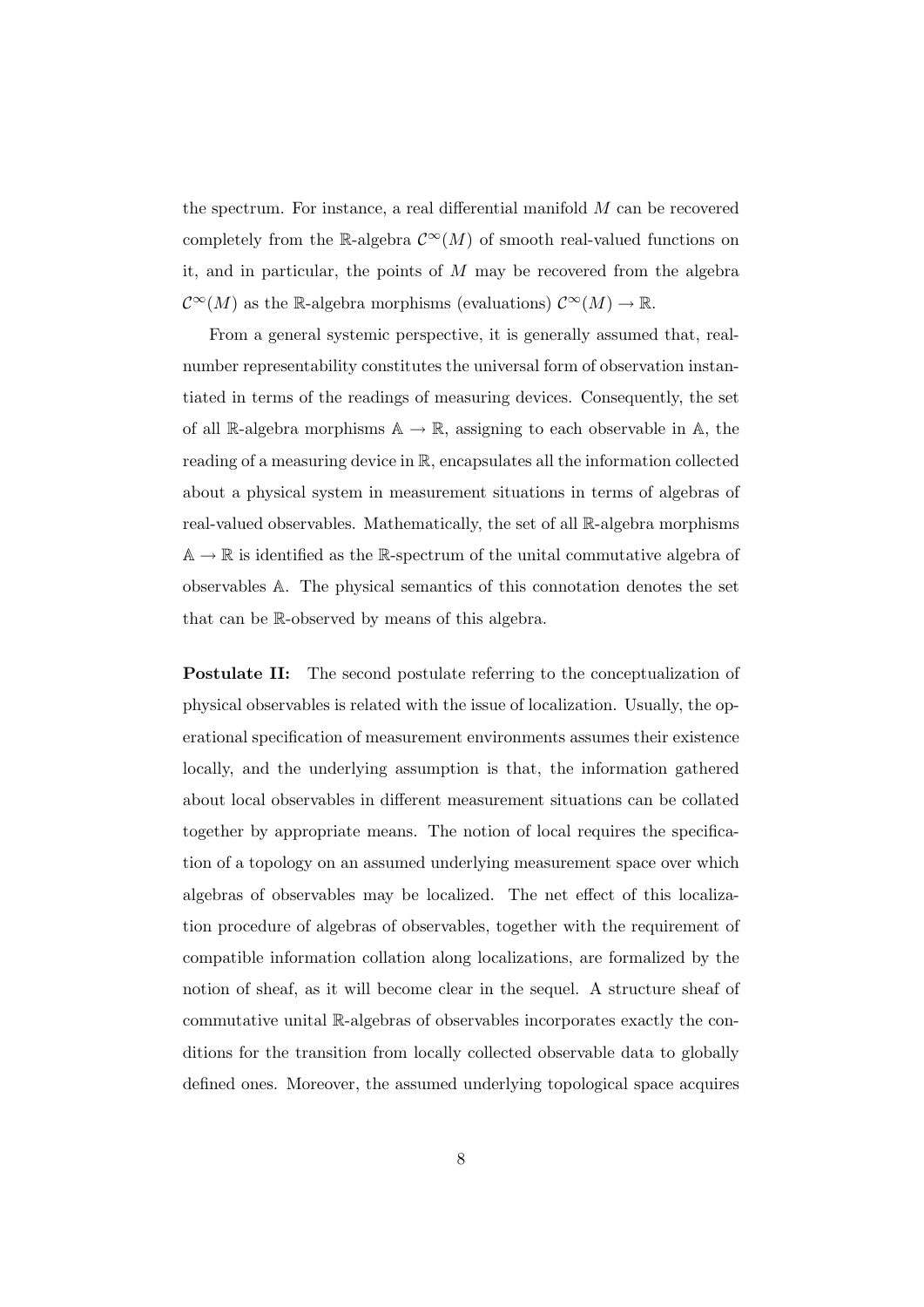its characteristic features from the structure sheaf of R-valued coefficients, standing for the observables.

Apart from the above pair of fundamental requirements, it is common practice that an extra smoothness assumption is postulated on the specification of observables. The underlying reason for the qualification of observables as real-valued smooth functions has to do with the fact that it is desirable to consider derivatives of observables and effectively set-up a dynamical framework of description in terms of differential equations defined over smooth differential manifolds. The notion of a smooth R-algebra of observables on a differential manifold M, denoted by  $\mathcal{C}^{\infty}(M)$ , means that, locally,  $\mathcal{C}^{\infty}(M)$  is like the R-algebra  $\mathcal{C}^{\infty}(\mathbb{R}^{n})$  of infinitely differentiable functions on  $\mathbb{R}^n$ . The physical adaptation of the differential geometric mechanism of smooth manifolds has built-in the assumption that real-number representability constitutes our form of observation in terms of the readings of measuring devices. In this sense, R-algebra morphisms (evaluations)  $\mathcal{C}^{\infty}(M) \to \mathbb{R}$  can be legitimately identified with the points of a space ( $\mathbb{R}$ spectrum) which can be observed by means of  $\mathcal{C}^{\infty}(M)$ , namely the points of a differential manifold M.

From the perspective of the present work, the adoption of the smoothness assumption on the structure of the algebra of observables, as a unique universal means of implementing a dynamical framework of information propagation, cannot be uncritically endorsed. More concretely, although the requirement of continuity is essential for the implementation of a topological localization process in the physical "continuum", the qualification of observables as, not only continuous, but, also smooth, real-valued functions should be seriously questioned. Clear indications about the restricted functionality of the smoothness assumption come from various sources, including the nature of observables in the quantum regime, as well as, the collapse of the smooth dynamical mechanism on singularities. In this sense, it seems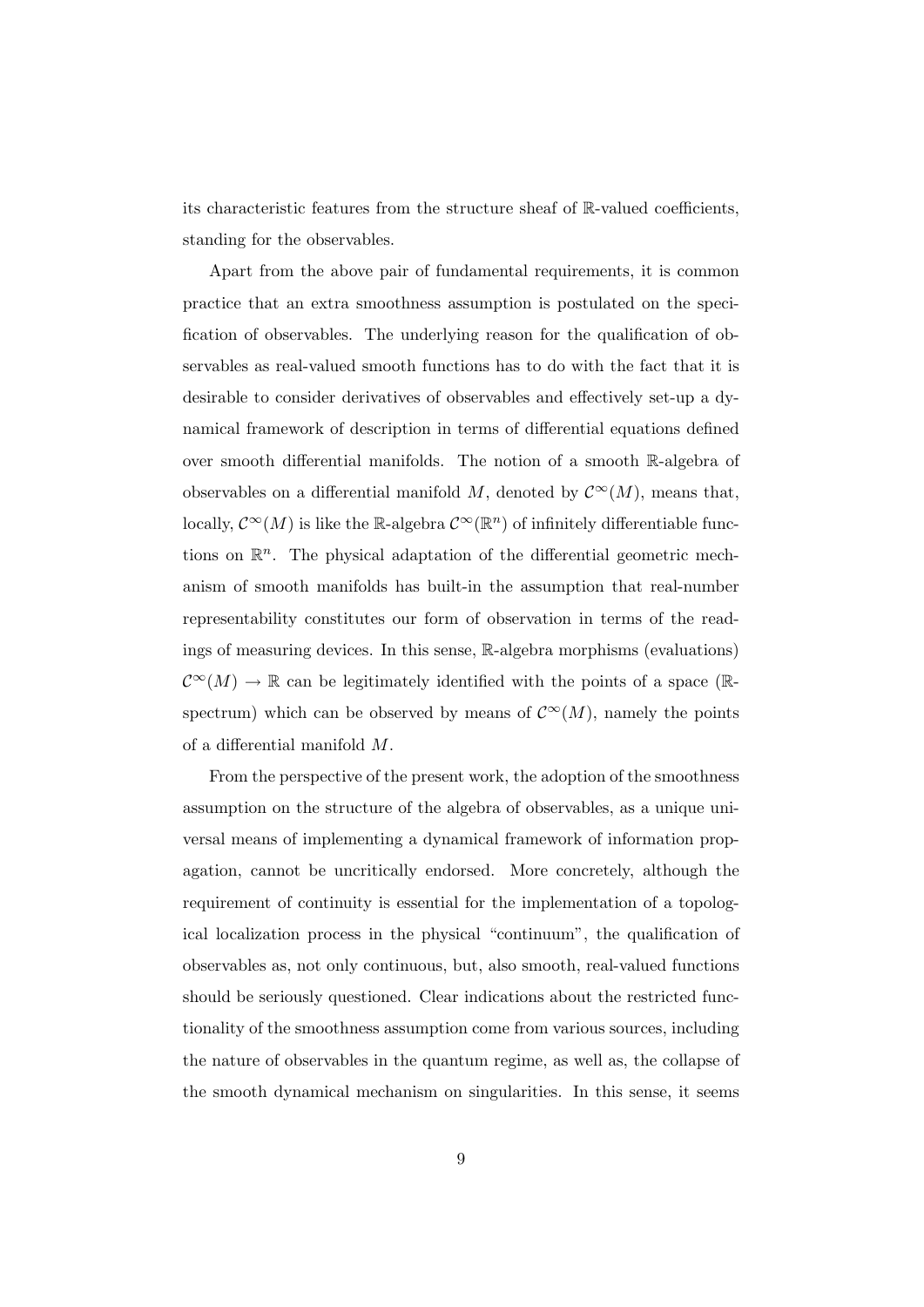reasonable to assume that the smoothness requirement on the algebra of observables, besides continuity, constitutes just a special case of observable coefficients, and most importantly, by no means is universally necessary, or even not substitutable, for coordinatizing the mechanism of information propagation in the physical "continuum". Of course, the validity of the inessentiality of the smoothness assumption can be verified, and thus operationally proved, in case that the development of a theory of dynamics of observables, can be formulated purely algebraically and independently of a smooth background manifold construct. In the sequel, we will show that this is indeed the case, by formulating dynamics in terms of the algebraic topological methodology of complexes and sheaf cohomology.

On the mathematical state of affairs, there exists a recently developed framework of algebraic differential geometry suited to overcome the smoothness restriction, called Abstract (Modern) Differential Geometry (ADG) (Mallios (1998), (2002), (2004), (2005), (2006), (2007); see also Mallios and Rosinger (1999), (2001), Mallios and Zafiris (2007), Zafiris (2007)). (ADG) generalizes mathematically the differential geometric mechanism of smooth manifolds, by explicitly demonstrating that most of the usual differential geometric constructions can be carried out by purely algebraic means without any use of any sort of  $C^{\infty}$ -smoothness or any of the conventional calculus that goes with it.

Thus, on the physical state of affairs, the possibility of construction of a differential geometric framework along algebraic lines, like the paradigmatic case of (ADG), permits the formulation of information dynamics independently of any smoothness requirement on the structure of observables. This conclusion is important from a systemic viewpoint, since it allows the legitimate use of any appropriate R-algebra sheaf of observables suited to a topological localization process, even singular algebra sheaves of generalized functions, without loosing the differential dynamical mechanism, prior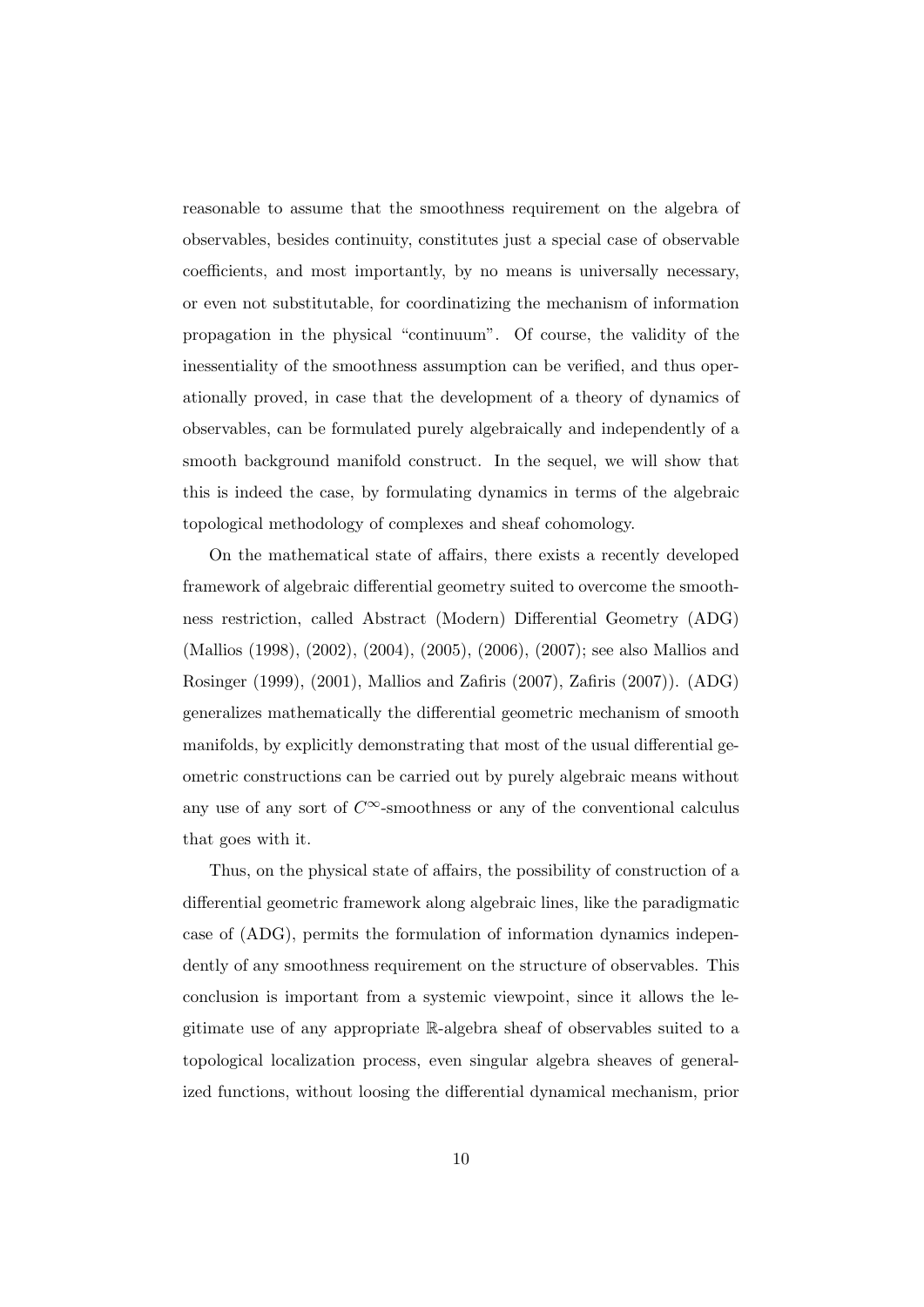believed to be solely associated with smooth manifolds. The above-stated conclusion can be properly formulated in terms of a third postulate referring on the dynamical structure of observables, which, signifies a relativity principle of an algebraic-topological origin. The latter concerns the covariance of the dynamical mechanism with respect to generalized algebras of continuous observables, which comply with appropriate well-defined cohomological conditions. These algebras of continuous observables may be conceived as topos-theoretic reference frames in the category of all sheaves of algebras of observables.

Postulate III: The global dynamical mechanism of information propagation should be independent of the particularities of various localization methodologies, which, besides continuity, are being locally employed for the extraction and subsequent coordinatization of the information content in terms of observables. Thus, algebra sheaves of smooth real-valued functions, together with, their associated, by measurement, manifold R-spectrums, are, by no means, unique coordinatizations of the universal physical mechanism of qualitative information propagation in the physical "continuum" via observables. On the contrary, they constitute a particular instantiation of information coordinatization, or equivalently, a special topos-theoretic reference frame for the formation of the localization process. As an important consequence of the covariance property of the global dynamical mechanism, with respect to cohomologically proper sheaves of algebras of generalized observables, effectuating a localization process, we can now conceptually and technically disentagle the ascription of individuality to an event, that has been observed by means of that localization process, with the conferement of a numerical identity to it, by means of a real value, as has been undisputedly the case until now.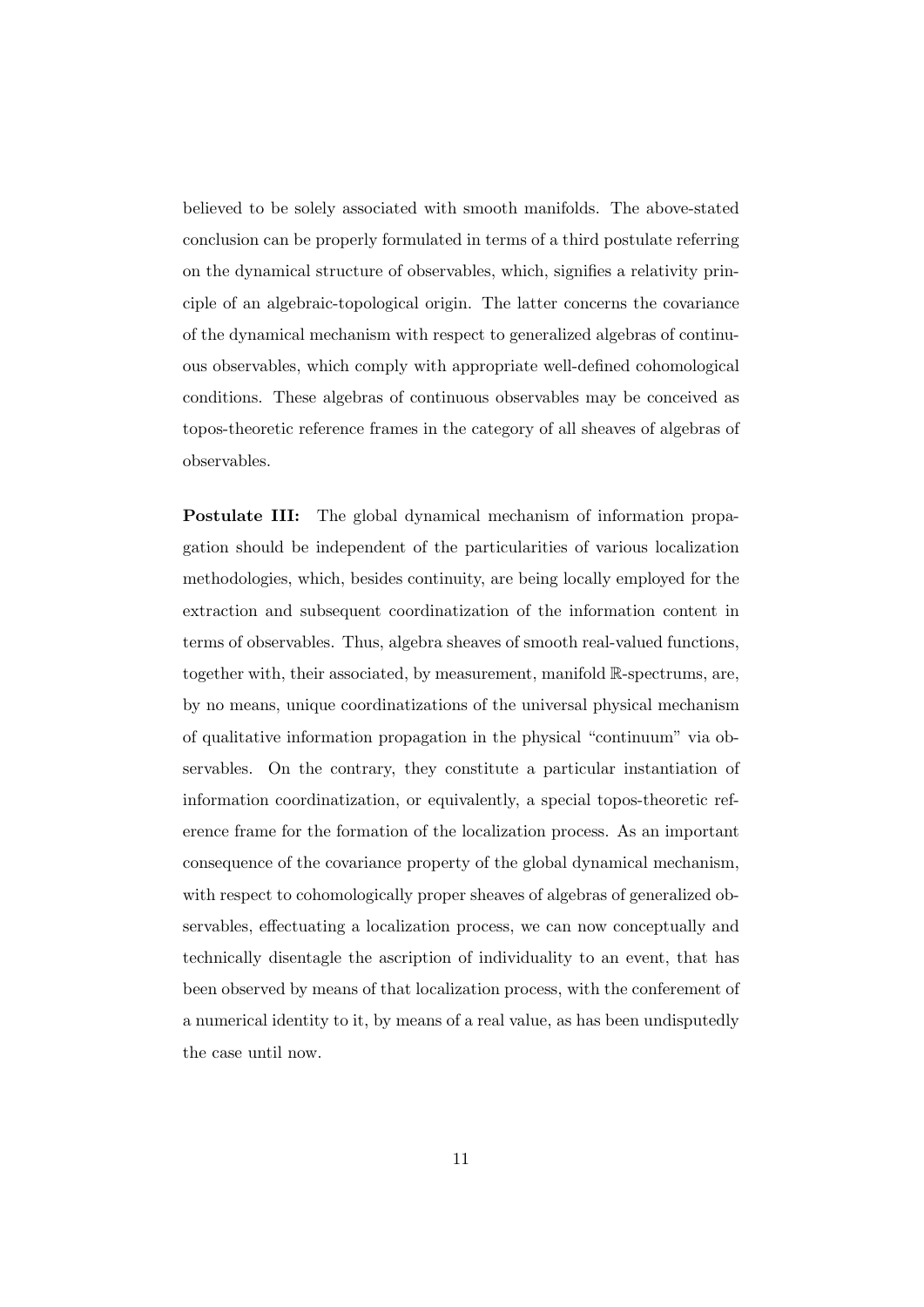## 3 Localization in the Physical "Continuum"

We have initially hypothesized that the physical "continuum" may be considered as an abstract partial order of events with respect to the fundamental relation of extension. We assume that it exists as an object in a category of such abstract partial orders, with structure preserving morphisms as arrows, denoted in the sequel by  $\mathcal{E}$ . This category is required to be small, by construction, such that, the families of its objects and morphisms form genuine sets. The only technical requirement imposed is that  $\mathcal E$  has all finite or arbitrary small colimits, thus it is a cocomplete small category.

The general purpose of a localization scheme amounts to filtering the information contained in an abstract partial order of events, representing an extensive event "continuum" in  $\mathcal{E}$ , through a concretely specified categorical environment, which is determined by an operational physical procedure. The latter specifies the kind of loci of variation that are used for individuation of events in the physical "continuum", such that, reference to concrete events of the specified kind can be made possible with respect to them. The kind of loci of variation signifies precisely the categorical environment employed operationally, for instance, the category of open sets, ordered by inclusion, in a topological measurement space, which, will essentially be the subject of our exposition in this work. Consequently, the abstract event "continuum" can obtain a concrete meaning in terms of localized events, represented appropriately by local real-valued observables, by referring to the categorical environment substantiated by the base open loci. In this sense, a localization scheme can be precisely conceived as a generalization of the notion of functional dependence. In the trivial case, the only locus is a point serving as a unique idealized measure of localization, and moreover, the only kind of reference frame is the one attached to a point. Pictorially, the instantiation of a localization scheme in the physical "continuum" can be represented as a fibered structure, such that the abstract partial order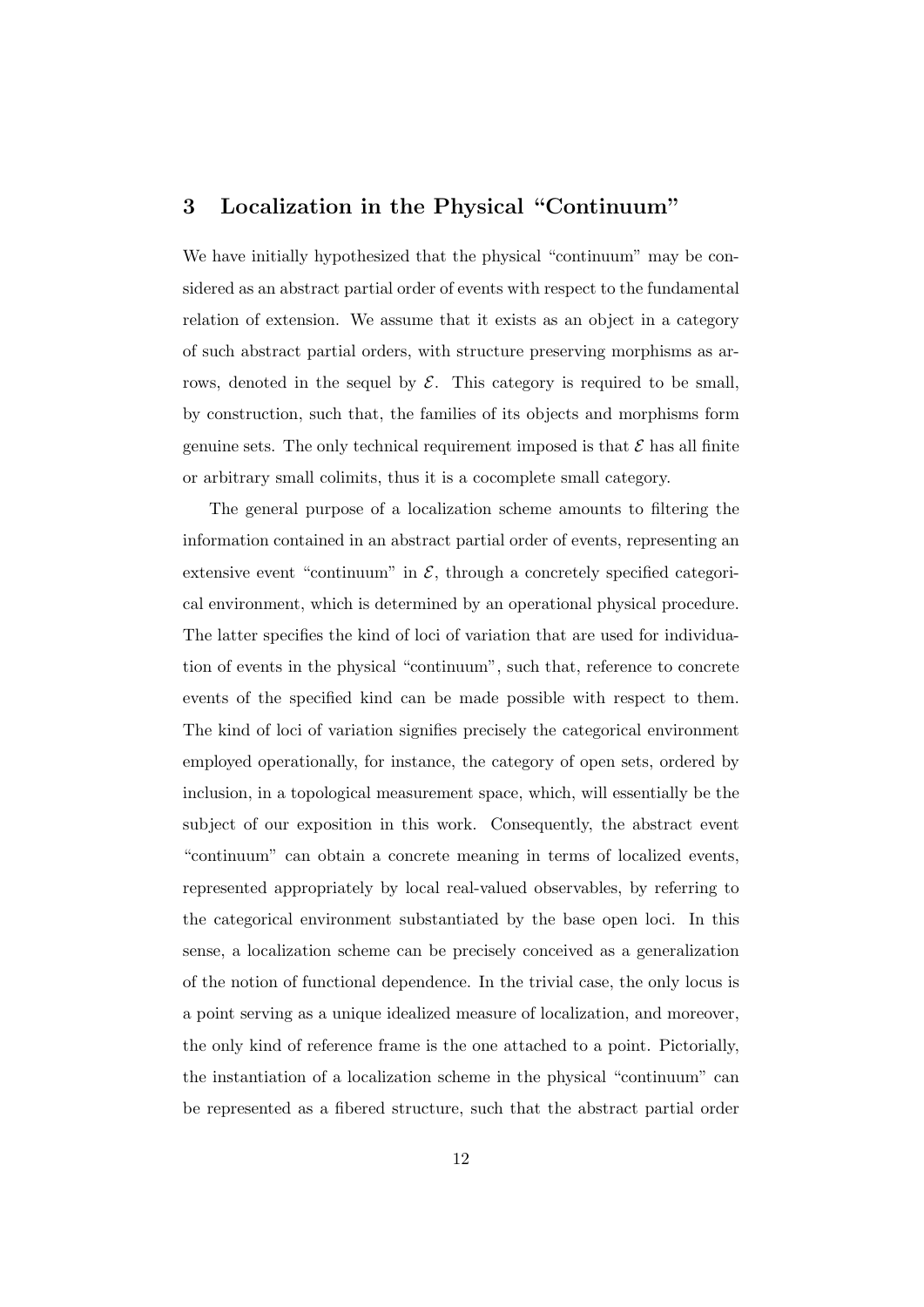of events fibers over the base category of reference loci of the kind specified by operational means, identified in our present modeling attempt with the open sets of a topological measurement space.

Before proceeding in the technical exposition of the mathematical structures involved, it is instructive to discuss briefly a localization scheme of such an abstract partial order of events, over a base categorical environment  $\mathcal{O}(\mathcal{X})$ , consisting of open sets of a topological measurement space X, the arrows between them being inclusions. In other words, the reference loci in this operational environment are all the open sets of  $X$ , partially ordered by inclusion, or equivalently, the open sets  $U \subseteq X$  are considered as varying base open loci, over which the partial order of the event "continuum"  $E$  fibers. This means that individuation of events in  $E$  from the perspective of the associated fibered structure of the induced localization scheme has meaning only with reference to the base open loci. Furthermore, it is essential to understand the shift in the semantics of continuous functions  $f: X \to \mathbb{R}$ , from the viewpoint of the fibered structure corresponding to the present localization scheme. If we consider local observers associated with the varying reference loci of the base category, then each of them in an measurement situation taking place over his reference locus U, individuates events by means of local real-valued observables, being continuous maps  $U \to \mathbb{R}$ . Thus, the local observers do not have a global perception of continuous functions  $f: X \to \mathbb{R}$ , but rather perceive events localized over their reference loci in terms of local observables. Of course, appropriate conditions are further needed for pasting their findings together, which, as we are going to explain in the sequel, constitute the necessary and sufficient conditions for a sheaf-theoretic construct. Intuitively, at this stage, we notice that in the present fibered structure of the events "continuum" , the viewpoint offered by a reference locus is not that of a real valued continuous function, but that of a continuously variable real number over the open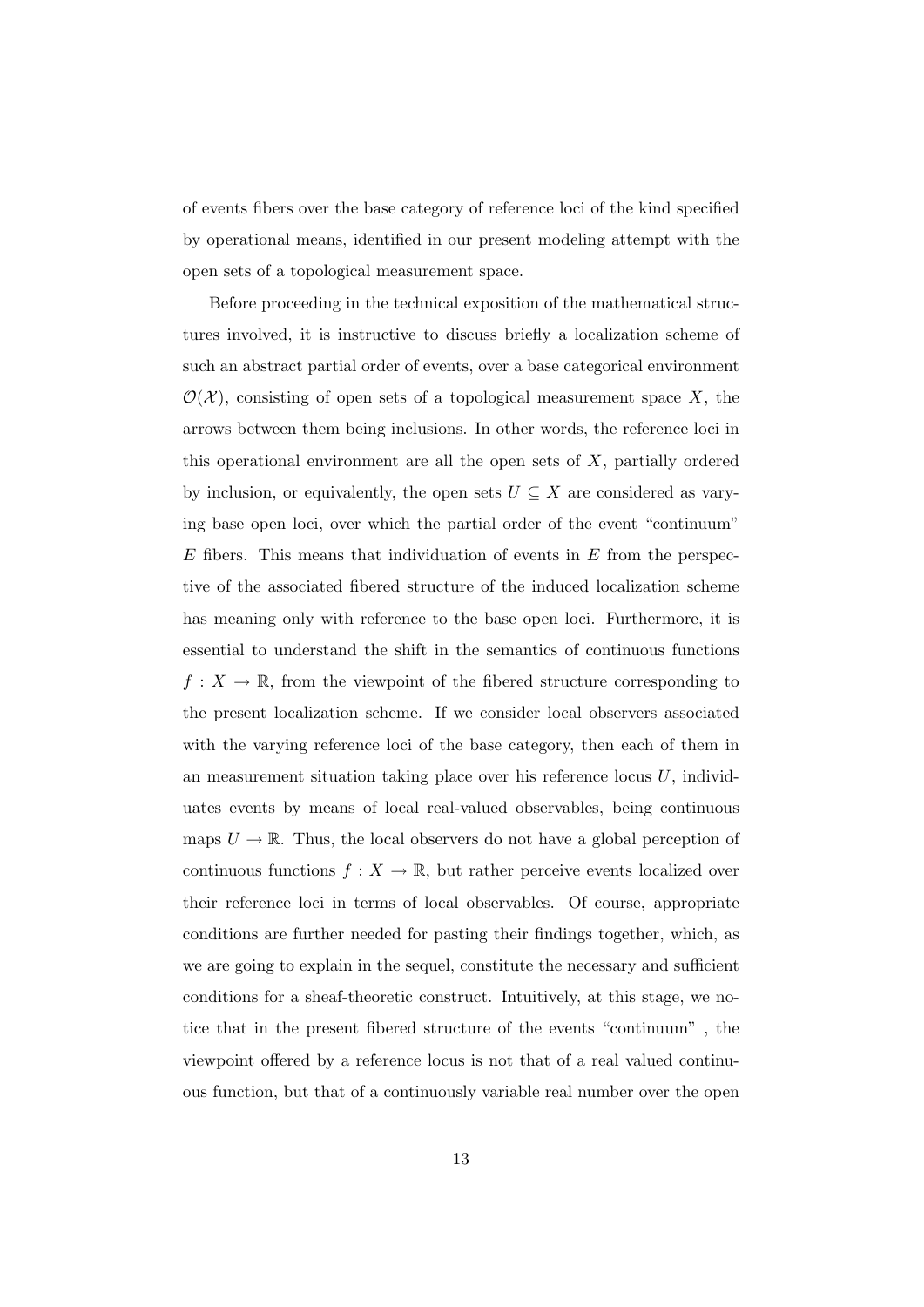locus, named local observable section and interpreted simply as a localized and accordingly individuated event. According to the interpretation put forward, we obtain a well-defined notion of localized events in the physical "continuum", varying over a multiplicity of domains of the kind determined by the topological categorical environment they share. Equivalently, there is constituted a resolution of the physical "continuum" as a variable multi-form structure of local observables over domains, characterized as reference loci, that admit a precise operational specification as open sets of a topological measurement space.

From a physical systemic perspective, the meaningful representation of an event "continuum" by means of a fibered structure, of the form described above, should incorporate the important notion of uniformity. The notion of uniformity in the physical "continuum", as filtered through the categorical environment of the open reference domains in a localization scheme, requires that, for any two events observed by means of local real-valued observables over the same open domain of measurement, the structure of all open reference loci that relate to the first cannot be distinguished, in any possible way, from the structure of open loci relating to the second. In this sense, all the localized events, within any particular reference locus, should be uniformly equivalent to each other. Moreover, the coherence of the localization scheme with respect to uniformity is secured, if the partial order of the event "continuum", represented as a fibered construct, is properly induced by lifting the partial order structure of open sets inclusions, form the base category  $\mathcal{O}(\mathcal{X})$  to the fibers. The satisfaction of the above requirements, concerning a uniform fibered structure representation of an abstract partial order of events over a base categorical environment  $\mathcal{O}(\mathcal{X})$ , consisting of open sets of a topological measurement space  $X$ , lies at the basis of the sheaf theoretical conceptualization of the physical "continuum", which is going to be formalized categorically in the sequel.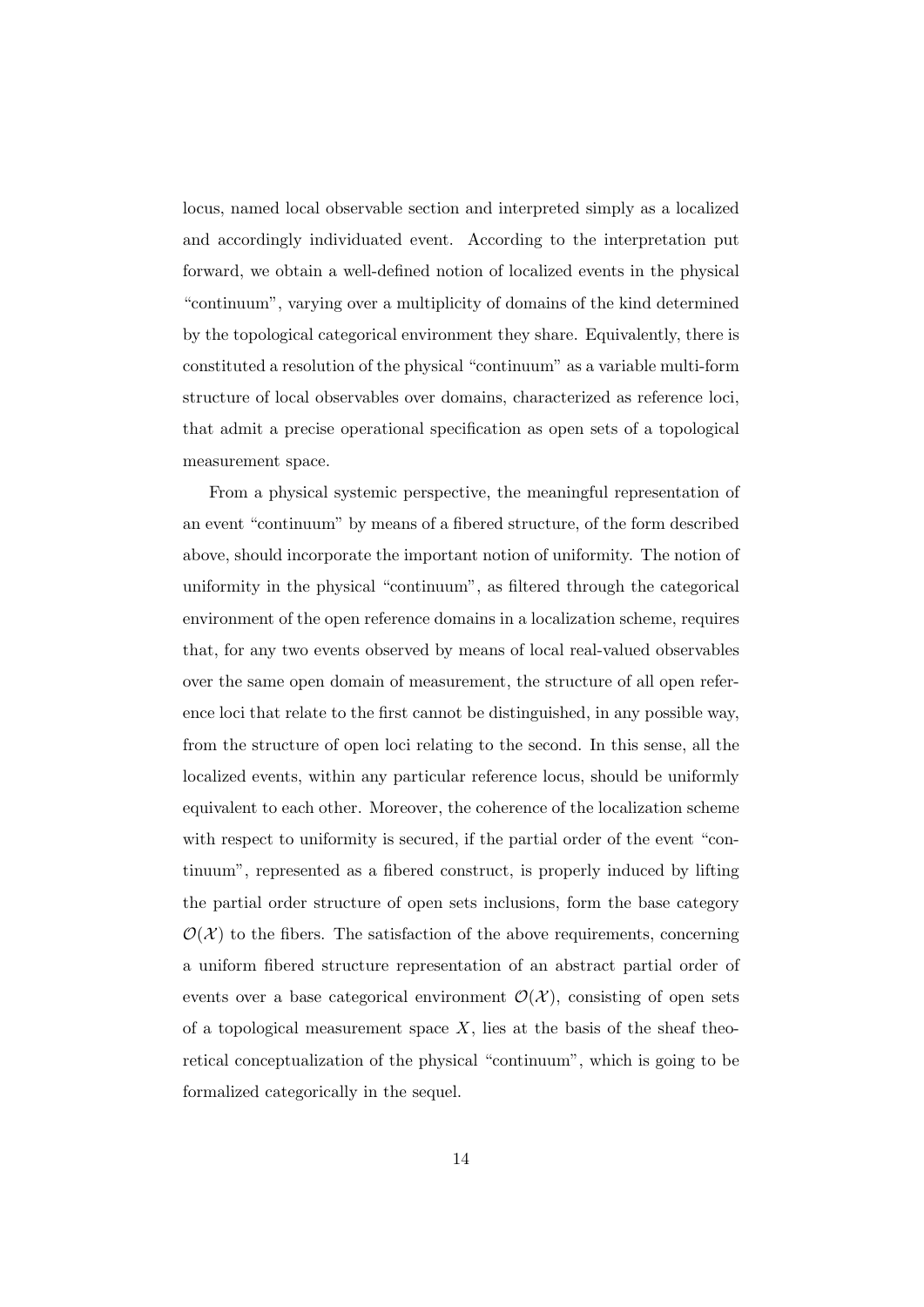#### 4 Sheaf-Theoretic Fibered Structures

For the category of open sets  $\mathcal{O}(\mathcal{X})$  on a topological measurement space  $X$ , ordered by inclusion, we will be considering the category of presheaves Sets<sup> $\mathcal{O}(\mathcal{X})^{op}$ </sup> of all contravariant functors from  $\mathcal{O}(\mathcal{X})$  to Sets and all natural transformations between these functors. A functor  $P$  is a structurepreserving morphism of these categories, that is, it preserves composition and identities. A functor in the category  $\textbf{Sets}^{\mathcal{O}(\mathcal{X})^{op}}$  can be thought of, as constructing an image of  $\mathcal{O}(\mathcal{X})$  in **Sets** contravariantly, or equivalently, as a contravariant translation of the language of  $\mathcal{O}(\mathcal{X})$  into that of **Sets**. Given another such translation (contravariant functor) **Q** of  $\mathcal{O}(\mathcal{X})$  into **Sets** we need to compare them. This can be done by giving, for each object  $U$  in  $\mathcal{O}(\mathcal{X})$  a transformation  $T_U : \mathbf{P}(U) \to \mathbf{Q}(U)$  which compares the two images of the open set U. Not any morphism will do, however, as we would like the construction to be parametric in  $U$ , rather than ad hoc. Since  $U$  is an object in  $\mathcal{O}(\mathcal{X})$  while  $\mathbf{P}(U)$  is in **Sets** we cannot link them by a morphism. Rather the goal is that the transformation should respect the morphisms of  $\mathcal{O}(\mathcal{X})$ , or in other words the interpretations of  $f: V \to U$  by **P** and **Q** should be compatible with the transformation under  $T$ . Then  $T$  is a natural transformation in the category of presheaves  $\textbf{Sets}^{\mathcal{O}(\mathcal{X})^{op}}$ .

A presheaf **P** of  $Sets^{\mathcal{O}(\mathcal{X})^{op}}$  may be understood as a right action of  $\mathcal{O}(\mathcal{X})$  on a set, which is partitioned into sorts, parameterized by the objects of  $\mathcal{O}(\mathcal{X})$ , and such that, whenever  $F: V \to U$  is an inclusion arrow in  $\mathcal{O}(\mathcal{X})$ and p is an element of P of sort U, then  $p \circ F$  is specified as an element of **P** of sort V. Such an action **P** is referred as a  $\mathcal{O}(\mathcal{X})$ -variable set.

Thus, if  $\mathcal{O}(\mathcal{X})^{op}$  is the opposite category of  $\mathcal{O}(\mathcal{X})$ , then  $\textbf{Sets}^{\mathcal{O}(\mathcal{X})^{op}}$  denotes the functor category of presheaves on varying reference loci  $U$ , being open sets of a topological measurement space  $X$ , partially ordered by inclusion, with objects all functors  $\mathbf{P}: \mathcal{O}(\mathcal{X})^{op} \to \mathbf{Sets}$ , and morphisms all natural transformations between such functors. Each object P in this cate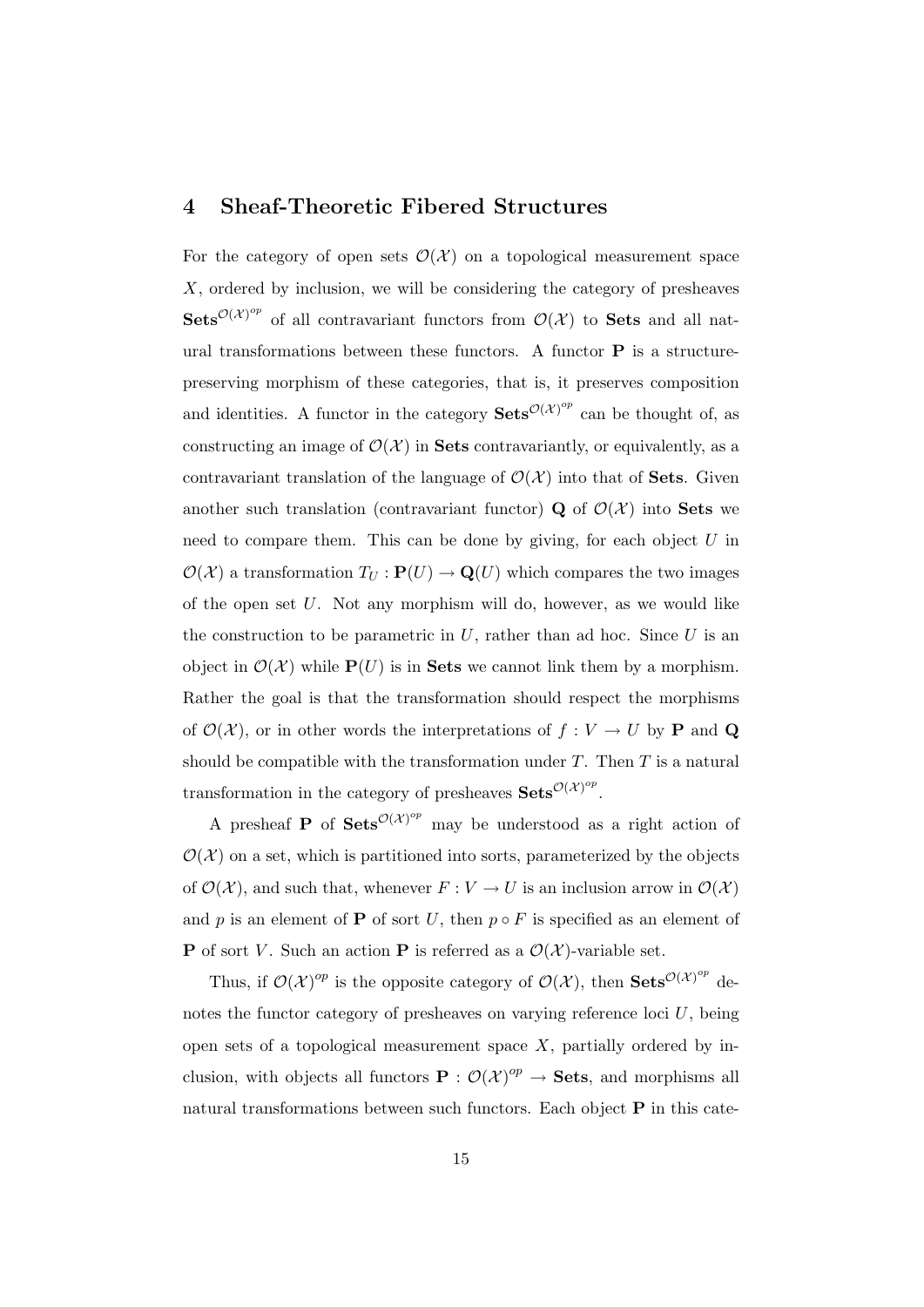gory is a contravariant set-valued functor on  $\mathcal{O}(\mathcal{X})$ , called a presheaf of sets on  $\mathcal{O}(\mathcal{X})$ .

For each base open set U of  $\mathcal{O}(\mathcal{X})$ ,  $\mathbf{P}(U)$  is a set, and for each arrow  $F: V \to U$ ,  $P(f): P(U) \to P(V)$  is a set function. If P is a presheaf on  $\mathcal{O}(\mathcal{X})$  and  $p \in \mathbf{P}(U)$ , the value  $\mathbf{P}(F)(p)$  for an arrow  $F: V \to U$  in  $\mathcal{O}(\mathcal{X})$  is called the restriction of p along F and is denoted by  $P(f)(p) = p \cdot F$ .

Each base reference locus U of  $\mathcal{O}(\mathcal{X})$  gives rise to a contravariant Homfunctor  $\mathbf{y}[U] := Hom_{\mathcal{O}(\mathcal{X})}(-, U)$ . This functor defines a presheaf on  $\mathcal{O}(\mathcal{X})$ . Its action on an object V of  $\mathcal{O}(\mathcal{X})$  is given by

$$
\mathbf{y}[U](V) := Hom_{\mathcal{O}(\mathcal{X})}(V, U)
$$

whereas, its action on a morphism  $x : W \to V$ , for  $v : V \to U$  is given by

$$
\mathbf{y}[U](x) : Hom_{\mathcal{O}(\mathcal{X})}(V, U) \to Hom_{\mathcal{O}(\mathcal{X})}(W, U)
$$

$$
\mathbf{y}[U](x)(v) = v \circ x
$$

Furthermore y can be made into a functor from  $\mathcal{O}(\mathcal{X})$  to the contravariant functors on  $\mathcal{O}(\mathcal{X})$ :

$$
\mathbf{y}: \mathcal{O}(\mathcal{X}) \to \mathbf{Sets}^{\mathcal{O}(\mathcal{X})^{op}}
$$

$$
U \mapsto Hom_{\mathcal{O}(\mathcal{X})}(-,U)
$$

This is called the Yoneda embedding and it is a full and faithful functor.

The category of elements of a presheaf **P**, denoted by  $\int (\mathbf{P}, \mathcal{O}(X))$ , admits the following objects-arrows description: The objects of  $\int (P, \mathcal{O}(X))$  are all pairs  $(U, p)$ , with U in  $\mathcal{O}(X)$  and  $p \in \mathbf{P}(U)$ . The arrows of  $\int (\mathbf{P}, \mathcal{O}(X)),$ that is,  $(\check{U}, \check{p}) \rightarrow (U, p)$ , are those morphisms  $Z : \check{U} \rightarrow U$  in  $\mathcal{O}(X)$ , such that  $\hat{p} = \mathbf{P}(Z)(p) := p \cdot Z$ . Notice that the arrows in  $\int (\mathbf{P}, \mathcal{O}(X))$  are those morphisms  $Z : \check{U} \to U$  in the base category  $\mathcal{O}(X)$ , that pull a chosen element  $p \in \mathbf{P}(U)$  back into  $\acute{p} \in \mathbf{P}(\acute{U})$ .

The category of elements  $\int (P, \mathcal{O}(X))$  of a presheaf P, together with, the projection functor  $\int_{\mathbf{P}} : \int (\mathbf{P}, \mathcal{O}(X)) \to \mathcal{O}(X)$  is called the split discrete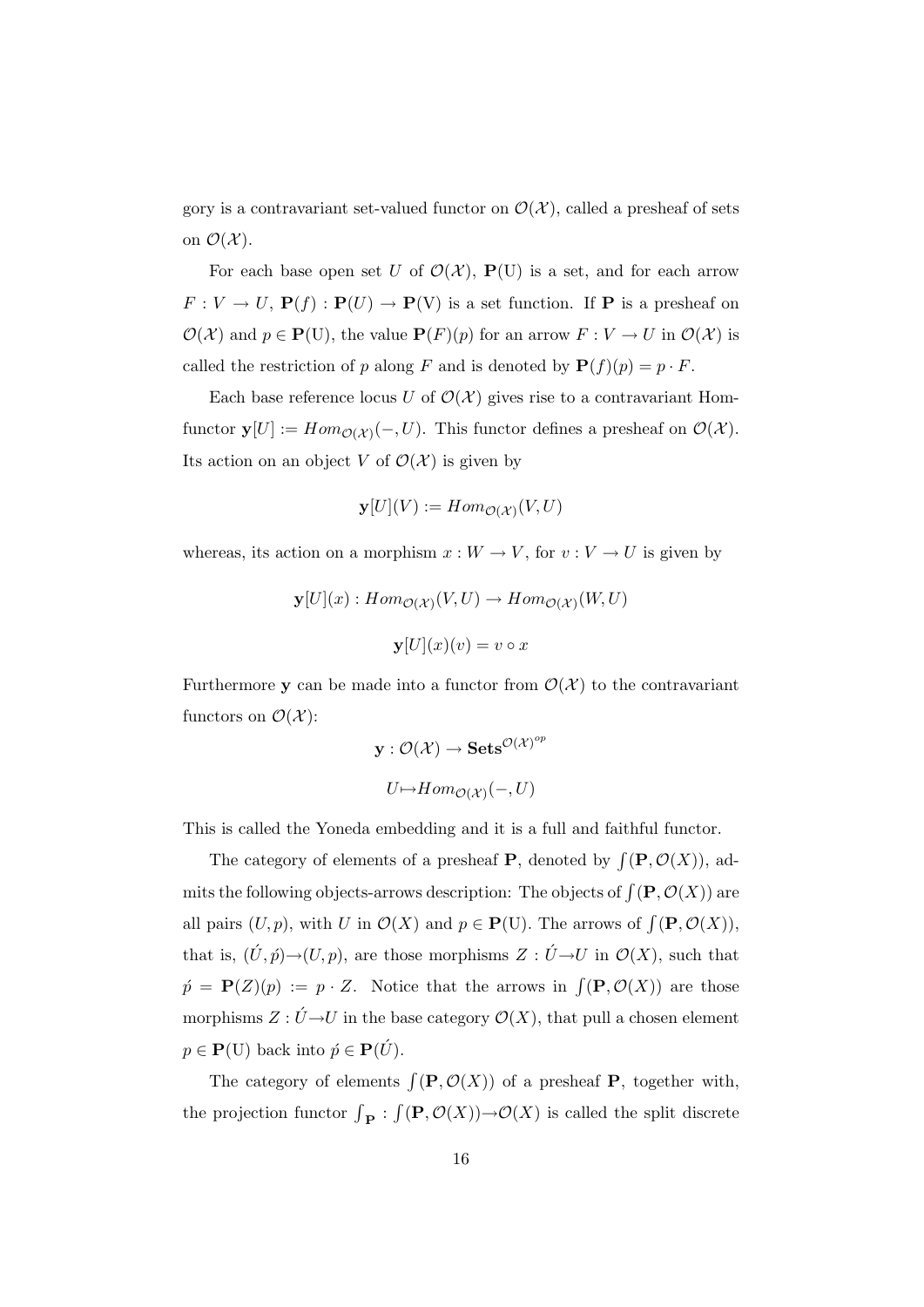fibration induced by **P**, where  $\mathcal{O}(X)$  is the base category of the fibration. We note that the fibers are categories in which the only arrows are identity arrows. If U is a open reference locus of  $\mathcal{O}(X)$ , the inverse image under  $\int_{\mathbf{P}}$ of U is simply the set  $P(U)$ , although its elements are written as pairs so as to form a disjoint union. The construction of the fibration induced by  $P$ , is an instance of the general Grothendieck construction.

The relevance of the Grothendieck construction for the implementation of a localization process in the physical "continuum", according to the requirements of Section 3, has to do with the realization, that, the split discrete fibration induced by **P**, where  $\mathcal{O}(X)$  is the base category of the fibration, provides a well-defined notion of a uniform homologous fibered structure, in the following sense: Firstly, by the arrows specification defined in the category of elements of  $P$ , any element  $p$ , determined over the reference locus U, is homologously related with any other element  $\acute{p}$  over the reference locus  $\hat{U}$ , and so on, by variation over all the reference loci of the base category. Secondly, all the elements  $p$  of  $P$ , of the same sort  $U$ , viz. determined over the same reference locus  $U$ , are uniformly equivalent to each other, since all the arrows in  $\int (P, \mathcal{O}(X))$  are induced by lifting arrows from the base  $\mathcal{O}(X)$ .

From a physical viewpoint, the purpose of introducing the notion of a presheaf **P** on  $\mathcal{O}(\mathcal{X})$ , in the environment of the functor category **Sets**  $\mathcal{O}(\mathcal{X})^{op}$ , amounts to the identification of an element of **P** of sort U, that is  $p \in \mathbf{P}(U)$ , with an event observed by means of a physical procedure over the reference locus  $U$ , being an open set of a topological measurement space  $X$ , such that, the interrelations of observed events over all reference domains of the base category  $\mathcal{O}(\mathcal{X})$ , fulfill the requirement of a uniform homologous fibered structure, explained in detail previously. The next crucial step of the construction, aims to the satisfaction of the following essential physical requirement: Since the operational specification of measurement environments assumed their existence locally, the information gathered about local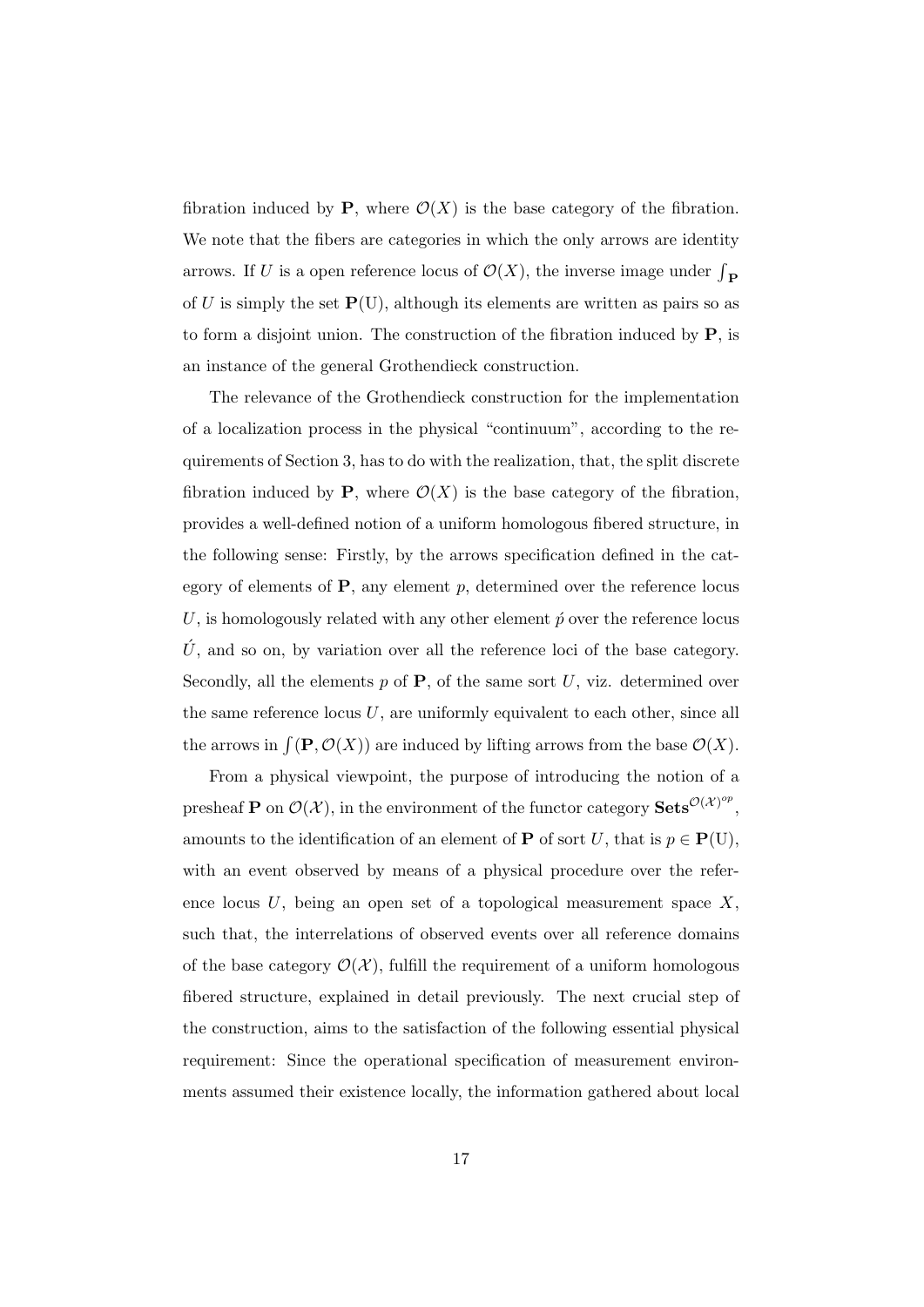events in different measurement situations should be collated together by appropriate means. Mathematically, this requirement is implemented by the methodology of sheafification or localization of the presheaf P. In our context of enquiry, sheafification represents the process of conversion of the category of element-events of the presheaf P into a category of continuous real-valued functions, that is local observables, identified with the local sections of the corresponding sheaf.

A sheaf is an arbitrary presheaf  $P$  that satisfies the following condition: If  $U = \bigcup_A U_a$ ,  $U_a \in \mathcal{O}(\mathcal{X})$  and elements  $p_a \in \mathbf{P}(U_a)$ ,  $a \in I$ , are such that for arbitrary  $a, b \in I$  it holds:

$$
p_a \mid U_{ab} = p_b \mid U_{ab}
$$

where  $U_{ab} := U_a \cap U_b$ , and the symbol | denotes the operation of restriction on the corresponding open domain, then there exists a unique element  $p \in$  $\mathbf{P}(U)$ , such that  $p | U_a = p_a$  for each a in I. Then an element of  $\mathbf{P}(U)$  is called a section of the sheaf  $P$  over the open domain U. The sheaf condition means that sections can be glued together over the reference loci of the base category  $\mathcal{O}(\mathcal{X})$ .

We will show that if  $\bf{A}$  is the contravariant functor that assigns to each open set  $U \subset X$ , the set of all real-valued continuous functions on U, then **A** is actually a sheaf. First of all, it is instructive to clarify that the specification of a topology on a measurement space  $X$  is solely used for the definition of the continuous functions on  $X$ ; in the present case the continuous functions from any open set  $U$  in  $X$  to the real numbers  $\mathbb R$ . We notice that the continuity of each function  $f: U \to \mathbb{R}$  can be determined locally. This property means that continuity respects the operation of restriction to open sets, and moreover that, continuous functions can be collated in a unique manner, as it is required for the satisfaction of the sheaf condition.

More concretely, if  $f: U \to \mathbb{R}$  is a continuous function and  $V \subset U$ is an open set in the topology, then the function  $f$  restricted to  $V$  is also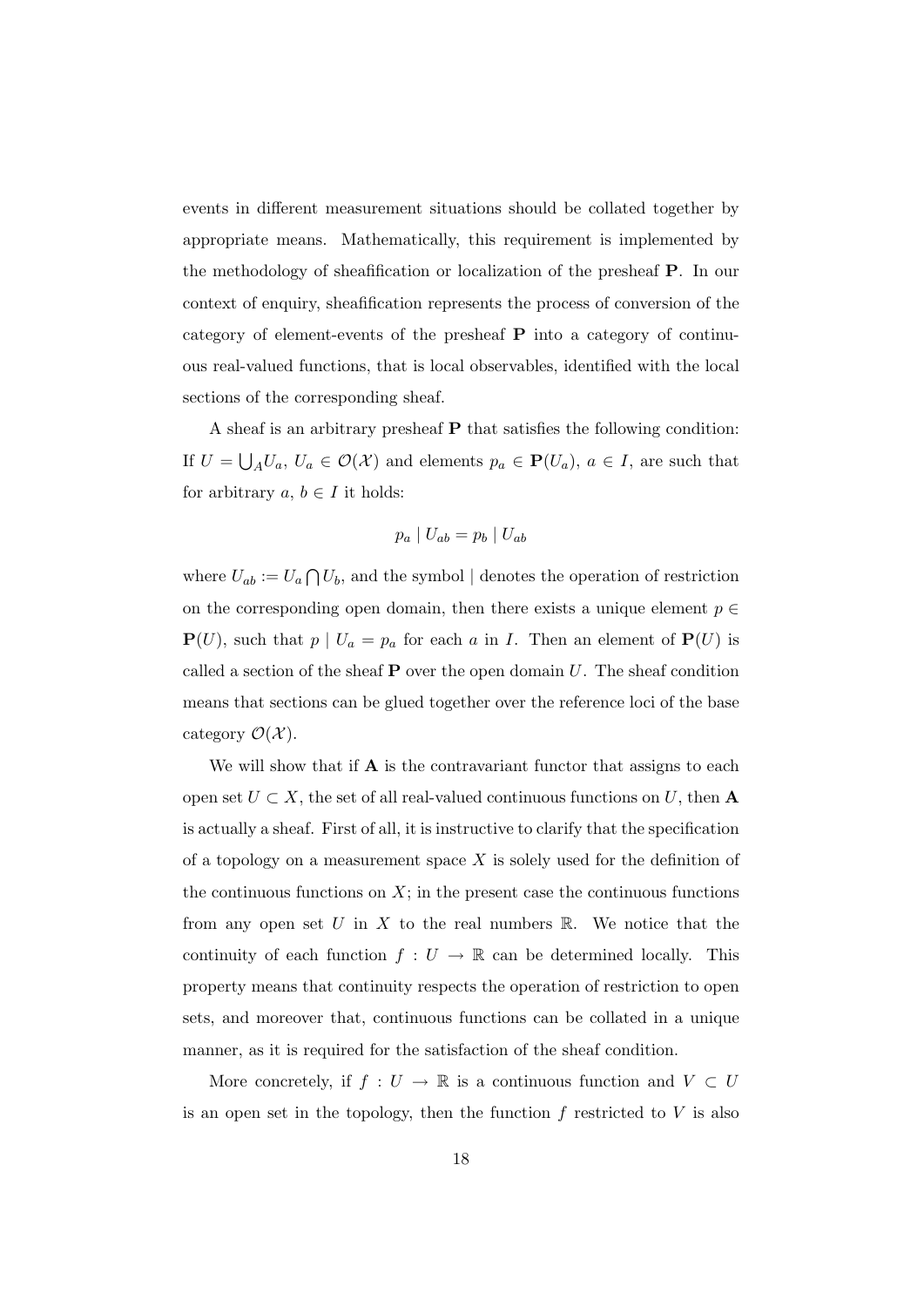continuous. The operation of restriction  $f \mapsto f \mid V$ , corresponds to a morphism of sets  $\mathbf{A}(U) \to \mathbf{A}(V)$ . Moreover, if  $W \subset V \subset U$  stand for three nested open sets in the topology partially ordered by inclusion, the operation of restriction is transitive. Thus, the assignments;

$$
U \mapsto \mathbf{A}(U)
$$
  

$$
\{V \hookrightarrow U\} \mapsto \{\mathbf{A}(U) \to \mathbf{A}(V) \quad by \quad f \mapsto f \mid V\}
$$

amount to the definition of a presheaf functor **A** on  $\mathcal{O}(\mathcal{X})$ , in the category **Sets**<sup> $\mathcal{O}(\mathcal{X})^{op}$ . Furthermore, if we consider that U is covered by open sets  $U_a$ ,</sup> such that  $U = \bigcup_A U_a$ ,  $U_a \in \mathcal{O}(\mathcal{X})$ , and also that, the *I*-indexed family of functions  $f_a: U_a \to \mathbb{R}$  consists of continuous functions for all a in I, due to local determination of continuity, there is at most one continuous realvalued function  $f: U \to \mathbb{R}$ , with restrictions  $f | U_a := f_a$  for all a in the index set I. Nevertheless, such a continuous function  $f: U \to \mathbb{R}$  exists, if and only if, the  $f_a$  can be collated together on all the overlapping domains  $U_a \bigcap U_b := U_{ab}$ , such that:

$$
f_a \mid U_{ab} = f_b \mid U_{ab}
$$

Consequently, the presheaf of sets  $A$  of continuous real-valued functions on  $\mathcal{O}(\mathcal{X})$ , satisfies the sheaf condition, permitting in this sense, the characterization of events over the reference loci  $U \subset X$  as local observables represented by real-valued continuous functions, the latter being local sections of the sheaf of sets A. Actually, A is a sheaf of algebras over the field of the reals R, because it is obvious that each set of sort U,  $\mathbf{A}(U)$ , is an R-algebra under pointwise sum, product, and scalar multiple; whereas the morphisms  $\mathbf{A}(U) \to \mathbf{A}(V)$  stand for R-linear morphism of rings. In this algebraic setting, the sheaf condition means that the following sequence of R-algebras of local observables is left exact;

$$
0 \to \mathbf{A}(U) \to \prod_a \mathbf{A}(U_a) \to \prod_{a,b} \mathbf{A}(U_{ab})
$$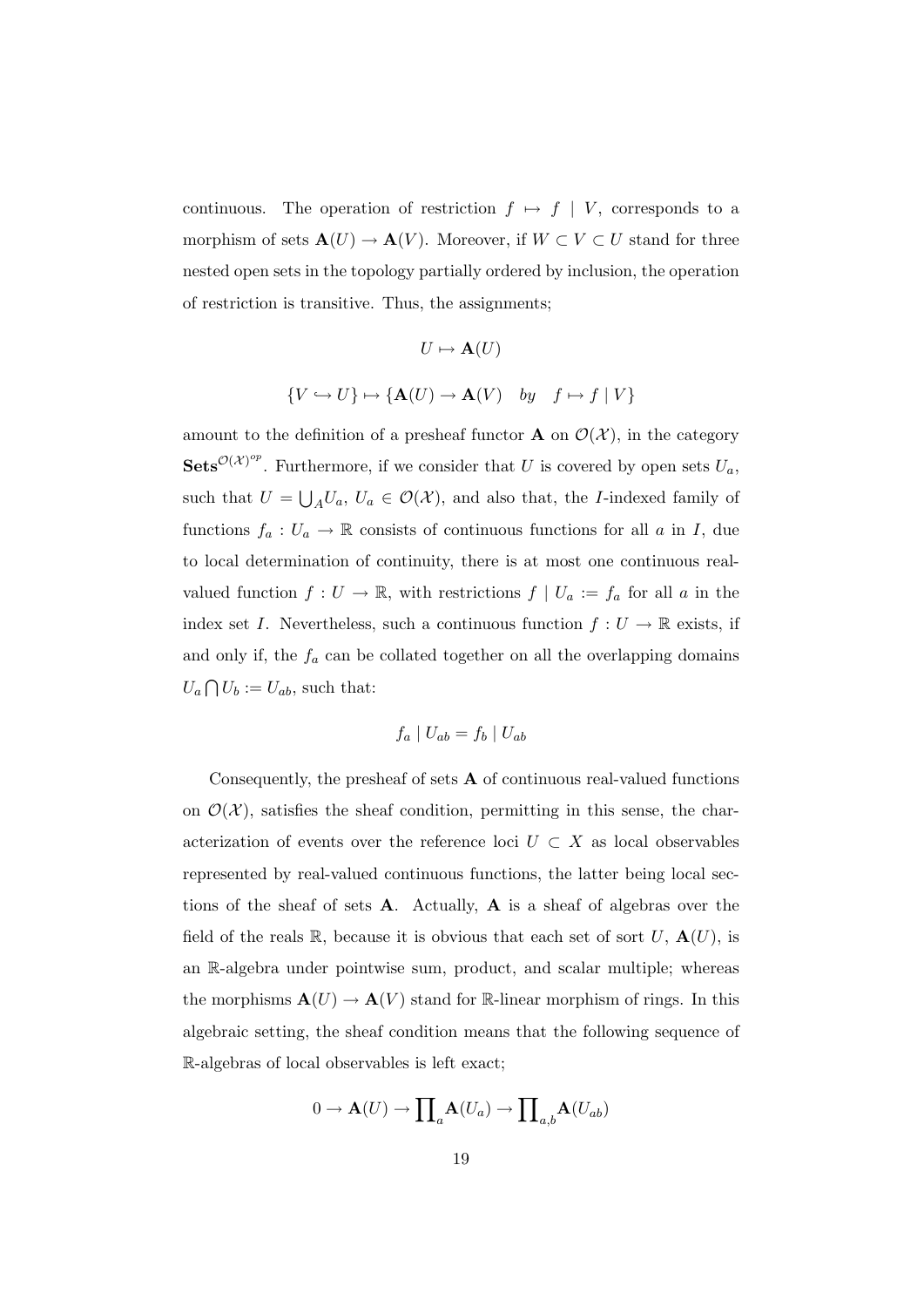Furthermore, we can define the inductive limit of  $\mathbb{R}$ -algebras  $\mathbf{A}(U)$ , denoted by  $colim[\mathbf{A}(U)]$  as follows:

Let us consider that  $x$  is a point of the topological measurement space  $X$ . Moreover, let B be a set consisting of open subsets of X, containing x, such that the following condition holds: For any two open reference domains  $U, V$ , containing x, there exists an open set  $W \in B$ , contained in the intersection domain  $U \cap V$ . We may say that B constitutes a basis for the system of open reference domains around x. We form the disjoint union of all  $\mathbf{A}(U)$ , denoted by;

$$
\mathbf{D}(x):=\coprod\nolimits_{U\in B}\mathbf{A}(U)
$$

Then we can define an equivalence relation in  $\mathbf{D}(x)$ , by requiring that  $f \sim g$ for  $f \in \mathbf{A}(U)$ ,  $g \in \mathbf{A}(V)$ , provided that they have the same restriction to a smaller open set contained in  $B$ . Then we define;

$$
colim_B[\mathbf{A}(U)]:= \mathbf{D}(x)/\!\!\sim_B
$$

Furthermore, if we denote, generally, the inclusion mapping of  $V$  into  $U$  by;

$$
i_{V,U}: V \hookrightarrow U
$$

and also, the restriction morphism from  $U$  to  $V$  by;

$$
\varrho_{U,V}: \mathbf{A}(U) \to \mathbf{A}(V)
$$

we can introduce well-defined notions of addition and scalar multiplication on the set  $colim_B[\mathbf{A}(U)]$ , making it into an R-module, or even an R-algebra, as follows:

$$
[fv] + [gv] := [\varrho_{U,W}(fv) + \varrho_{V,W}(gv)]
$$

$$
\lambda[g_V] := [\lambda g_V]
$$

where  $f_U$  and  $g_V$  are elements in  $\mathbf{A}(U)$  and  $\mathbf{A}(V)$ , that is real-valued continuous functions defined over the open domains U, V respectively, and  $\lambda \in \mathbb{R}$ . Now, if we consider that  $B$  and  $C$  are two bases for the system of open sets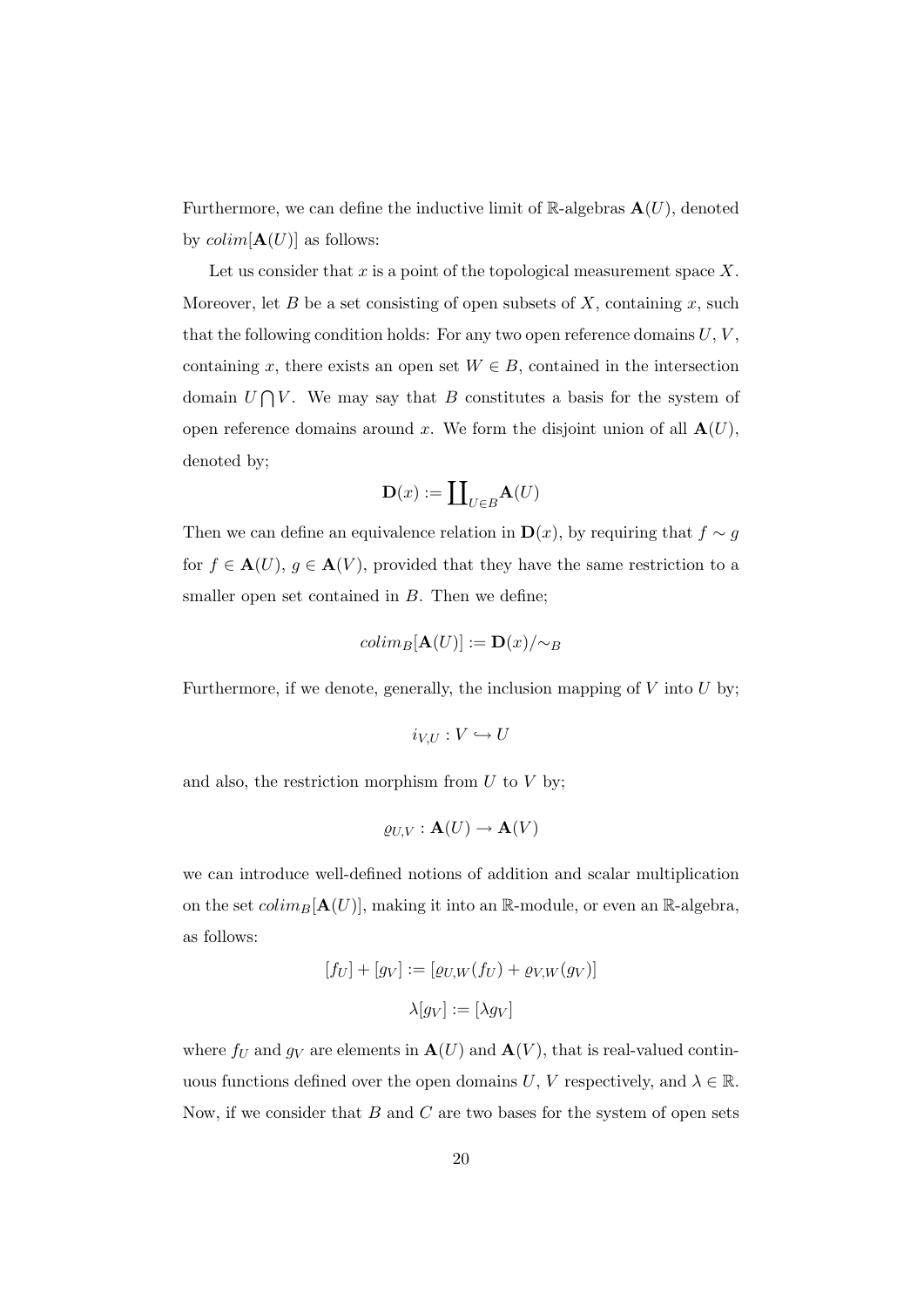domains around  $x \in X$ , we can show that there are canonical isomorphisms between  $colim_B[\mathbf{A}(U)]$  and  $colim_C[\mathbf{A}(U)]$ . In particular, we may take all the open subsets of  $X$  containing  $x$ : Indeed, we consider first the case when B is arbitrary and C is the set of all open subsets containing x. Then  $C \supset B$ induces a morphism

$$
colim_B[\mathbf{A}(U)] \to colim_C[\mathbf{A}(U)]
$$

which is an isomorphism, since whenever  $V$  is an open subset containing  $x$ , there exists an open subset U in B contained in V. Since we can repeat that procedure for all bases of the system of open sets domains around  $x \in X$ , the initial claim follows immediately.

The inductive limit defined above, is denoted by  $\mathbf{A}_x$ , and referred as the stalk of **A** at the point  $x \in X$ . For an open reference domain W containing the point x, we obtain an R-homomorphism of  $\mathbf{A}(W)$  into the stalk at the point x;

$$
i_{W\!,x}:{\bf A}(W)\rightarrow {\bf A}_x
$$

For an element  $f \in \mathbf{A}(W)$  its image  $i_{W,x}(f) := f_x$  is called the germ of f at the point x.

The fibered structure that corresponds to the sheaf of real-valued continuous functions on a topological measurement space  $X$  is a bundle defined by the continuous mapping  $\varphi: A \to X$ , where;

$$
\varphi^{-1}(x) = \mathbf{A}_x = \operatorname{colim}_{\{x \in U\}}[\mathbf{A}(U)]
$$

The mapping  $\varphi$  is locally a homeomorphism of topological spaces. The topology in A is defined as follows: for each  $f \in \mathbf{A}(U)$ , the set  $\{f_x, x \in U\}$ is open, and moreover, an arbitrary open set is a union of sets of this form.

In the physical state of affairs, we remind that we have identified an element of  $A$  of sort U, that is a local section of  $A$ , with an event f observed by means of a continuous physical procedure over the reference locus U.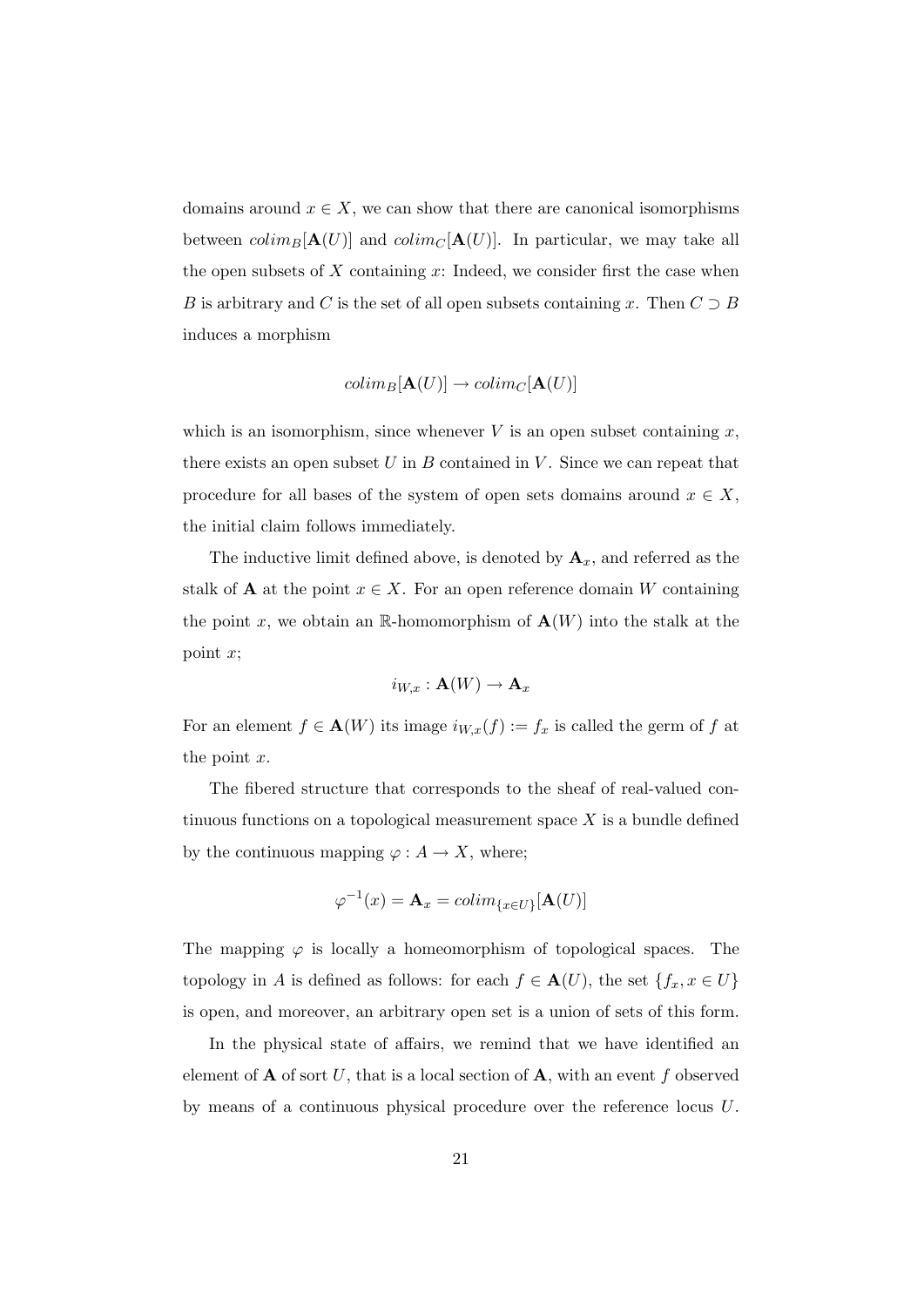Then the equivalence relation, used in the definition of the stalk  $\mathbf{A}_x$  at the point  $x \in X$  is interpreted as follows: Two events  $f \in \mathbf{A}(U)$ ,  $g \in \mathbf{A}(V)$ , induce the same contextual information at  $x$  in  $X$ , provided that, they have the same restriction to a smaller open locus contained in the basis  $K$ . Then, the stalk  $A_x$  is the set containing all contextual information at x, that is the set of all equivalence classes. Moreover, the image in the stalk  $A_x$  of an event  $f \in \mathbf{A}(U)$ , that is the equivalence class of this event f, is precisely the germ of  $f$  at the point  $x$ .

The sheaf of real-valued continuous functions on a topological measurement space X is an object in the functor category of sheaves  $\mathbf{Sh}(X)$  on varying reference loci  $U$ , being open sets of a topological measurement space X partially ordered by inclusion. The morphisms in  $\mathbf{Sh}(X)$  are all natural transformations between such sheaf functors. It is instructive to notice that a sheaf makes sense only if the base category of reference loci is specified, which is equivalent in our context to the determination of a topology on an underlying measurement space  $X$ . Once this is accomplished, a sheaf can be thought of as measuring the space  $X$ . The functor categories of both, presheaves  $\mathbf{Sets}^{\mathcal{O}(\mathcal{X})^{op}}$ , and sheaves  $\mathbf{Sh}(X)$ , provide exemplary cases of categories, characterized as topoi. A topos can be conceived as a local mathematical framework, corresponding to a generalized model of set theory, or as a generalized algebraic space, corresponding to a categorical universe of variable information sets over the multiplicity of the reference loci of the base category. We recall that, formally a topos is a category, which has a terminal object, pullbacks, exponentials, and a subobject classifier, which is understood as an object of generalized truth values. The particular significance of the sheaf of real-valued continuous functions on X, that we have used as a uniform fibered structure of local observables for modeling an event "continuum", according to the physical requirements posed previously, is due to the following isomorphism: The sheaf of continu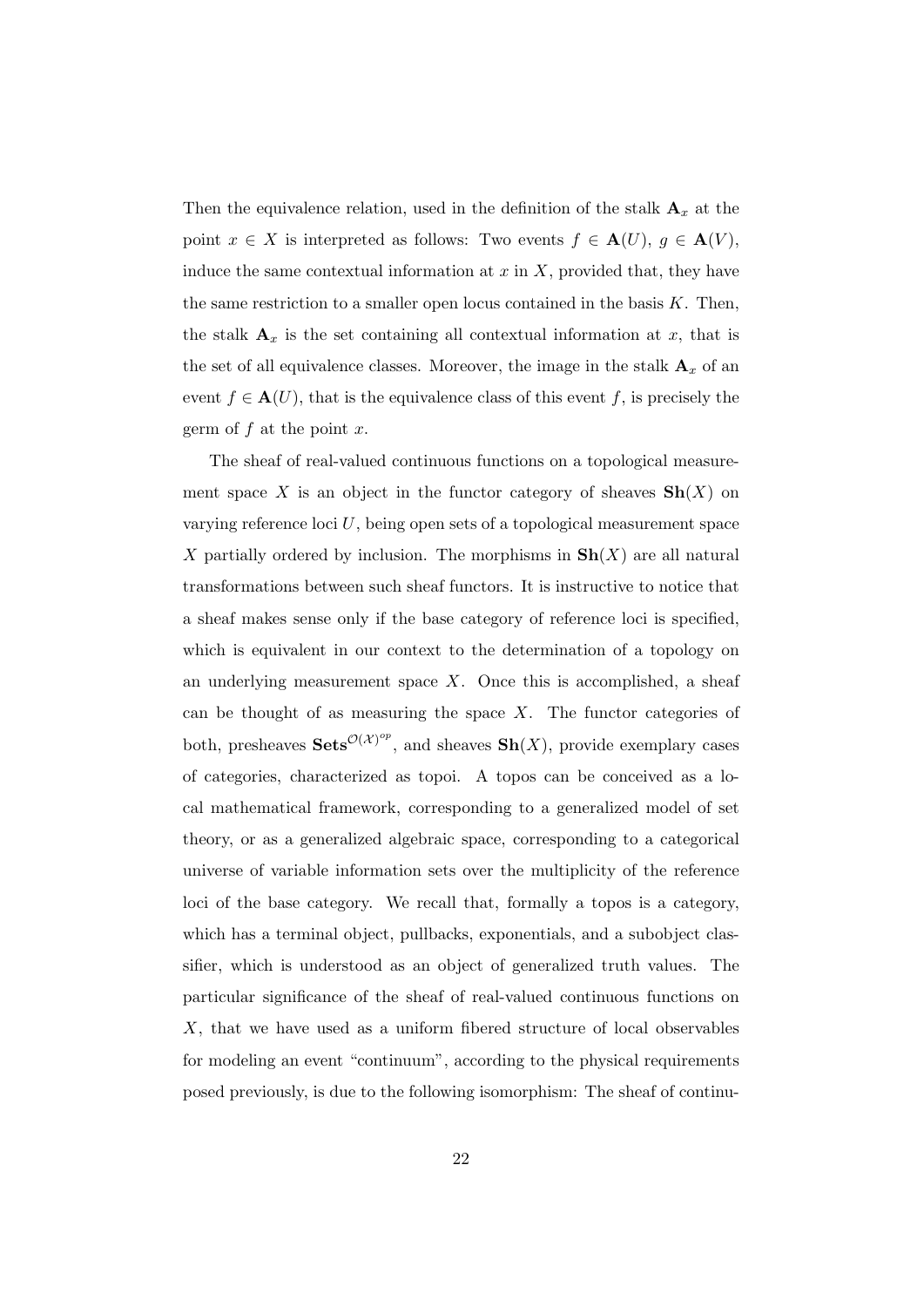ous real-valued functions on  $X$ , is isomorphic to the object of Dedekind real numbers in the topos of sheaves  $\mathbf{Sh}(X)$ , denoted in the sequel by A. The aforementioned isomorphism validates the physical intuition of considering a local observable as a continuously variable real number over its locus of definition.

# 5 Topological Covering Systems

Until now, it has become evident that a sheaf-theoretic fibered model of the physical "continuum" is not based on an underlying structure of points. On the contrary, the fundamental entities are the base reference loci and their transformations, for instance, the open sets of a topological measurement space  $X$ , partially ordered by inclusion. The basic intuition behind their functioning is related with the expectation that, the reference domains of the base category in that fibered construct, serve the purpose of generalizing the notion of localization of events. In this sense, the unique measure of localization of the set-theoretical model, being a point, is substituted by a variety of localization measures, instantiated, for example, by the open sets of the base category ordered by inclusion. In the latter context, a pointlocalization measure, is identified precisely with the ultrafilter of open set domains containing the point. This identification permits the conception of other topological filters, being formed by the base reference loci, as generalized measures of localization. The meaningful association of filters with generalized localization measures in the physical "continuum" has to meet certain requirements, that, remarkably, have a sound physical basis, as it will become clear in the sequel, and leads to the notion of topological covering systems. It is significant, that, once the notion of a topological covering system has been crystallized, the sheaf-theoretic fibered model of an event "continuum" can be defined explicitly in its descriptive terms.

Topological covering systems are being effectuated by means of systems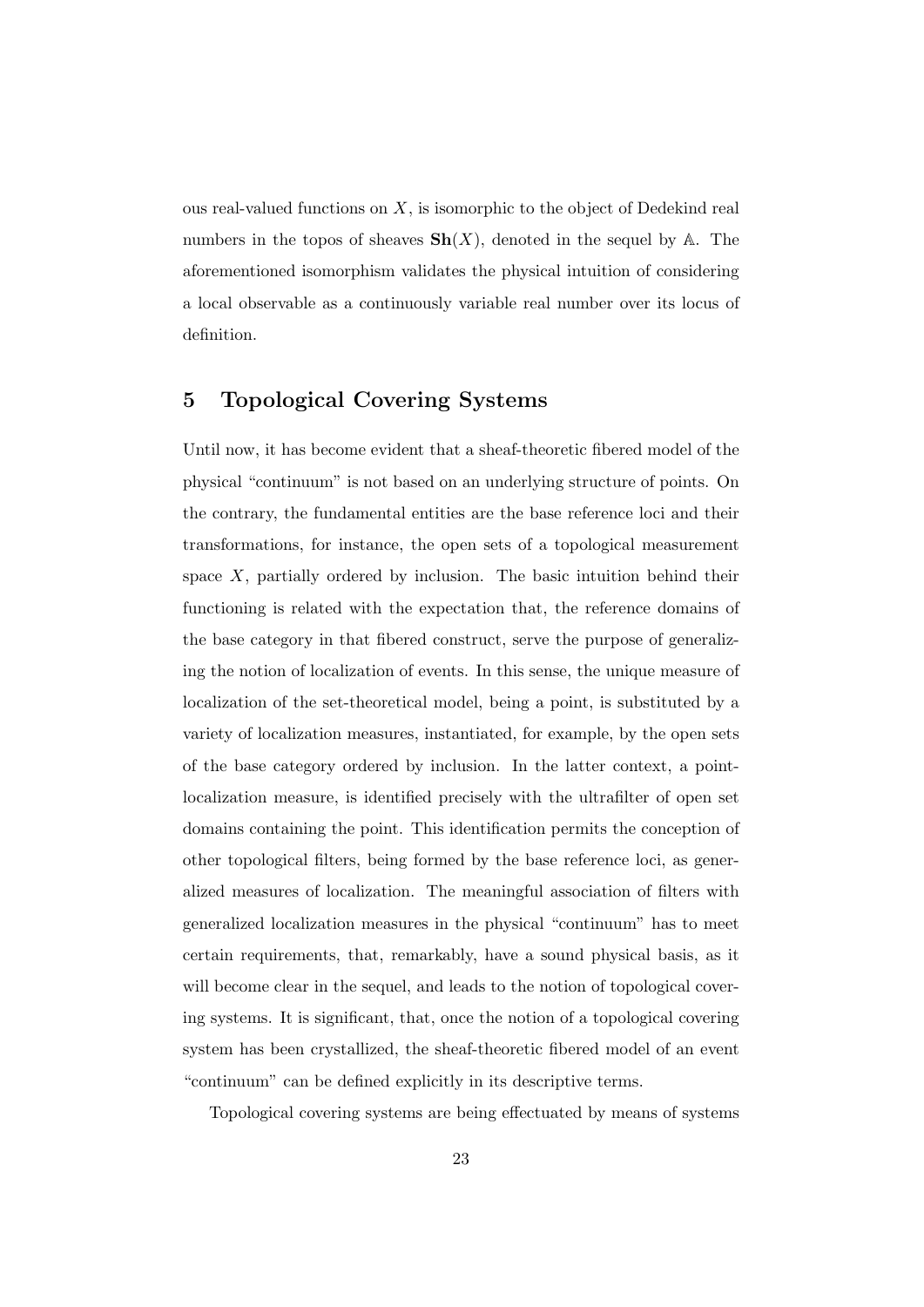of covering devices on the base category of reference loci, called, in categorical terminology, covering sieves. Firstly, we shall explain the general notion of sieves, and afterwards, we shall specialize our exposition to the notion of covering sieves, showing that their applicability meets the physical requirements necessary for a conception of a points-free event "continuum".

A U-sieve with respect to a locus U in  $\mathcal{O}(\mathcal{X})$ , is defined as a family S of  $\mathcal{O}(\mathcal{X})$ -morphisms with codomain U, such that if  $V \to U$  belongs to S and  $D \to V$  is any  $\mathcal{O}(\mathcal{X})$ -morphism, then the composite  $D \to V \to U$  belongs to S. We may think of a U-sieve as a right U-ideal, or equivalently, since  $\mathcal{O}(\mathcal{X})$ -morphisms are inclusions, as a downwards closed U-subdomain.

If we consider the contravariant representable functor of U in  $\mathcal{O}(\mathcal{X}),$ denoted by  $y[U] := Hom_{\mathcal{O}(\mathcal{X})}(-, U)$ , then it is easy to realize that a U-sieve is equivalent to a subfunctor  $\mathbf{S} \hookrightarrow \mathbf{y}[U]$  in  $\mathbf{Sets}^{\mathcal{O}(\mathcal{X})^{op}}$ .

In detail, given a  $U$ -sieve  $S$ , we define:

$$
\mathbf{S}(V) = \{g/g : V \to U, g \in S\} \subseteq \mathbf{y}[U](V)
$$

This definition yields a functor **S** in  $\textbf{Sets}^{\mathcal{O}(\mathcal{X})^{op}}$ , which is obviously a subfunctor of  $y[U]$ . Conversely, given a subfunctor  $S \hookrightarrow y[U]$  in  $Sets^{\mathcal{O}(\mathcal{X})^{op}}$ , the set:

$$
S = \{g/g : V \to U, g \in \mathbf{S}(V)\}
$$

for some locus V in  $\mathcal{O}(\mathcal{X})$ , is a U-sieve. Thus, epigramatically, we state:

 $\langle$   $U\text{-sieve: }\;S$   $\rangle{=}\langle$  Subfunctor of  $\mathbf{y}[U]\colon\, \mathbf{S}\hookrightarrow \mathbf{y}[U]$   $\rangle$ 

We notice that if S is a U-sieve and  $h: V \to U$  is any arrow to the locus  $U$ , then:

$$
h^*(S) = \{ f/cod(f) = V, (h \circ f) \in S \}
$$

is a V-sieve, called the pullback of  $S$  along  $h$ . Consequently, we may define a presheaf functor  $\Omega$  in  $\textbf{Sets}^{\mathcal{O}(\mathcal{X})^{op}}$ , such that its action on locoi U in  $\mathcal{O}(\mathcal{X})$ , is given by:

$$
\mathbf{\Omega}(U) = \{S/S : U - sieve\}
$$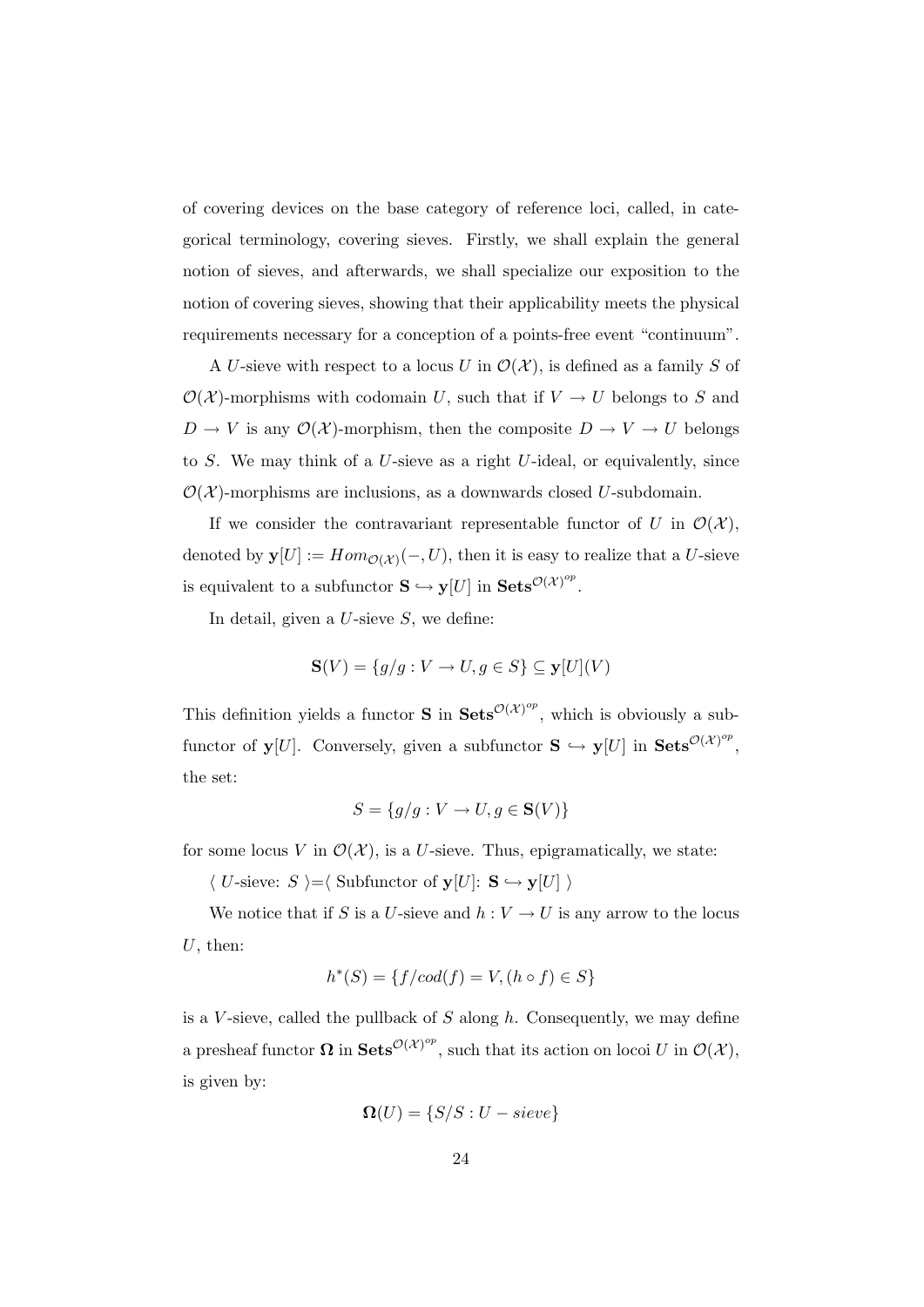and on arrows  $h: V \to U$ , by  $h^*(-): \mathbf{\Omega}(U) \to \mathbf{\Omega}(V)$ , given by:

$$
h^*(S) = \{f/cod(f) = V, (h \circ f) \in S\}
$$

We notice that for a locus U in  $\mathcal{O}(\mathcal{X})$ , the set of all arrows into U, called the maximal sieve on U, and denoted by  $t(U) := t_U$ , is a U-sieve.

The natural question that arises in our context of enquiry is the following: How is it possible to restrict  $\Omega(U)$ , that is the set of U-sieves for each locus U in  $\mathcal{O}(\mathcal{X})$ , such that each U-sieve of the restricted set can acquire the interpretation of a covering U-sieve with respect to a topological covering system. Equivalently stated, we wish to impose the satisfaction of appropriate conditions on the set of U-sieves for each locus U in  $\mathcal{O}(\mathcal{X})$ , such that the subset of U-sieves obtained, denoted by  $\Omega_{\chi}(U)$ , implement the relation of extension between events in the physical "continuum". In this sense, the U-sieves of  $\Omega_{\gamma}(U)$ , for each locus U in  $\mathcal{O}(\mathcal{X})$ , to be thought as topological covering U-sieves, can be legitimately used for the definition of a localization scheme in the physical "continuum". The appropriate physical requirements for our purpose are the following:

[1]. The relation of extension among events in the physical "continuum" should be implemented by an appropriate relational property of open reference domains U in the base category  $\mathcal{O}(\mathcal{X})$ . In this sense, an arrow  $V \to U$ , such that V, U in  $\mathcal{O}(\mathcal{X})$ , is interpreted as a figure of U, and thus U, is interpreted as an extension of V in  $\mathcal{O}(\mathcal{X})$ . It is a natural requirement that the set of all figures of U should belong in  $\Omega_{\chi}(U)$  for each locus U in  $O(X)$ .

[2]. The covering sieves should be stable under pullback operations, and most importantly, the stability conditions should be expressed functorially. This requirement means in particular that the intersection of covering sieves should also be a covering sieve for each open reference domain  $U$  in the base category  $\mathcal{O}(\mathcal{X})$ .

[3]. Finally, it would be desirable to impose: (i) a transitivity requirement on the specification of the covering sieves, such that intuitively stated,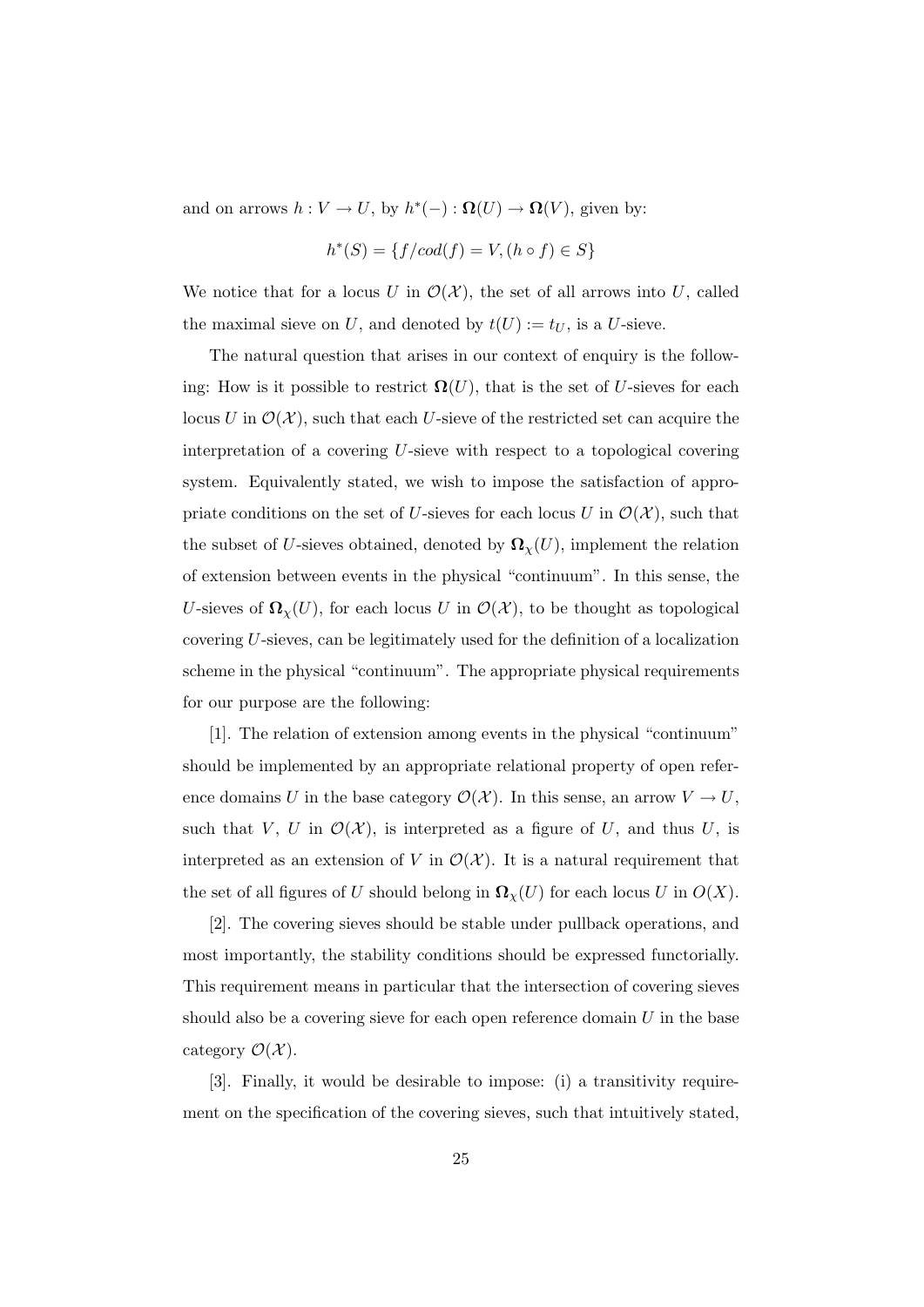covering sieves of figures of a locus in covering sieves of this locus, should be covering sieves of the locus themselves, and (ii) a requirement of common refinement of covering sieves.

If we take into account the above requirements we can define a topological covering system in the environment of  $\mathcal{O}(\mathcal{X})$  as follows:

A topological covering system on  $\mathcal{O}(\mathcal{X})$  is an operation J, which assigns to each open reference domain U in  $\mathcal{O}(\mathcal{X})$ , a collection  $J(U)$  of U-sieves, called topological covering U-sieves, such that the following three conditions are satisfied:

[1]. For every open reference domain U in  $\mathcal{O}(\mathcal{X})$  the maximal sieve  ${g : cod(g) = U}$  belongs to  $J(U)$  (maximality condition).

[2]. If S belongs to  $J(U)$  and  $h: V \to U$  is a figure of U, then  $h^*(S) =$  ${f : V \to U, (h \circ f) \in S}$  belongs to  $J(V)$  (stability condition).

[3]. If S belongs to  $J(U)$ , and if for each figure  $h: V_h \to U$  in S there is a sieve  $R_h$  belonging to  $J(V_h)$ , then the set of all composites  $h \circ g$ , with  $h \in S$ , and  $g \in R_h$ , belongs to  $J(U)$  (transitivity condition).

As a consequence of the conditions above, we can check that any two Ucovering sieves have a common refinement, that is: if  $S$ , R belong to  $J(U)$ , then  $S \cap R$  belongs to  $J(U)$ .

If we consider the partially ordered set of open subsets of a topological measurement space X, viewed as the category of base reference loci  $\mathcal{O}(\mathcal{X})$ , then we specify that  $S$  is a covering U-sieve if and only if U is contained in the union of open sets in  $S$ . The above specification fulfills the requirements of topological covering sieves posed above, and consequently, defines a topological covering system on  $\mathcal{O}(\mathcal{X})$ .

Obviously a topological covering system  $J$  exists as a presheaf functor  $\Omega_{\chi}$  in Sets<sup> $\mathcal{O}(\mathcal{X})^{op}$ </sup>, such that: by acting on loci U in  $\mathcal{O}(\mathcal{X})$ , J gives the set of all covering U-sieves, denoted by  $\Omega_{\chi}(U)$ , whereas by acting on figures  $h: V \to U$ , it gives a morphism  $h^*(-): \mathbf{\Omega}_{\chi}(U) \to \mathbf{\Omega}_{\chi}(V)$ , expressed as: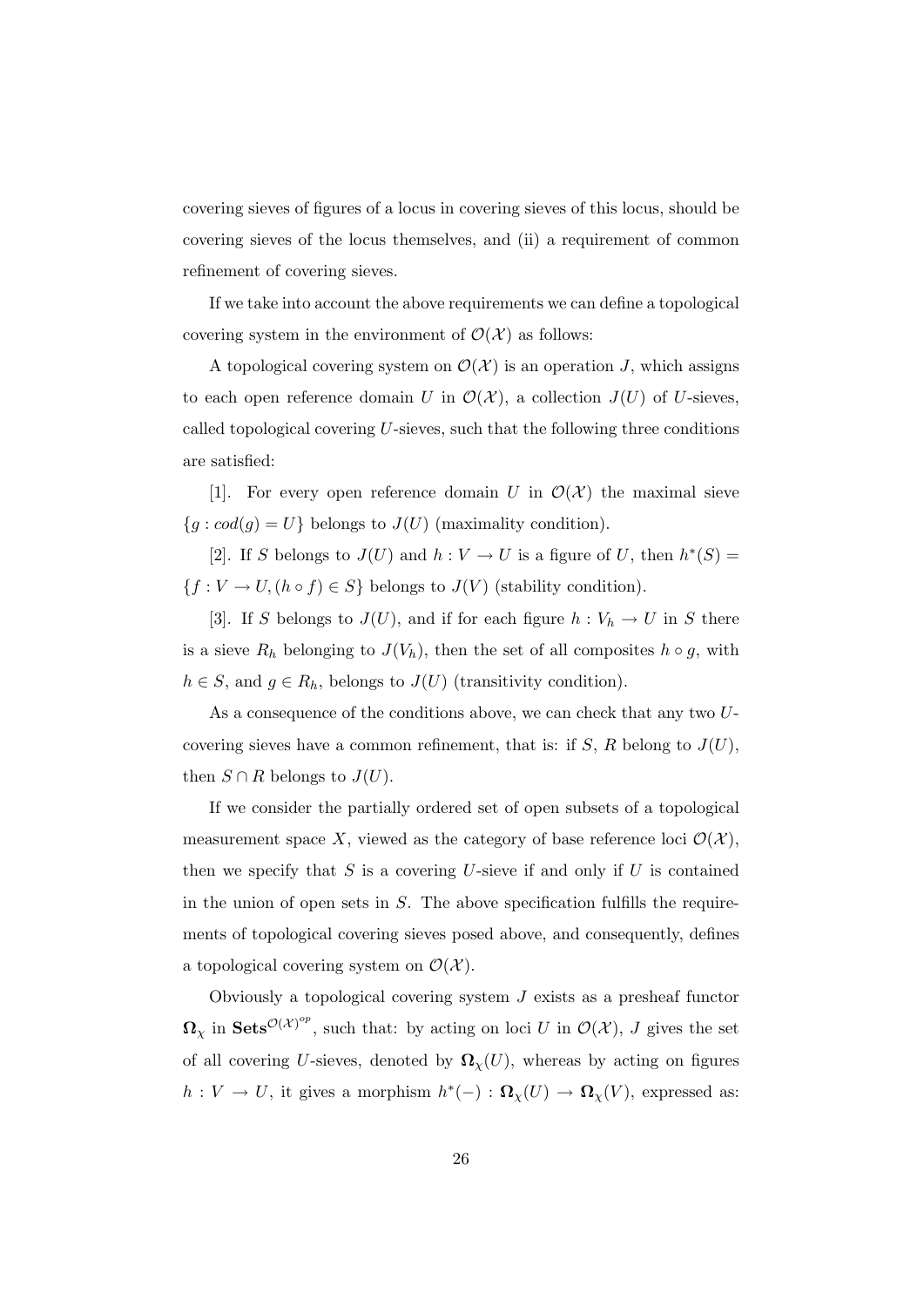$h^*(S) = \{ f/cod(f) = V, (h \circ f) \in S \}, \text{ for } S \in \Omega_\chi(U).$ 

Having introduced the notion of a topological covering system on the base category  $\mathcal{O}(\mathcal{X})$ , we can re-express the definition of a sheaf for that covering system on  $\mathcal{O}(\mathcal{X})$ , entirely in terms of covering sieves as follows:

A presheaf  $Q$  is a sheaf if and only if, for every covering U-sieve  $S$ , the inclusion morphism  $S \hookrightarrow y[U]$  induces an isomorphism;

$$
Hom(\mathbf{S}, \mathbf{Q}) \cong Hom(\mathbf{y}[U], \mathbf{Q})
$$

The theoretical advantage of the above relies on the fact that it provides a description of sheaves entirely in terms of objects of the category of presheaves.

From a physical perspective, the consideration of covering sieves as generalized measures of localization of events in the physical "continuum", together with the requirements posed for the formation of topological covering systems, elucidates the sheaf-theoretic fibered model of local real-valued observables established previously, and moreover, justifies conceptually its relevance for the comprehension of a points-free events "continuum" that respects only the fundamental relation of extension between events.

### 6 Information Dynamics of Observables

The development of physical theories within the context of sheaf-theoretic fibered constructs of the physical "continuum", would require mechanisms of expressing the dynamics of information propagation in terms of continuous local observables, analogous to the ones afforded by the usual differential geometry of smooth manifolds.

For this purpose, we consider a sheaf of algebras of continuous real-valued functions on  $X$ , denoted by  $A$ , which, represents a homologous and uniform fibered construct of the physical "continuum" in terms of scalar coefficients, characterized as local observables. In order to avoid unnecessary excess wording we refer to A, simply, as an algebra of observables, interpreted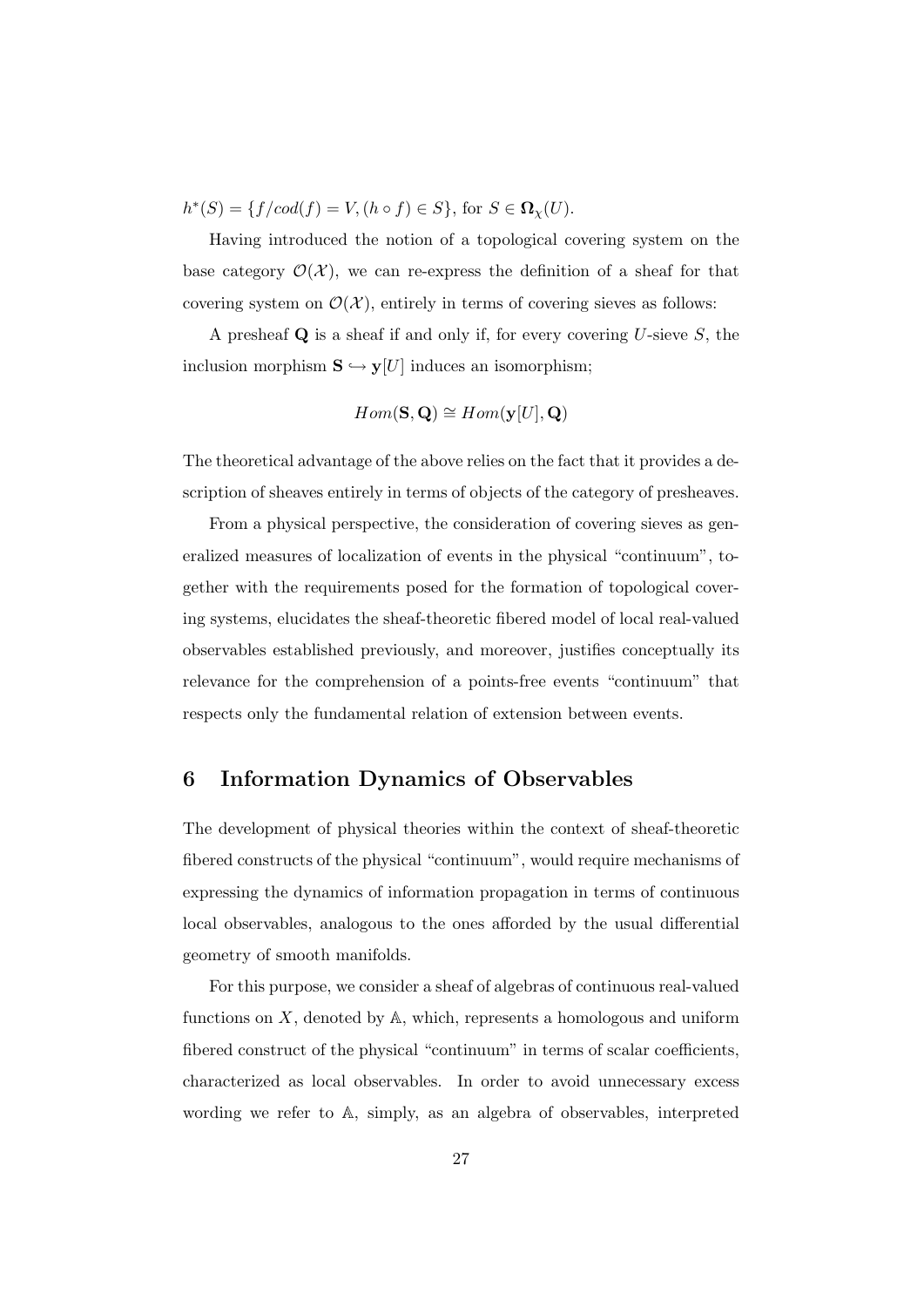inside the topos of sheaves  $\mathbf{Sh}(X)$ . In physical terminology, the introduction of new local attributes, related with the variation of the obsevables included in A, is conceived as the result of local interactions caused by the presence of a field.

Algebraically, the process of extending the local form of observation with respect to the algebra of observables A, due to field interactions, is described by means of a fibering, defined as an injective morphism of  $\mathbb{R}$ -algebras  $\iota$ :  $A \hookrightarrow \mathbb{B}$ . Thus, the R-algebra B is considered as a module over the algebra A. A section of the fibering  $\iota : \mathbb{A} \hookrightarrow \mathbb{B}$ , is represented by a morphism of R-algebras  $s : \mathbb{B} \to \mathbb{A}$ , left inverse to  $\iota$ , that is  $\iota \circ s = id_{\mathbb{B}}$ . The fundamental extension of scalars of the R-algebra A is obtained by tensoring A with itself over the distinguished subalgebra of the reals, that is  $\iota : \mathbb{A} \hookrightarrow \mathbb{A} \otimes_{\mathbb{R}} \mathbb{A}$ . Trivial cases of scalars extensions, in fact isomorphic to A, induced by the fundamental one, are obtained by tensoring A with R from both sides, that is,  $\iota_1 : \mathbb{A} \hookrightarrow \mathbb{A} \bigotimes_{\mathbb{R}} \mathbb{R}, \iota_2 : \mathbb{A} \hookrightarrow \mathbb{R} \bigotimes_{\mathbb{R}} \mathbb{A}$ . In the present context of enquiry, the sought algebraic fibering should refer to an extension of the local form of observation, suitable for the description of local observables' infinitesimal variations, caused by local field interactions. The physical underpinning of that local fibering is based on the conception that, variable geometric configurations should be generated infinitesimally.

Consequently, if we follow the above algebraic line of reasoning, variable spectrum geometry, generated infinitesimally as a result of interactions, requires the extension of scalars of the algebra A by infinitesimal quantities, defined as a fibration:

$$
d_*: \mathbb{A} \hookrightarrow \mathbb{A} \oplus \mathbf{M} \cdot \epsilon
$$

$$
f \mapsto f + d(f) \cdot \epsilon
$$

where  $d_*(f) =: df$  is considered as the infinitesimal part of the extended scalar, and  $\epsilon$  the infinitesimal unit obeying  $\epsilon^2 = 0$ . The algebra of infinitesimally extended scalars, viz.  $\mathbb{A} \oplus \mathbf{M} \cdot \epsilon$ , is called the algebra of dual numbers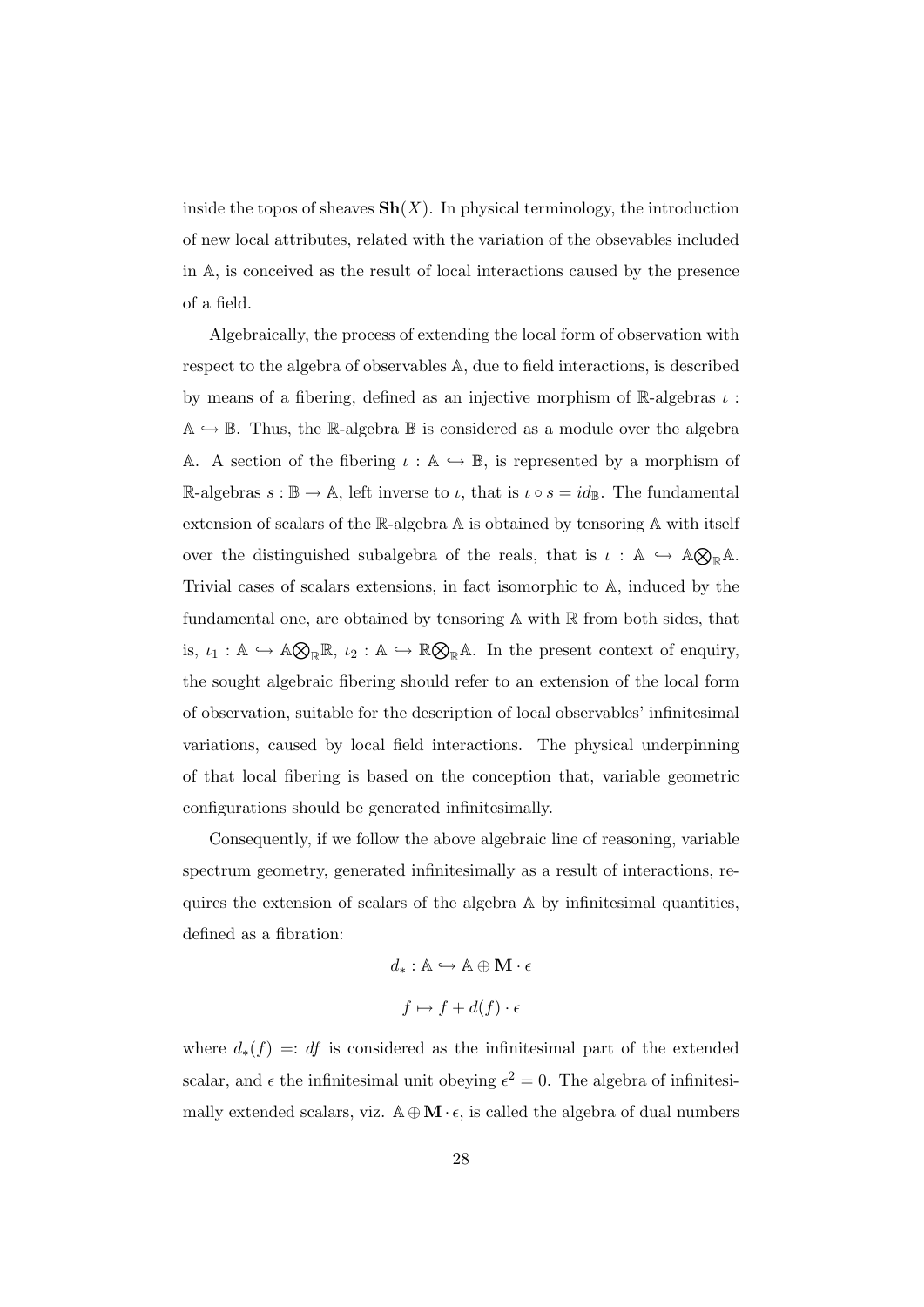over  $A$  with coefficients in the  $A$ -module M. It is immediate to see that the algebra  $\mathbb{A} \oplus \mathbf{M} \cdot \epsilon$ , as an abelian group is just the direct sum  $\mathbb{A} \oplus \mathbf{M}$ , whereas the multiplication is defined by:

$$
(f + df \cdot \epsilon) \bullet (f + \acute{d}f \cdot \epsilon) = f \cdot \acute{f} + (f \cdot \acute{d}f + \acute{f} \cdot \acute{d}f) \cdot \epsilon
$$

Note that we further require that the composition of the augmentation  $\mathbb{A} \oplus$  $\mathbf{M} \cdot \epsilon \to \mathbb{A}$ , with  $d_*$  is the identity. Equivalently, the above fibration, viz., the homomorphism of algebras  $d_* : \mathbb{A} \hookrightarrow \mathbb{A} \oplus \mathbf{M} \cdot \epsilon$ , can be formulated as a derivation, that is, in terms of an additive R-linear morphism:

$$
d: \mathbb{A} \to \mathbf{M}
$$

$$
f \mapsto df
$$

that, moreover, satisfies the Leibniz rule:

$$
d(f \cdot g) = f \cdot dg + g \cdot df
$$

Since the formal symbols of differentials  $\{df, f \in \mathbb{A}\}$ , are reserved for the universal derivation, the A-module M is identified as the free A-module  $\Omega$  of 1-forms generated by these formal symbols, modulo the Leibniz constraint.

The crucial fact, regarding the algebraic construction above, has to do with the observation that, the locally free A-module  $\Omega$  can be constructed explicitly from the fundamental form of scalars extension of A, namely,  $\iota : \mathbb{A} \hookrightarrow \mathbb{A} \bigotimes_{\mathbb{R}} \mathbb{A}$  by considering the morphism:

$$
\delta: \mathbb{A} \bigotimes_{\mathbb{R}} \mathbb{A} \to \mathbb{A}
$$

$$
f_1 \otimes f_2 \mapsto f_1 \cdot f_2
$$

Then by taking the kernel of this morphism of algebras, that is the ideal:

$$
\mathbf{I} = \{ f_1 \otimes f_2 \in \mathbb{A} \bigotimes_{\mathbb{R}} \mathbb{A} : \delta(f_1 \otimes f_2) = 0 \} \subset \mathbb{A} \bigotimes_{\mathbb{R}} \mathbb{A}
$$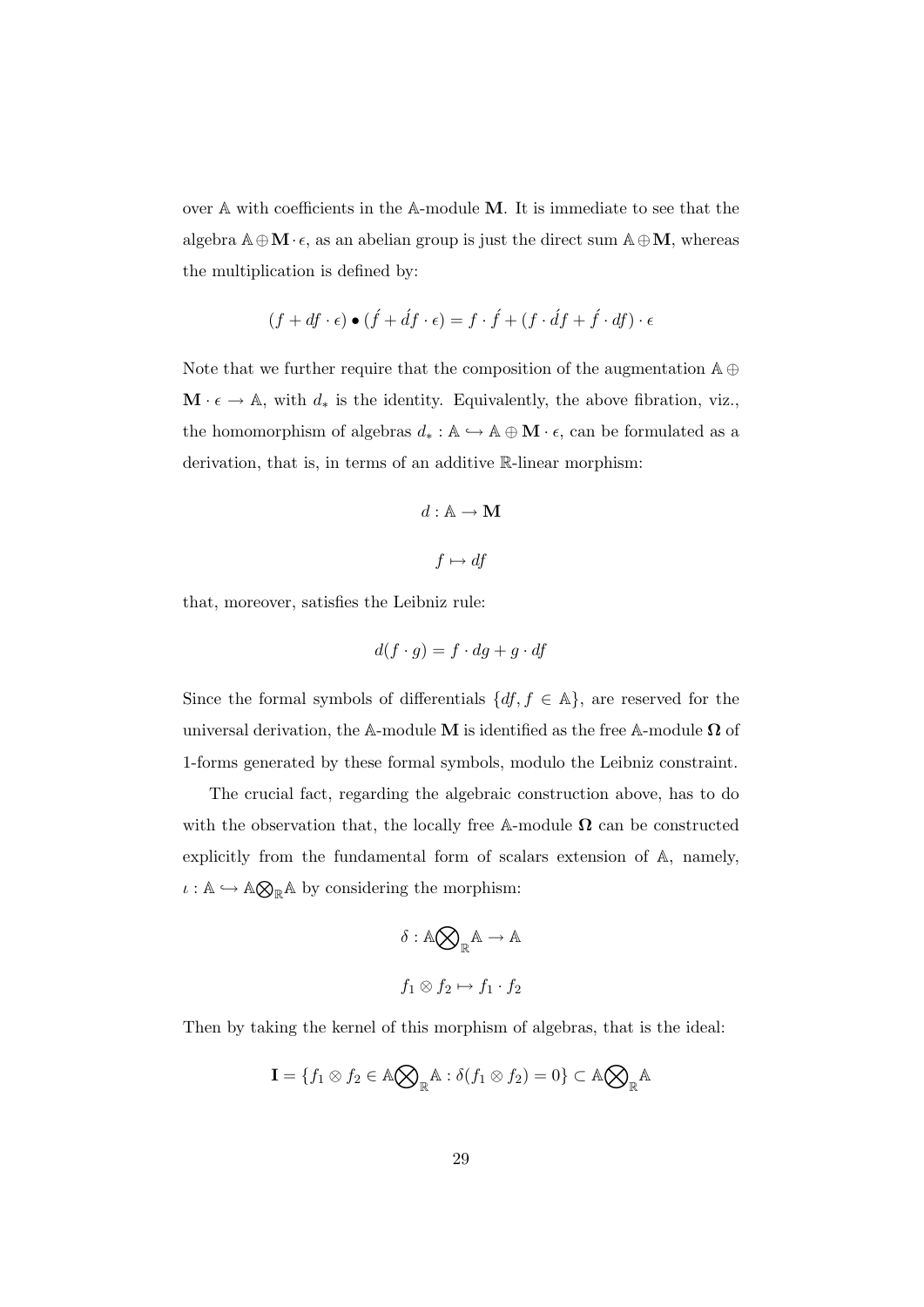it can be shown that the morphism of A-modules:

$$
\Sigma: \Omega \to \frac{\mathbf{I}}{\mathbf{I}^2}
$$

$$
df \mapsto 1 \otimes f - f \otimes 1
$$

is an isomorphism.

We can prove the above isomorphism as follows: The fractional object I  $\frac{I}{I^2}$  has an A-module structure defined by:

$$
f \cdot (f_1 \otimes f_2) = (f \cdot f_1) \otimes f_2 = f_1 \otimes (f \cdot f_2)
$$

for  $f_1 \otimes f_2 \in I$ ,  $f \in A$ . We can check that the second equality is true by proving that the difference of  $(f \cdot f_1) \otimes f_2$  and  $f_1 \otimes (f \cdot f_2)$  belonging to **I**, is actually an element of  $I^2$ , viz., the equality is true modulo  $I^2$ . So we have:

$$
(f \cdot f_1) \otimes f_2 - f_1 \otimes (f \cdot f_2) = (f_1 \otimes f_2) \cdot (f \otimes 1 - 1 \otimes f)
$$

The first factor of the above product of elements belongs to I, by assumption, whereas, the second factor also belongs to **I**, since we have that:

$$
\delta(f \otimes 1 - 1 \otimes f) = 0
$$

Hence the product of elements above belongs to  $I \cdot I = I^2$ . Consequently, we can define a morphism of A-modules:

$$
\Sigma: \mathbf{\Omega} \to \frac{\mathbf{I}}{\mathbf{I}^2}
$$
  

$$
df \mapsto 1 \otimes f - f \otimes 1
$$

Now, we construct the inverse of that morphism as follows: The A-module  $\Omega$  can be made an ideal in the algebra of dual numbers over A, viz.,  $\mathbb{A} \oplus \Omega \cdot \epsilon$ . Moreover, we can define the morphism of algebras:

$$
\mathbb{A} \times \mathbb{A} \to \mathbb{A} \oplus \Omega \cdot \epsilon
$$

$$
(f_1, f_2) \mapsto f_1 \cdot f_2 + f_1 \cdot df_2 \epsilon
$$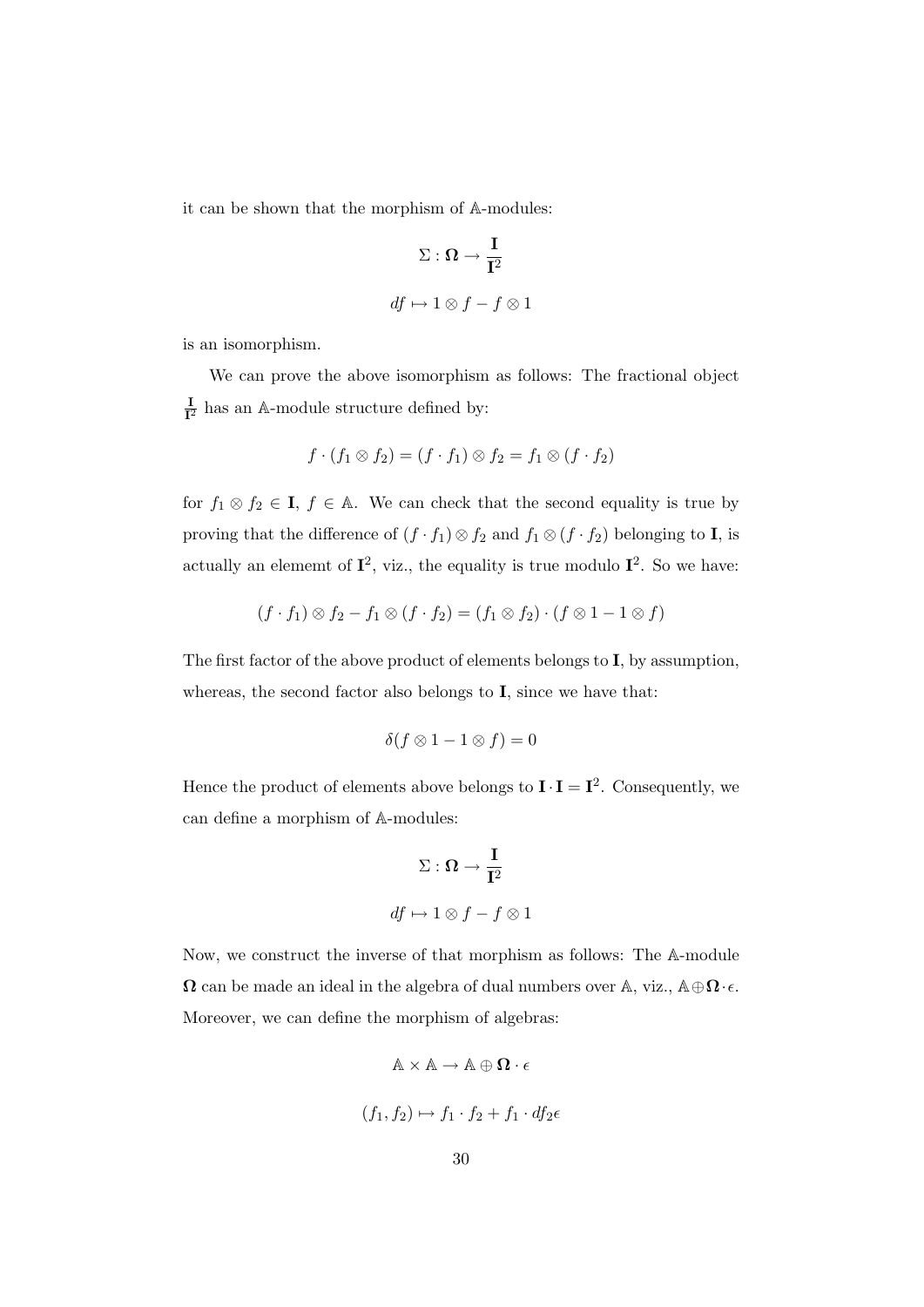This is an R-bilinear morphism of algebras, and thus, it gives rise to a morphism of algebras:

$$
\Theta: \mathbb{A} {\otimes_{\mathbb{R}} \mathbb{A}} \to \mathbb{A} \oplus \Omega \cdot \epsilon
$$

Then, by definition we have that  $\Theta(I) \subset \Omega$ , and also,  $\Theta(I^2) = 0$ . Hence, there is obviously induced a morphism of A-modules:

$$
\Omega \gets \frac{I}{I^2}
$$

which is the inverse of  $\Sigma$ . Consequently, we conclude that:

$$
\Omega\cong\frac{I}{I^2}
$$

Thus the free A-module  $\Omega$  of 1-forms is isomorphic with the free Amodule  $\frac{I}{I^2}$  of Kähler differentials of the algebra of scalars  $\mathbb A$  over  $\mathbb R$ , conceived as a distinguished ideal in the algebra of infinitesimally extended scalars  $\mathbb{A} \oplus \mathbb{Q} \cdot \epsilon$ , due to interactions, according to the following split short exact sequence:

$$
\Omega\hookrightarrow \mathbb{A}\oplus\Omega\cdot\epsilon\twoheadrightarrow\mathbb{A}
$$

or equivalently formulated as:

$$
0\to\pmb{\Omega}_\mathbb{A}\to\mathbb{A}\bigotimes_\mathbb{R}\mathbb{A}\to\mathbb{A}
$$

By dualizing, we obtain the dual A-module of  $\Omega$ , that is  $\Xi := Hom(\Omega, \mathbb{A}).$ Thus we have at our disposal, expressed in terms of infinitesimal scalars extension of the algebra of observables A, semantically intertwined with the generation of variable geometry as a result of local interaction, new types of observables related with the incorporation of differentials and their duals, called codifferentials or vectors.

Before proceeding further, it is instructive at this point to clarify the meaning of a universal derivation, playing a paradigmatic role in the construction of extended algebras of scalars, as above, in appropriate categorytheoretic terms as follows: The covariant functor of left A-modules valued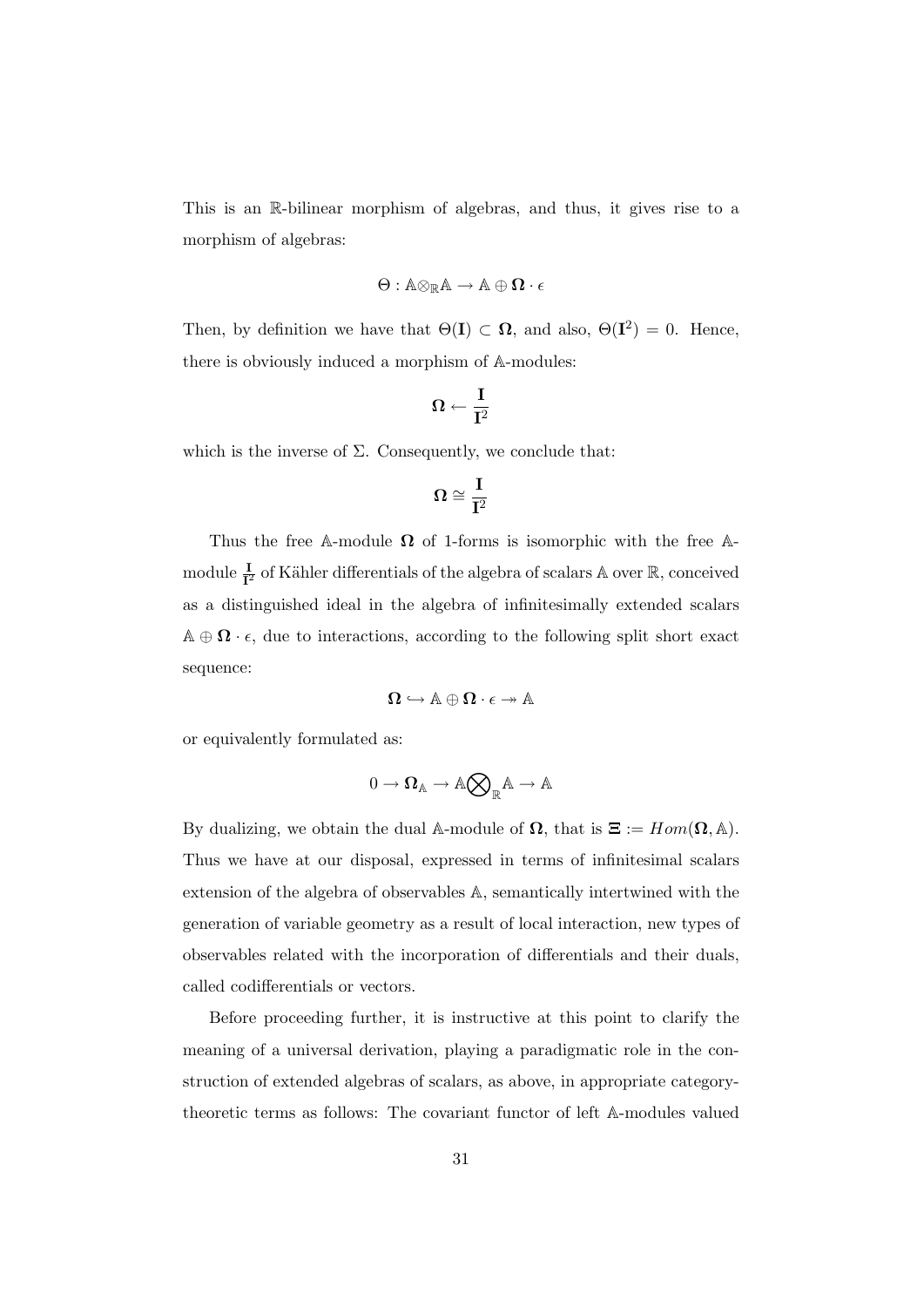derivations of A:

$$
\overleftarrow{\nabla}_{\mathbb{A}}(-): \mathcal{M}^{(\mathbb{A})} \to \mathcal{M}^{(\mathbb{A})}
$$

is being representable by the left A-module of 1-forms  $\Omega^1(\mathbb{A})$  in the category of left  $\mathbb{A}\text{-modules } \mathcal{M}^{(\mathbb{A})}$ , according to the isomorphism:

$$
\overleftarrow{\nabla}_{\mathbb{A}}(\mathbf{N}) \cong Hom_{\mathbb{A}}(\Omega^1(\mathbb{A}), \mathbf{N})
$$

Thus,  $\Omega^1(\mathbb{A})$  is characterized categorically as a universal object in  $\mathcal{M}^{(\mathbb{A})}$ , and the derivation:

$$
d: \mathbb{A} \to \mathbf{\Omega}^1(\mathbb{A})
$$

as the universal derivation. Furthermore, we can define algebraically, for each  $n \in N$ ,  $n \geq 2$ , the *n*-fold exterior product:

$$
\pmb{\Omega}^n(\mathbb{A}) = \bigwedge\nolimits^n \pmb{\Omega}^1(\mathbb{A})
$$

where  $\Omega(\mathbb{A}) := \Omega^1(\mathbb{A}), \mathbb{A} := \Omega^0(\mathbb{A}),$  and finally show analogously that the left A-modules of *n*-forms  $\Omega^n(A)$  in  $\mathcal{M}^{(A)}$  are representable objects in  $\mathcal{M}^{(A)}$ of the covariant functor of left  $A$ -modules valued *n*-derivations of  $A$ , denoted by  $\overleftarrow{\nabla}^n_{\mathbb{A}}(-) : \mathcal{M}^{(\mathbb{A})} \to \mathcal{M}^{(\mathbb{A})}$ . We conclude that, all infinitesimally extended algebras of scalars, which, have been constructed from A by fibrations, presented equivalently, as derivations, are representable as left A-modules of *n*-forms  $\mathbf{\Omega}^n(\mathbb{A})$  in the category of left A-modules  $\mathcal{M}^{(\mathbb{A})}$ .

We emphasize that the intelligibility of the algebraic modeling framework of dynamics, giving rise to variable geometric spectra, is based on the conception that infinitesimal variations in the observables of A, are caused by interactions, meaning that they are being effectuated by the presence of a physical field. Thus, it is necessary to establish a purely algebraic representation of the notion of a physical field, as the causal agent of local interactions, and moreover, explain the functional role it assumes for the interpretation of the theory. The key idea for this purpose amounts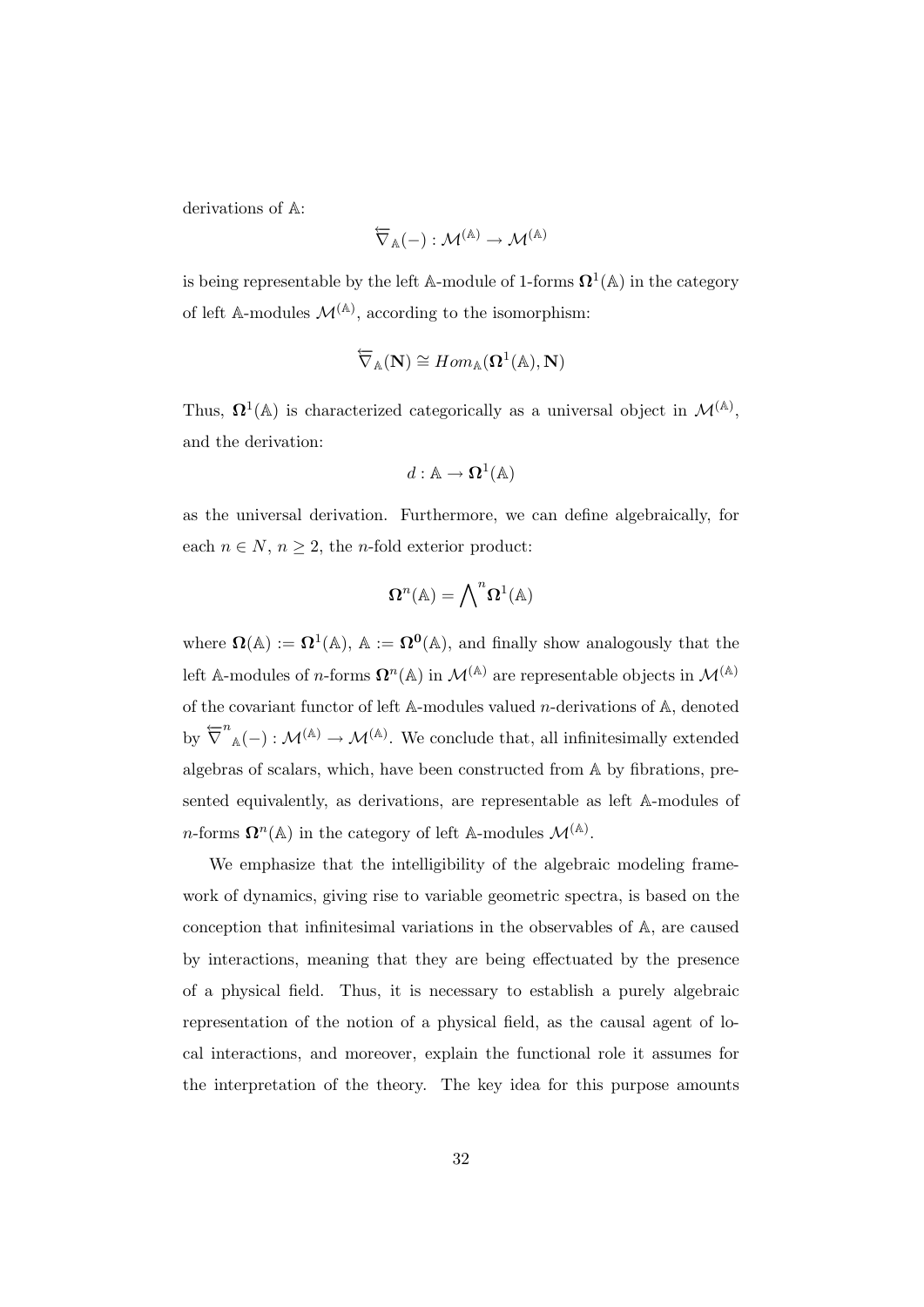to expressing the process of scalars extension, due to local interactions, covariantly, viz. in suitable functorial terms, and subsequently, identify that functor of infinitesimal scalars extension, induced by local interactions, with the functioning of a physical field that causes it. Regarding the first step of this strategy, we clarify that the general process of scalars extension from an algebra W to an algebra T is represented functorially by means of the functor of scalars extension, from  $W$  to  $T$  as follows:

$$
\mathbf{F}:\mathcal{M}^{(\mathbb{W})}\to \mathcal{M}^{(\mathbb{T})}
$$

$$
\mathbf{E}\mapsto \mathbb{T}\bigotimes_{\mathbb{W}}\!\mathbf{E}
$$

The second step involves the application of the functorial algebraic procedure for the case admitting the identifications:

$$
\mathbb{W} = \mathbb{A}
$$

$$
\mathbb{T} = [\mathbb{A} \oplus \mathbf{\Omega}^1(\mathbb{A}) \cdot \epsilon]
$$

corresponding to infinitesimal scalars extension. Consequently, the functionality of the notion of a physical field, as the causal agent of local interactions, admits a purely algebraic description as the functor of infinitesimal scalars extension, called a connection-inducing functor:

$$
\widehat{\nabla} : \mathcal{M}^{(\mathbb{A})} \to \mathcal{M}^{(\mathbb{A} \oplus \Omega^1(\mathbb{A}) \cdot \epsilon)}
$$
  

$$
\mathbf{E} \mapsto [\mathbb{A} \oplus \Omega^1(\mathbb{A}) \cdot \epsilon] \bigotimes_{\mathbb{A}} \mathbf{E}
$$

In this sense, the vectors of the left A-module E, are being infinitesimally extended into vectors of the left  $(A \oplus \Omega^1(A) \cdot \epsilon)$ -module  $[A \oplus \Omega^1(A) \cdot \epsilon] \bigotimes_{\mathbb{A}} \mathbf{E}$ . It is significant to notice that, these two kinds of vectors are being defined over different algebras. Hence, in order to compare them, we have to pull the infinitesimally extended ones back to the initial algebra of scalars, viz., the R-algebra A. Algebraically, this process is implemented by restricting the left  $(A \oplus \Omega^1(A) \cdot \epsilon)$ -module  $[A \oplus \Omega^1(A) \cdot \epsilon] \bigotimes_A \mathbf{E}$  to the R-algebra A.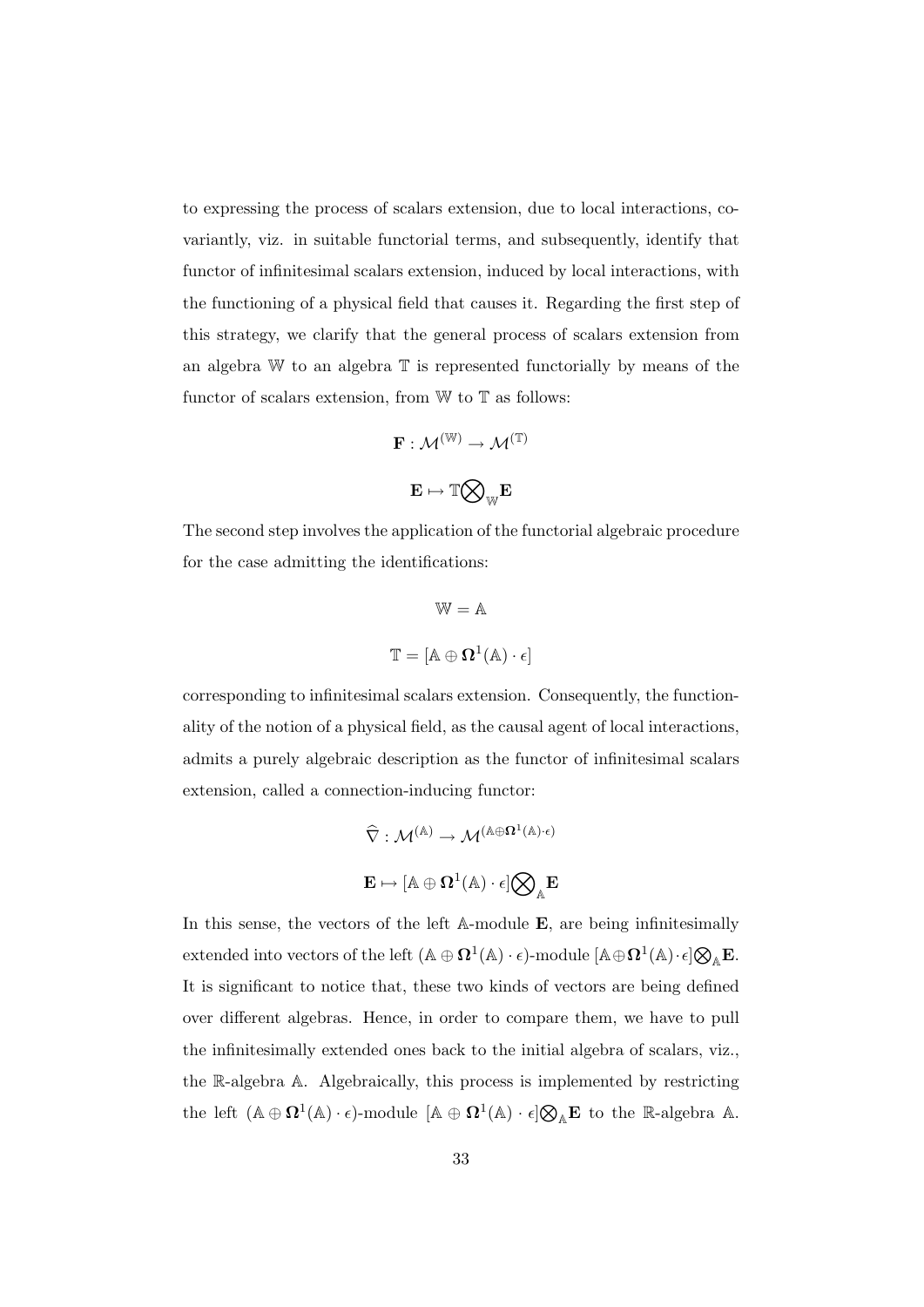If we perform this base algebra change, we obtain the left  $\mathbb{A}\text{-module } \mathbf{E} \oplus$  $[\Omega^1(\mathbb{A})\bigotimes_{\mathbb{A}} \mathbf{E}] \cdot \epsilon$ . Thus, the effect of the action of the physical field on the vectors of the left A-module E can be expressed by means of the following comparison morphism of left A-modules:

$$
\nabla^\star {}_{\bf E} : {\bf E} \rightarrow {\bf E} \oplus [\Omega^1(\mathbb{A}) \bigotimes\nolimits_\mathbb{A} {\bf E}] \cdot \epsilon
$$

Equivalently, the irreducible amount of information incorporated in the comparison morphism, can be now expressed as a connection on E, viz., as an R-linear morphism of A-modules:

$$
\nabla_{\mathbf{E}}:\mathbf{E}\rightarrow \Omega^1(\mathbb{A})\bigotimes\nolimits_{\mathbb{A}}\!\mathbf{E}=\mathbf{E}\bigotimes\nolimits_{\mathbb{A}}\!\Omega^1(\mathbb{A}):=\Omega^1(\mathbf{E})
$$

such that, the following Leibniz type constraint is satisfied:

$$
\nabla_{\mathbf{E}}(f \cdot v) = f \cdot \nabla_{\mathbf{E}}(v) + df \otimes v
$$

for all  $f \in \mathbb{A}$ ,  $v \in \mathbf{E}$ . Consequently, after having expressed the process of scalars extension in functorial algebraic terms, we can identify the functor of infinitesimal scalars extension, due to interactions, with the functional dependence induced by a physical field causing it. Thus, a local causal agent of a variable interaction geometry, viz., a physical field acting locally and causing infinitesimal variations of local observables, can be faithfully represented by means of a pair  $(\mathbf{E}, \nabla_{\mathbf{E}})$ , consisting of a left A-module  $\mathbf E$  and a connection  $\nabla$ **E** on **E**. We conclude, by emphasizing that, the functorial modeling of the universal mechanism of encoding physical interactions, by means of causal agents, as above, namely, physical fields effectuating infinitesimal scalars extension, is covariant with the algebra-theoretic specification of the structure of observables. Equivalently stated, the only actual requirement for the intelligibility of functoriality of interactions, by means of physical fields, rests on the algebra-theoretic specification of what we characterize structures of observables.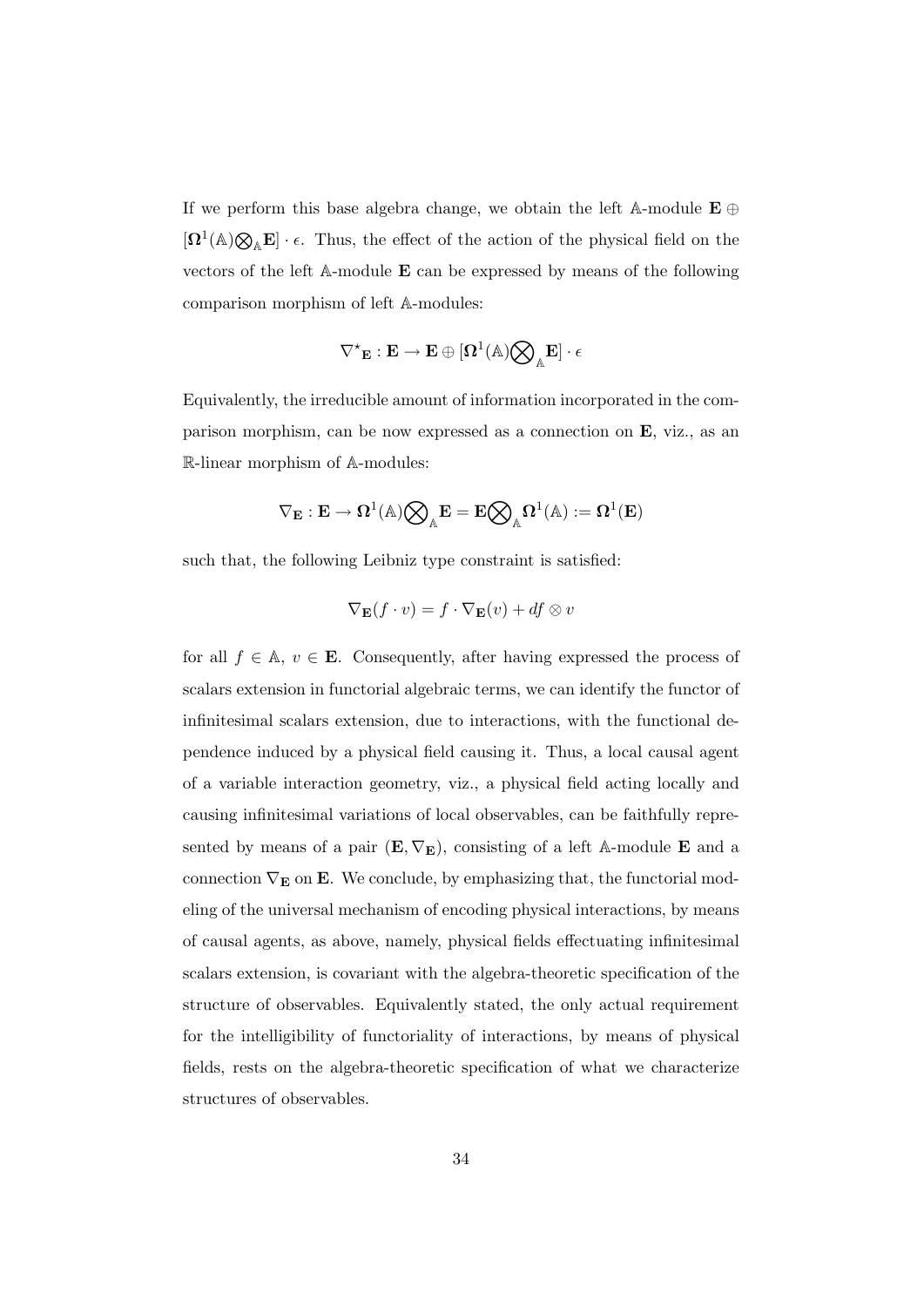The next stage of development of a genuine functorial mechanism of dynamics, understood in the sense of local interactions caused by a physical field, involves the satisfaction of appropriate global constraints, that impose consistency requirements referring to the transition from the infinitesimal to the global. For this purpose it is necessary to employ the methodology of homological algebra. We start by reminding the algebraic construction, for each  $n \in N$ ,  $n \geq 2$ , of the *n*-fold exterior product as follows:  $\Omega^{n}(\mathbb{A}) =$  $\bigwedge^n \Omega^1(\mathbb{A})$  where  $\Omega(\mathbb{A}) := \Omega^1(\mathbb{A}), \mathbb{A} := \Omega^0(\mathbb{A}).$  We notice that there exists an R-linear morphism:

$$
d^n: \mathbf{\Omega}^n(\mathbb{A}) \to \mathbf{\Omega}^{n+1}(\mathbb{A})
$$

for all  $n \geq 0$ , such that  $d^0 = d$ . Let  $\omega \in \mathbf{\Omega}^n(\mathcal{A})$ , then  $\omega$  has the form:

$$
\omega = \sum f_i(d l_{i1} \bigwedge \dots \bigwedge d l_{in})
$$

with  $f_i, l_{ij}, \in \mathbb{A}$  for all integers i, j. Further, we define:

$$
d^n(\omega) = \sum df_i \bigwedge dl_{i1} \bigwedge \dots \bigwedge dl_{in}
$$

Then, we can easily see that the resulting sequence of  $\mathbb{R}$ -linear morphisms;

$$
\mathbb{A}\to\boldsymbol{\Omega}^1(\mathbb{A})\to\ldots\to\boldsymbol{\Omega}^n(\mathbb{A})\to\ldots
$$

is a complex of R-modules, called the algebraic de Rham complex of A, denoted consisely by  $\langle \Omega(\mathbb{A}) \rangle$ . The notion of complex means that the composition of two consequtive R-linear morphisms vanishes, that is  $d^{n+1} \circ d^n = 0$ , simplified symbolically as:

$$
d^2 = 0
$$

If we assume that  $(E, \nabla_E)$  is an interaction field, defined by a connection  $\nabla_{\mathbf{E}}$  on the A-module **E**, then  $\nabla_{\mathbf{E}}$  induces a sequence of R-linear morphisms:

$$
\mathbf{E}\rightarrow\boldsymbol{\Omega}^1(\mathbb{A})\bigotimes\nolimits_{\mathbb{A}}\mathbf{E}\rightarrow\ldots\rightarrow\boldsymbol{\Omega}^n(\mathbb{A})\bigotimes\nolimits_{\mathbb{A}}\mathbf{E}\rightarrow\ldots
$$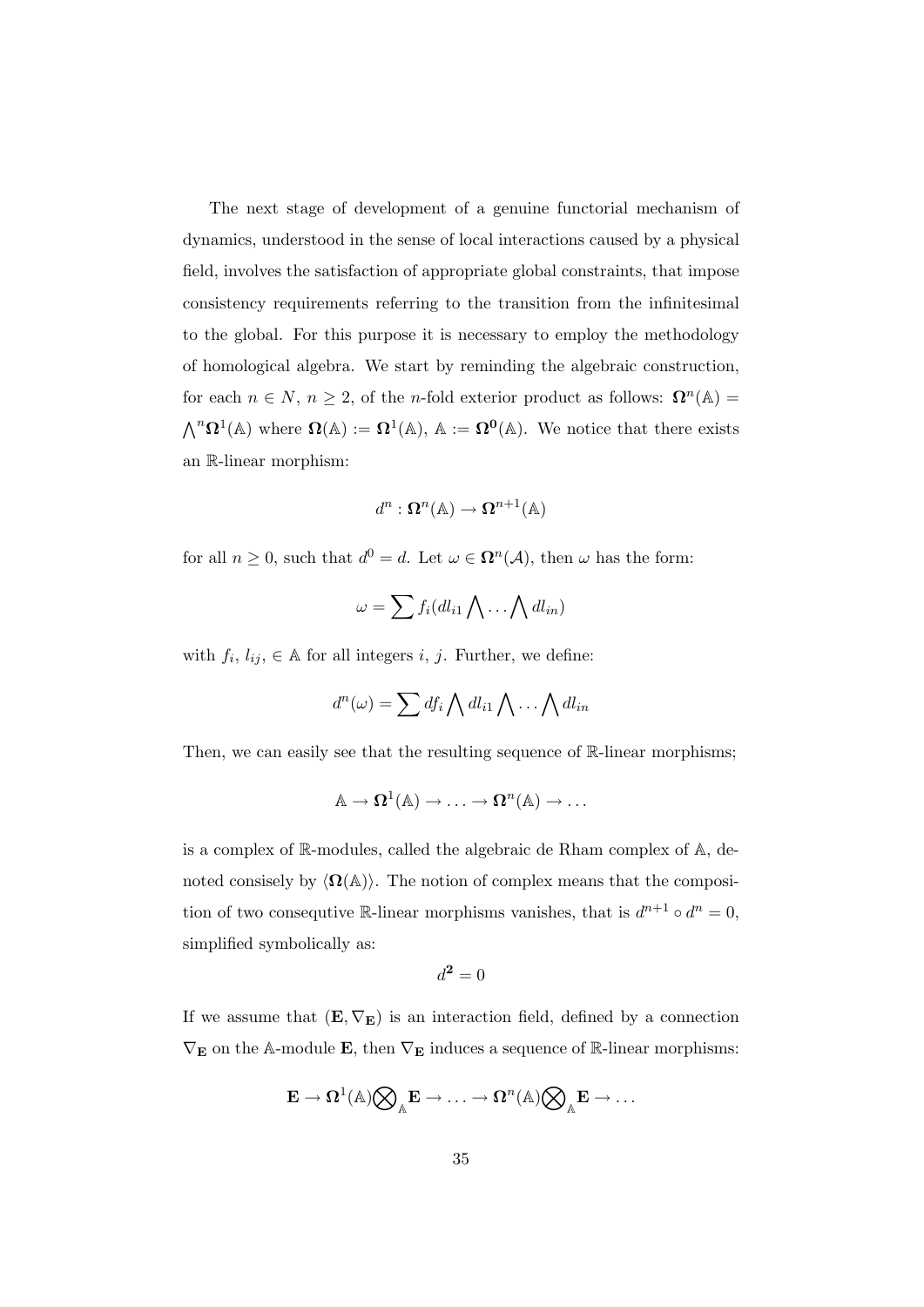or equivalently:

$$
\mathbf{E}\to\bm{\Omega}^1(\mathbf{E})\to\ldots\to\bm{\Omega}^n(\mathbf{E})\to\ldots
$$

where the morphism:

$$
\nabla^n : \mathbf{\Omega}^n(\mathbb{A}) {\bigotimes}_{\mathbb{A}} \mathbf{E} \to \mathbf{\Omega}^{n+1}(\mathbb{A}) {\bigotimes}_{\mathbb{A}} \mathbf{E}
$$

is given by the formula:

$$
\nabla^n(\omega \otimes v) = d^n(\omega) \otimes v + (-1)^n \omega \wedge \nabla(v)
$$

for all  $\omega \in \Omega^n(\mathbb{A}), v \in \mathbf{E}$ . It is immediate to see that  $\nabla^0 = \nabla_{\mathbf{E}}$ . Let us denote by:

$$
\mathbf{R}_\nabla : \mathbf{E} \to \Omega^2(\mathbb{A})\bigotimes_\mathbb{A} \mathbf{E} := \Omega^2(\mathbf{E})
$$

the composition  $\nabla^1 \circ \nabla^0$ . We see that  $\mathbf{R}_{\nabla}$  is actually an A-linear morphism, that is A-covariant, and is called the curvature of the connection  $\nabla_{\mathbf{E}}$ . We notice that, the latter sequence of R-linear morphisms, is actually a complex of R-modules if and only if:  $\mathbf{R}_{\nabla} = 0$ . We say that the connection  $\nabla_{\mathbf{E}}$  is integrable if  $\mathbf{R}_{\nabla} = 0$ , and we refer to the above complex as the algebraic de Rham complex of the integrable connection  $\nabla_{\mathbf{E}}$  on  $\mathbf{E}$  in that case. It is also usual to call a connection  $\nabla_{\mathbf{E}}$  flat if  $\mathbf{R}_{\nabla} = 0$ . A flat connection defines a maximally undisturbed process of dynamical variation caused by the corresponding physical field. In this sense, a non-vanishing curvature signifies the existence of disturbances from the maximally symmetric state of that variation. These disturbances can be cohomologically identified as obstructions to deformation caused by physical sources. In that case, the algebraic de Rham complex of the algebra of scalars A is not acyclic, viz. it has non-trivial cohomology groups. These groups measure the obstructions caused by physical sources and are responsible for a non-vanishing curvature of the connection. Therefore, the field equations in the absence of physical sources simply read:

$$
{\bf R}_{\nabla}=0
$$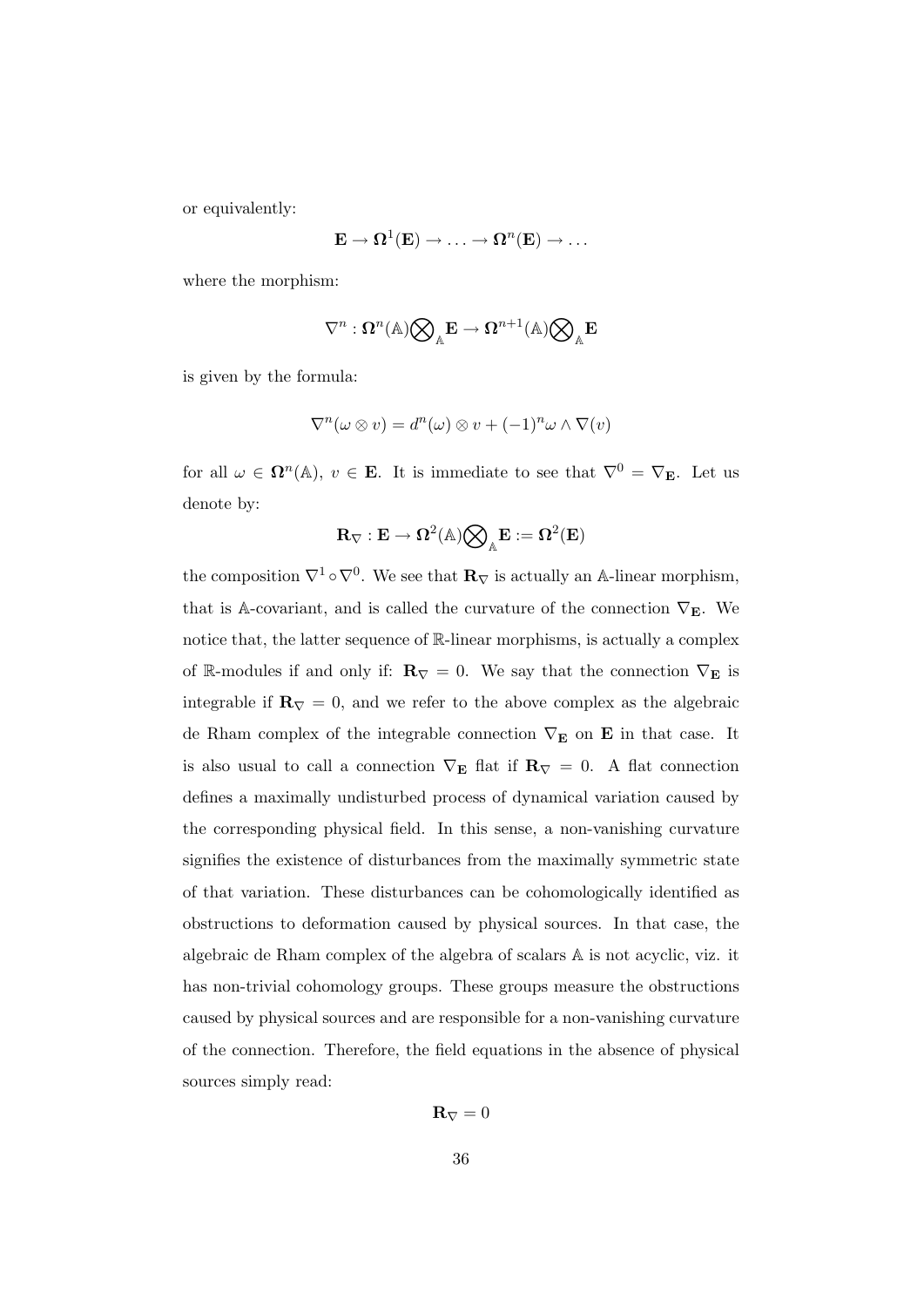It is essential to emphasize, that the algebraic cohomological framework of formulation of dynamical notions referring to the physical "continuum", which, is modeled by a sheaf-theoretic fibered structure of real-valued continuous observables, is based for its conceptualization and operative efficacy, neither, on the methodology of real Analysis, nor, on the restrictive assumption of smoothness of observables, but only, on the functorial expression of the process of infinitesimal scalars extensions. Nevertheless, it is instructive, to apply this algebraic framework for the case of smooth observables, in order to reproduce the smooth differential geometric mechanism of smooth manifolds geometric spectra. For this purpose, we consider that A stands for the sheaf of algebras of  $\mathbb{R}$ -valued smooth functions on X, denoted by  $\mathcal{C}^{\infty}$ , whereas,  $\mathbf{\Omega}^{n}(\mathbb{A})$  stand for the locally free sheaves of  $\mathcal{C}^{\infty}$ -modules of differential *n*-forms on  $X$ . In this case, the algebraic de Rham complex of A, gives rise to the corresponding differential de Rham complex of  $\mathcal{C}^{\infty}$ , as follows:

$$
\mathcal{C}^{\infty} \to \Omega^1(\mathcal{C}^{\infty}) \to \ldots \to \Omega^n(\mathcal{C}^{\infty}) \to \ldots
$$

The crucial mathematical observation concerning this complex, refers to the fact that, the augmented differential de Rham complex

$$
0\rightarrow \mathbb{R}\rightarrow \mathcal{C}^\infty\rightarrow \Omega^1(\mathcal{C}^\infty)\rightarrow \ldots \rightarrow \Omega^n(\mathcal{C}^\infty)\rightarrow \ldots
$$

is actually exact. The exactness of the augmented differential de Rham complex, as above, constitutes an expression of the lemma of Poincar´e, according to which, every closed  $\mathcal{C}^{\infty}$ -form on X is exact at least locally in X. Thus, the well-definability of the differential geometric dynamical mechanism of smooth manifolds is precisely due to the exactness of the augmented differential de Rham complex. This mathematical observation for the case of smooth observable coefficients, raises the issue of enrichment of the general functorial mechanism of infinitesimal scalars extensions, by the requirement of exactness of the respective augmented algebraic de Rham complex, securing in this sense, the well-definability of the dynamical mechanism for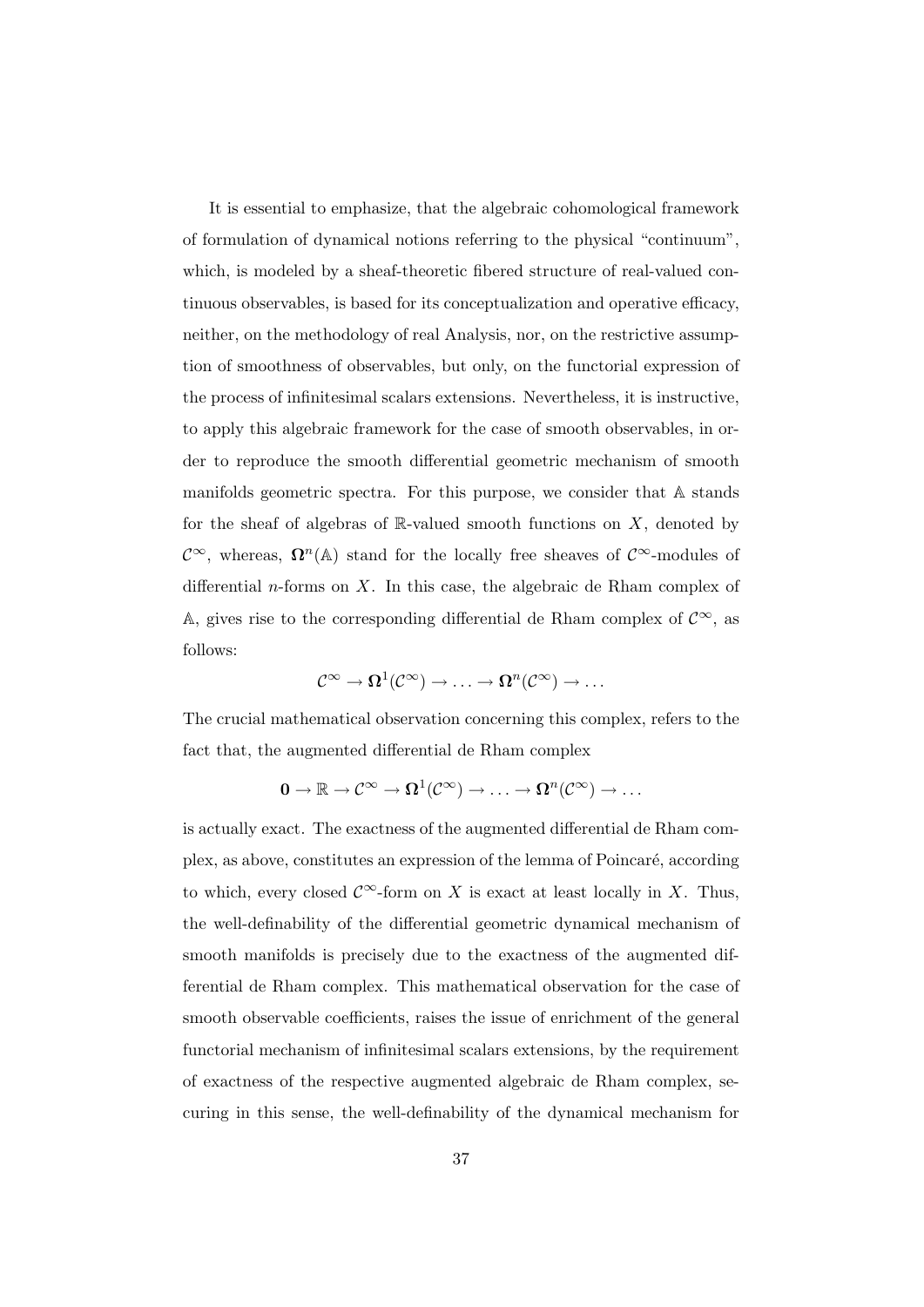the general case, and reproducing the corresponding differential geometric mechanism of smooth manifolds faithfully, as well.

A positive settlement of this subtle issue comes from the mathematical theory of Abstract Differential Geometry (ADG). Actually, the axiomatic development of  $(ADG)$  à la Mallios in a fully-fledged mathematical theory, has been based on the exploitation of the consequences of the above-stated mathematical observation for the case of smooth observable coefficients. In this sense, the operational machinery of (ADG) is essentially implemented by the imposition of the exactness requirement of the following abstract de Rham complex, interpreted inside the topos of sheaves  $\mathbf{Shv}(X)$ :

$$
0\to \mathbb{R}\to \mathbb{A}\to \Omega^1(\mathbb{A})\to \ldots \to \Omega^n(\mathbb{A})\to \ldots
$$

(ADG)'s power of abstracting and generalizing the classical calculus on smooth manifolds basically lies in the possibility of assuming other more general coordinate sheaves A, while, at the same time retaining, via the exactness of the algebraic augmented de Rham complex, as above, the mechanism of differentials, instantiated paradigmatically, in the first place, in the case of classical differential geometry on smooth manifolds.

For our physical purposes, we conclude any cohomologically appropriate sheaf of algebras A, characterized by the exactness property posed previously, can be legitimately regarded as a sheaf of local observables, capable of providing a well-defined dynamical mechanism, independently of any smooth manifold background, analogous, however, to the one supported by smooth manifolds.

Conclusively, it is instructive to recapitulate and add some further remarks on the physical semantics associated with the preceding algebraic cohomological dynamical framework by invoking the sheaf-theoretic terminology explicitly. The basic mathematical objects involved in the development of that framework consists of a sheaf of commutative unitary algebras A, identified with the sheaf of algebras of real-valued local observables, a sheaf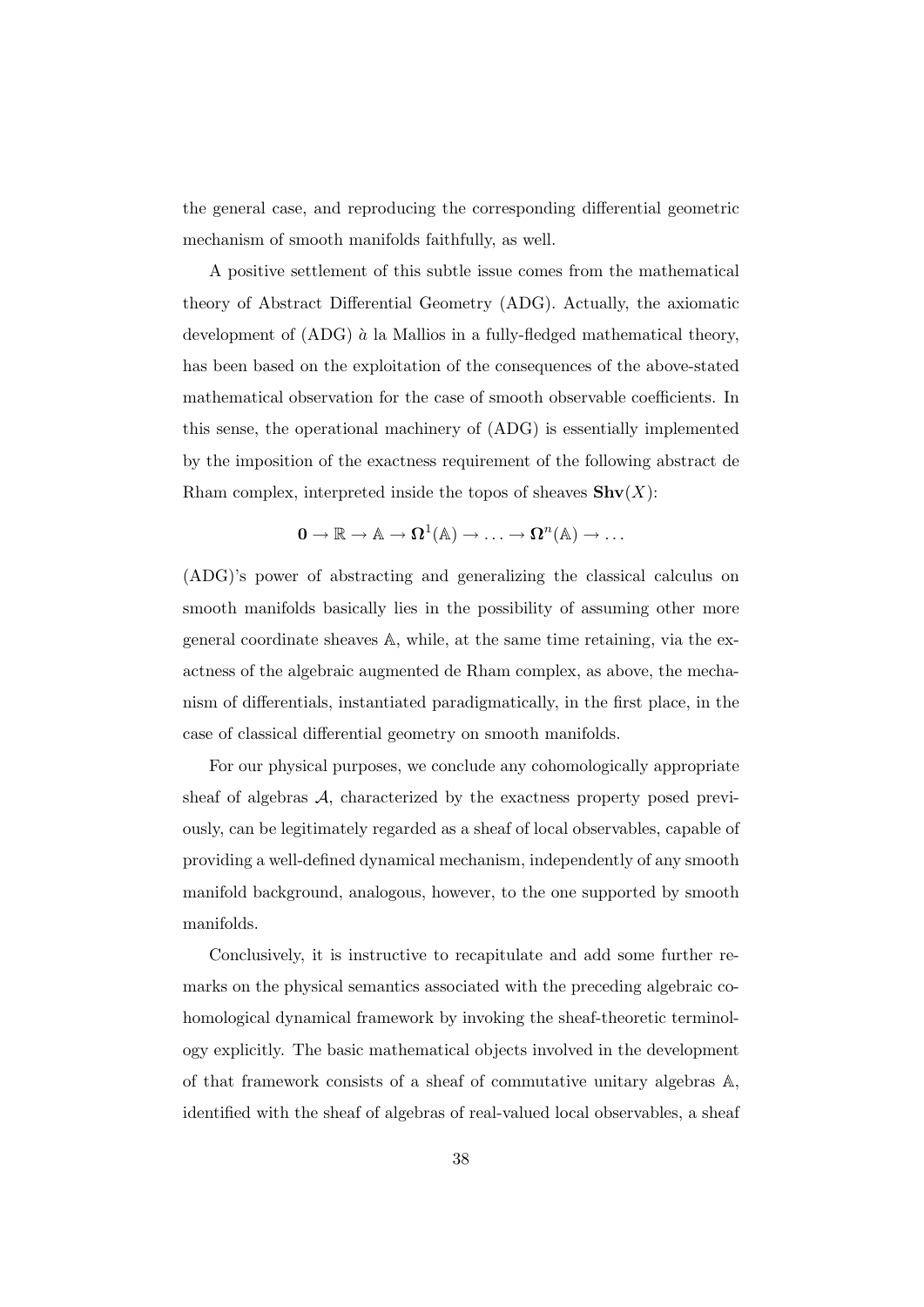of locally free A-modules  $E$  of rank n, as well as, the sheaf of locally free A-modules of universal 1-forms  $\Omega$  of rank n. We assume that these sheaves have a common base space, over which they are localized, namely, an arbitrary topological measurement space  $X$ . A topological covering system of X is defined simply by an open covering  $\mathcal{U} = \{U \subseteq X : U \text{ open in } X\}$  of  $X$  such that, any locally free A-module sheaf  $N$  splits locally, by definition, that is, with respect to every U in U, into a finite n-fold Whitney sum  $\mathbb{A}^n$  of A with itself as  $N|_U = \mathbb{A}^n|_U$ . For this reason, a topological covering system U of X may be called a coordinatizing open cover of  $N$ . Hence, the local sections of the structure R-algebra sheaf A relative to the coordinatizing open cover  $U$  obtain the meaning of local coordinates, while  $A$  itself may be called 'the coefficient' or 'continuously variable real number coordinate sheaf' of N. Furthermore, a pair  $(E, \nabla_E)$ , consisting of a left A-module sheaf **E** and a connection  $\nabla$ **E** on **E**, represents a local causal agent of a variable interaction geometry, viz., a physical field acting locally and causing infinitesimal variations of coordinates, standing for local observables. In this sense, the local sections of A-module sheaf  $E$ , relative to the open cover  $U$ , coordinatize the states of the corresponding physical field. The connection  $\nabla_{\mathbf{E}}$  on **E**, is given by an R-linear morphism of A-modules sheaves:

$$
\nabla_{\mathbf{E}}:\mathbf{E}\rightarrow \Omega^1(\mathbb{A})\bigotimes\nolimits_{\mathbb{A}}\mathbf{E}=\mathbf{E}\bigotimes\nolimits_{\mathbb{A}}\Omega^1(\mathbb{A}):=\Omega^1(\mathbf{E})
$$

such that, the following Leibniz condition holds:

$$
\nabla_{\mathbf{E}}(f \cdot v) = f \cdot \nabla_{\mathbf{E}}(v) + df \otimes v
$$

for all  $f \in \mathbb{A}$ ,  $v \in \mathbf{E}$ . Notice that, by definition, the connection  $\nabla_{\mathbf{E}}$  is only an R-linear morphism of A-modules sheaves. Hence, although it is Rcovariant, it is not A-covariant as well. The connection  $\nabla_{\mathbf{E}}$  on **E** contains the irreducible amount of information encoded in the process of infinitesimal scalars extension caused by local interactions, induced by the corresponding field.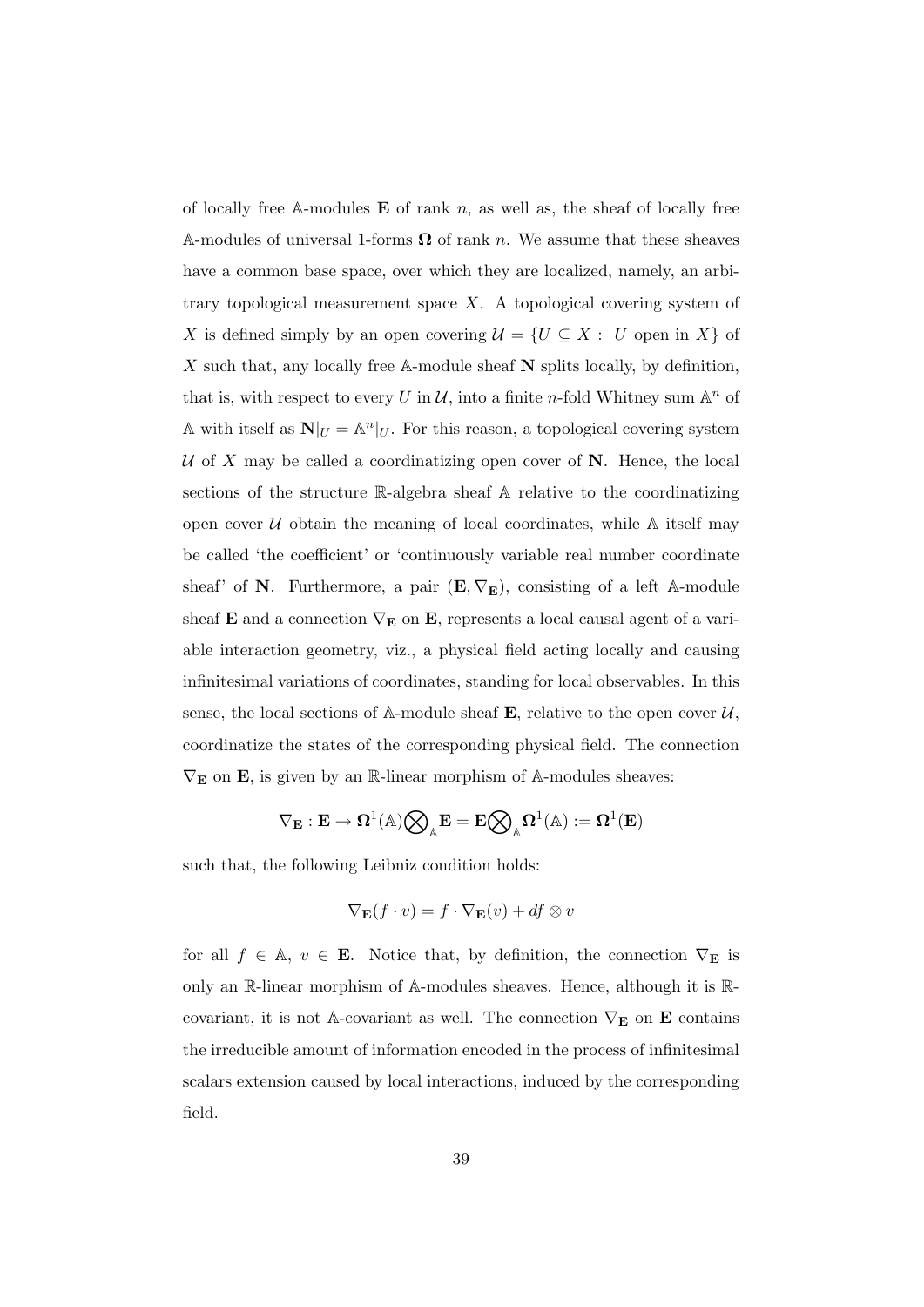A significant observation has to do with the fact that if  $\mathbf{E} = \mathbf{A}$ , considered as an A-module over itself, then, the R-linear morphism of sheaves of Amodules

$$
d: \Omega^0(\mathbb{A}) := \mathbb{A} \to \Omega(\mathbb{A})^1 := \Omega(\mathbb{A})
$$

is a natural connection, which is also integrable, or flat, since,  $\langle \Omega(\mathbb{A}) \rangle$  is actually a complex, namely the algebraic de Rham complex of A.

If we consider a coordinatizing open cover  $e^U \equiv \{U; (e_i)_{0 \leq i \leq n-1}\}$  of the A-module sheaf **E** of rank n, every continuous local section  $s \in \mathbf{E}(U)$ , where,  $U \in \mathcal{U}$ , can be expressed uniquely as a superposition

$$
s = \sum_{i=1}^{n} s_i e_i
$$

with coefficients  $s_i$  in  $\mathbb{A}(U)$ . The action of  $\nabla$ **E** on these sections of **E** is expressed as follows:

$$
\nabla_{\mathbf{E}}(s) = \sum_{i=1}^{n} (s_i \nabla_{\mathbf{E}}(e_i) + e_i \otimes d(s_i))
$$

where,

$$
\nabla_{\mathbf{E}}(e_i) = \sum_{i=1}^n e_i \otimes \omega_{ij}, \ 1 \le i, j \le n
$$

where,  $\omega = (\omega_{ij})$  denotes an  $n \times n$  matrix of sections of local 1-forms. Consequently we have;

$$
\nabla_{\mathbf{E}}(s) = \sum_{i=1}^{n} e_i \otimes (d(s_i) + \sum_{j=1}^{n} s_j \omega_{ij}) \equiv (d + \omega)(s)
$$

Thus, every connection  $\nabla_{\mathbf{E}}$ , where, **E** is a locally free finite rank-*n* sheaf of modules  $E$  on  $X$ , can be decomposed locally as follows:

$$
\nabla_{\mathbf{E}} = d + \omega
$$

In this context,  $\nabla_{\mathbf{E}}$  is identified as a covariant derivative, being decomposed locally as a sum consisting of a flat part tautosemous with  $d$ , and a generally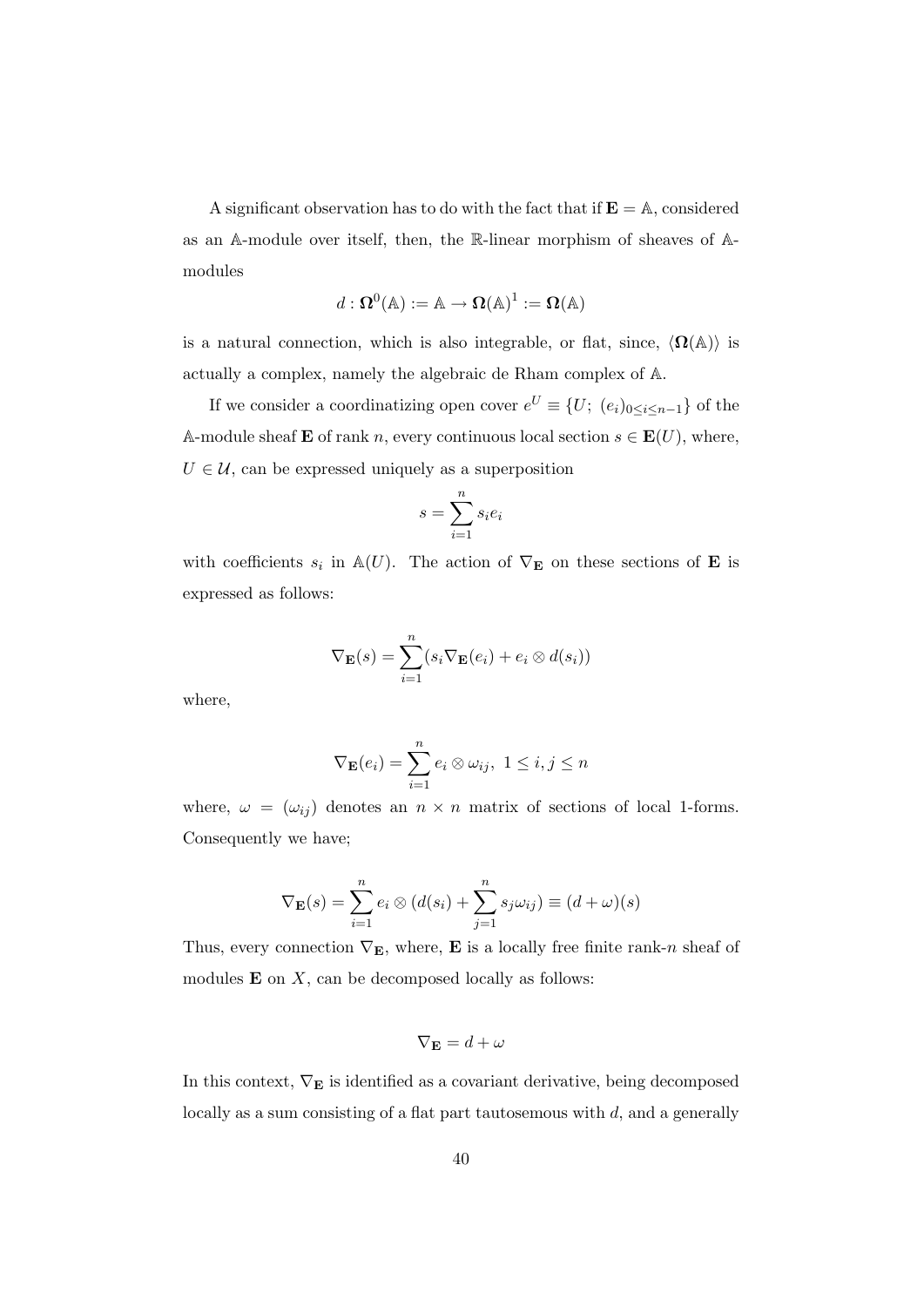non-flat part  $\omega$ , called the gauge potential (vector potential), signifying a measure of deviation from the maximally undisturbed process of dynamical variation (represented by the flat part), caused by the corresponding physical field. The behavior of the gauge potential part  $\omega$  of  $\nabla_{\mathbf{E}}$  under local gauge transformations constitutes the 'transformation law of vector potentials' and is established in the following manner: Let  $e^U \equiv \{U; e_{i=1\cdots n}\}\$  and  $h^V \equiv$  ${V; h_{i=1\cdots n}}$  be two coordinatizing open covers of **E** over the open sets U and V of X, such that  $U \cap V \neq \emptyset$ . Let us denote by  $g = (g_{ij})$  the following change of local gauge matrix:

$$
h_j = \sum_{i=1}^n g_{ij} e_i
$$

Under such a local gauge transformation  $(g_{ij})$ , the gauge potential part  $\omega$ of  $\nabla_{\mathbf{E}}$  transforms as follows:

$$
\omega^{'} = g^{-1}\omega g + g^{-1}dg
$$

Furthermore, it is instructive to find the local form of the curvature  $\mathbf{R}_{\nabla}$  of a connection  $\nabla_{\mathbf{E}}$ , where, **E** is a locally free finite rank-*n* sheaf of modules **E** on  $X$ , defined by the following  $A$ -linear morphism of sheaves:

$$
\mathbf{R}_{\nabla}:=\nabla^1\circ\nabla^0:\mathbf{E}\rightarrow\Omega^2(\mathbb{A})\bigotimes_{\mathbb{A}}\mathbf{E}:=\Omega^2(\mathbf{E})
$$

Due to its property of A-covariance, a non-vanishing curvature represents in this context, the A-covariant, and thus, observable (by A-scalars) disturbance from the maximally symmetric state of the variation caused by the corresponding physical field. In this sense, it may be accurately characterized physically as 'gauge field strength'. Moreover, since the curvature  $\mathbf{R}_{\nabla}$ is an A-linear morphism of sheaves of A-modules,  $\mathbf{R}_{\nabla}$  may be thought of as an element of  $\text{End}(\mathbf{E})\bigotimes_{\mathbb{A}}\Omega^2(\mathbb{A}) := \Omega^2(\text{End}(\mathbf{E}))$ , that is:

$$
\mathbf{R}_\nabla\in\Omega^2(\mathbf{End}( \mathbf{E}))
$$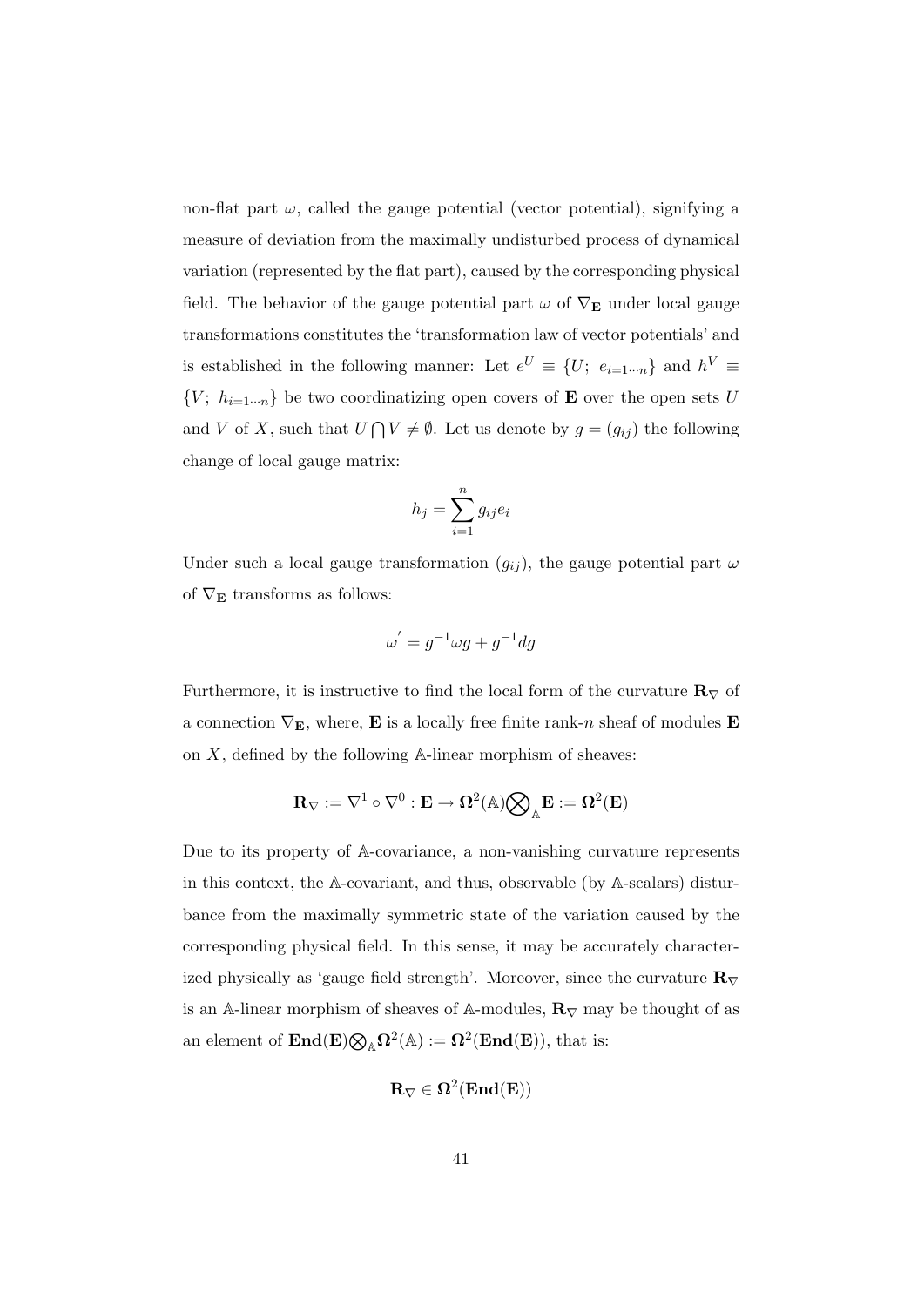Hence, the local form of the curvature  $\mathbf{R}_{\nabla}$  of a connection  $\nabla_{\mathbf{E}}$ , consists of local  $n \times n$  matrices having for entries local 2-forms on X.

The behavior of the curvature  ${\bf R}_\nabla$  of a connection  $\nabla_{\bf E}$  under local gauge transformations constitutes the 'transformation law of gauge field strengths'. If we agree that  $g = (g_{ii})$  denotes the change of gauge matrix, we have previously considered in the discussion of the transformation law of gauge potentials, we deduce the following local transformation law of gauge field strengths:

$$
\mathbf{R}_{\nabla} \stackrel{g}{\mapsto} \mathbf{R}_{\nabla}{}' = g^{-1}(\mathbf{R}_{\nabla})g
$$

### 7 Epilogue

The basic nucleus of ideas at the core of this article, aiming at a conceptual and technical replacement of the axiomatic set-theoretic model of the physical "continuum" by a constructive fibered sheaf-theoretic topos model, taking into account, the realistic operational systemic procedures of localization processes for discerning and coordinatizing observable events, resolves around four crucial physical issues of paramount importance.

The first of them refers to the enunciation of the meaning of an appropriate structure of observables, used for the coordinatization of events in the physical "continuum". The term appropriate is being qualified precisely by a twofold determination of observable structures. The first component concerns their algebraic nature, by stipulating the structure of a commutative unital algebra A over the real numbers. The significance of this stipulation lies on the fact that the categorical dual of a commutative unital algebra is understood as a geometric space, called the spectrum of the algebra, such that, the elements of the algebra, viz. the observables, can be considered as functions on the spectrum. This consideration can be properly actualized, by employing the second component of determination of appropriate observable structures, concerning their topological nature. The latter is re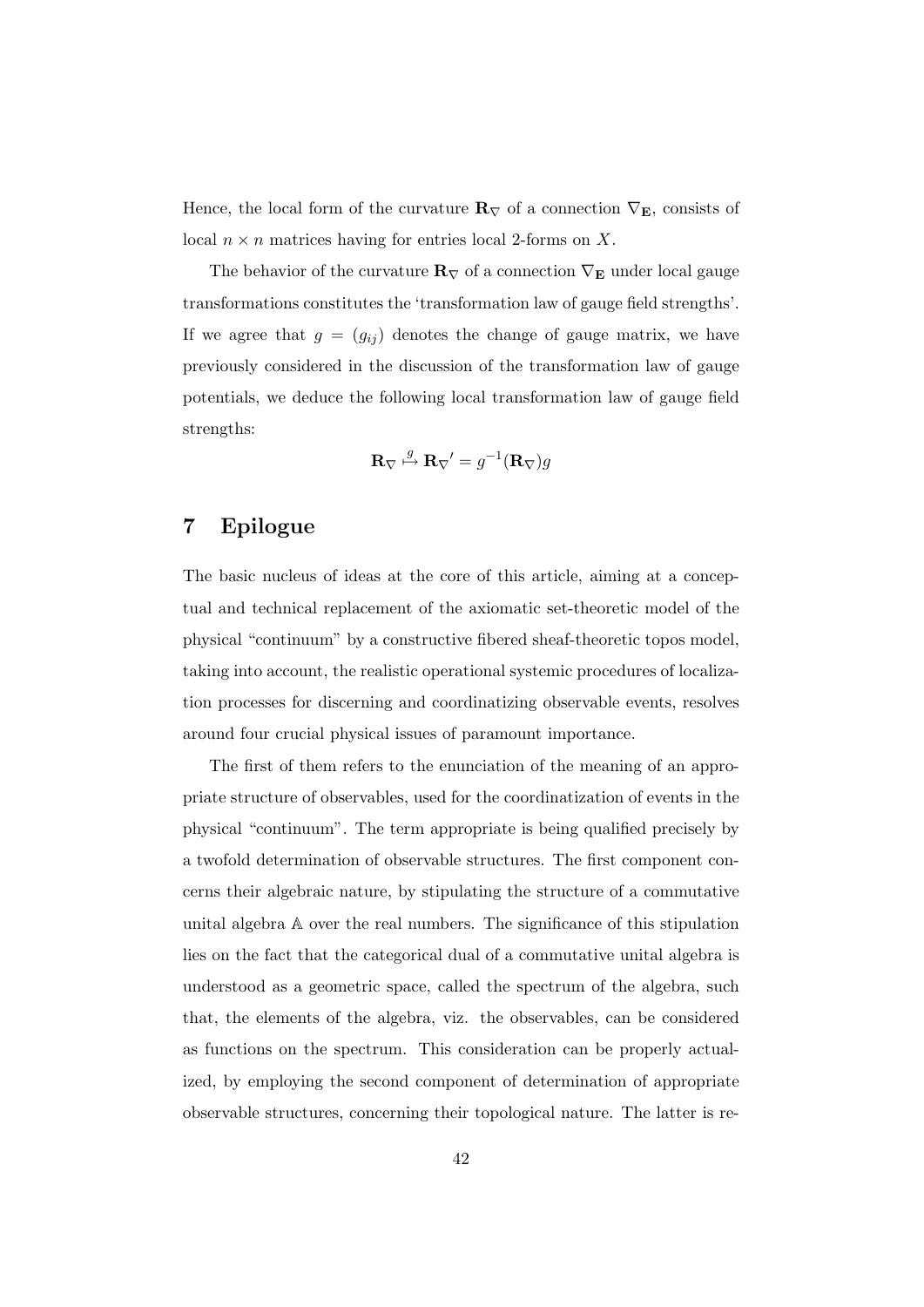sponsible for the localization of the information contained in the algebras of observables, with respect to a category of reference loci, being amenable to an operational specification. The net effect of the algebraic and topological organization of information, realized by means of a vertical (on the fibers) and horizontal (on the reference base) conceptual dimension respectively, can be formalized by the notion of a sheaf of commutative unital algebras of continuous real-valued observables, functioning as a homologous uniform and coherent fibered construct of the physical "continuum".

The second physical issue concerns a novel conception of the notion of systemic localization precesses. More concretely, in classical theories localization has been conceived by means of metrical properties on a pre-existing smooth set-theoretic spacetime manifold. In contradistinction, we have argued that general localization schemes, in agreement with realistic operational measurement procedures, should be understood in terms of topological covering systems of the physical "continuum". These covering systems elucidate the primary functionality of a localization process, being constituted by the properties of covariance with respect to pullback operations of covering sieves and transitivity. Furthermore, they invoke suitable criteria for collating local observables into global ones. Notice that, the notion of functional dependence introduced by localization schemes, is formalized exclusively in functorial algebraic terms of relational information content with respect to the category of base reference loci, without any supporting notion of a smooth metrical set-theoretic backround manifold. In this sense, the resolution focus in the physical "continuum" has been shifted from point-set to topological localization models, that effectively, induce a transition in the semantics of observables from a set-theoretic to a sheaf-theoretic one. Subsequently, that semantic transition effectuates the conceptual replacement of the classical metrical ruler of localization on a smooth background manifold, with a multiplicity of sheaf-cohomological rulers of algebraic topological lo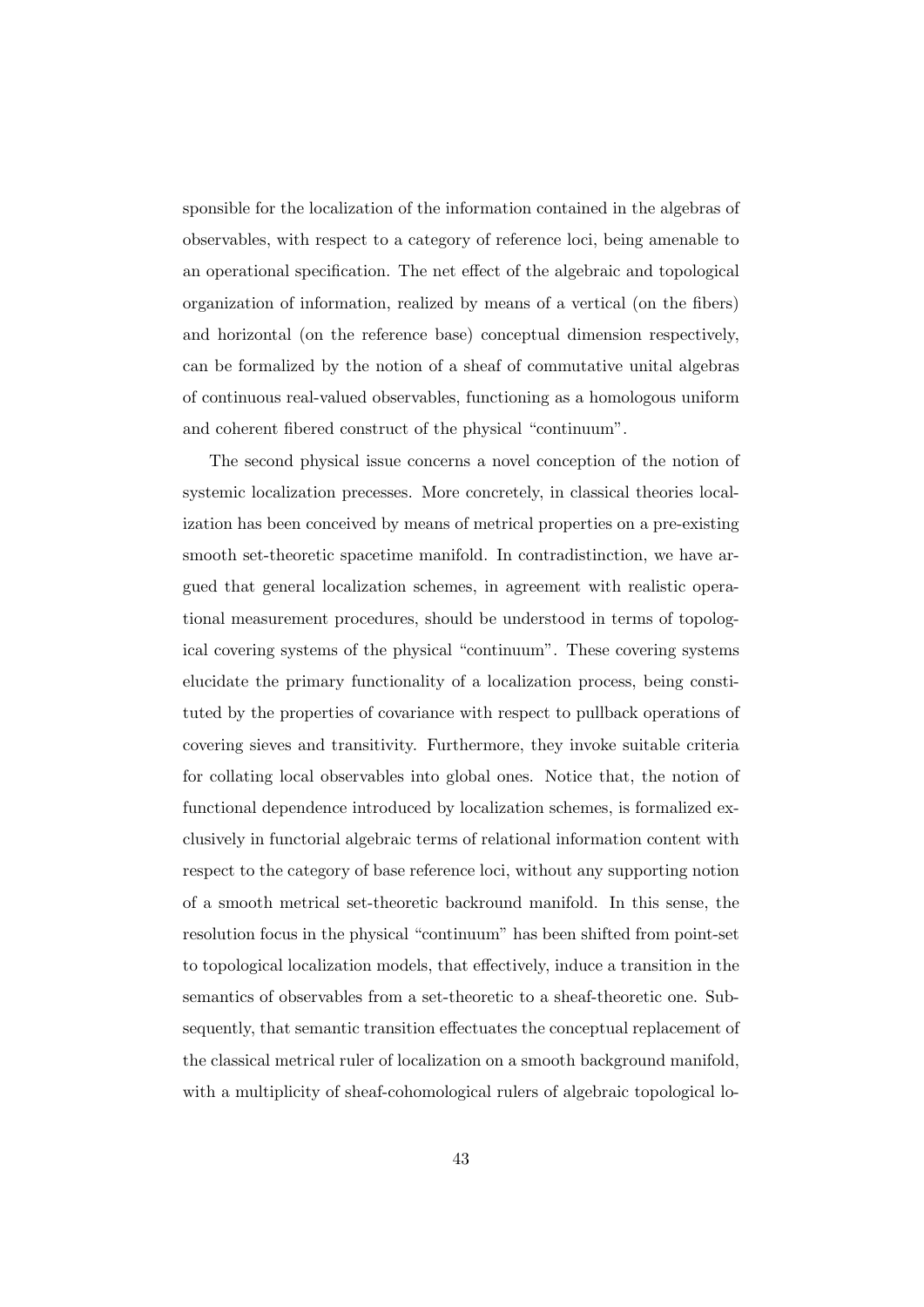calization in the respective spectra of the topos of all sheaves of algebras of continuous observables.

The third physical issue concerns the functoriality, or equivalently stated, covariance of the dynamical mechanism of information propagation, with respect to generalized algebras of continuous observables, complying with the cohomological conditions for the formation of exact complexes. The significance of this covariance property, invoking the formulation of functorial dynamics in the physical "continuum", lies on the fact that, algebra sheaves of smooth real-valued functions, together with, their associated, by measurement, manifold R-spectrums do not constitute unique coordinatizations of the universal physical mechanism of qualitative information propagation via observables. Thus, the smoothness assumption on the structure of observables is not necessary for the formulation of the dynamical mechanism. In this perspective, the assumed collapse of dynamics at singularities of a base manifold is actually only phenomenal, meaning that, it appears to break down exclusively due to the employment of inappropriate coefficients (smooth functions) for the coordinatization of these loci in the physical "continuum".

Finally, the fourth physical issue concerns the functorial modeling of the notion of a physical field, which, is endowed with the semantics of a causal agent inducing local interactions, implemented by the algebraic process of infinitesimal scalar extensions of the algebra sheaf of local observables, coordinatizing events in the physical "continuum". In the context of this conceptualization, admitting a well-defined functorial algebraic formulation, the dynamics of information propagation being caused by the presence of some interaction field, as a particular application of the general functorial mechanism, can be adequately generated by the connection morphism. The flat instantiation of the connection defines a maximally undisturbed process of dynamical variation caused by that field. In general, a connection can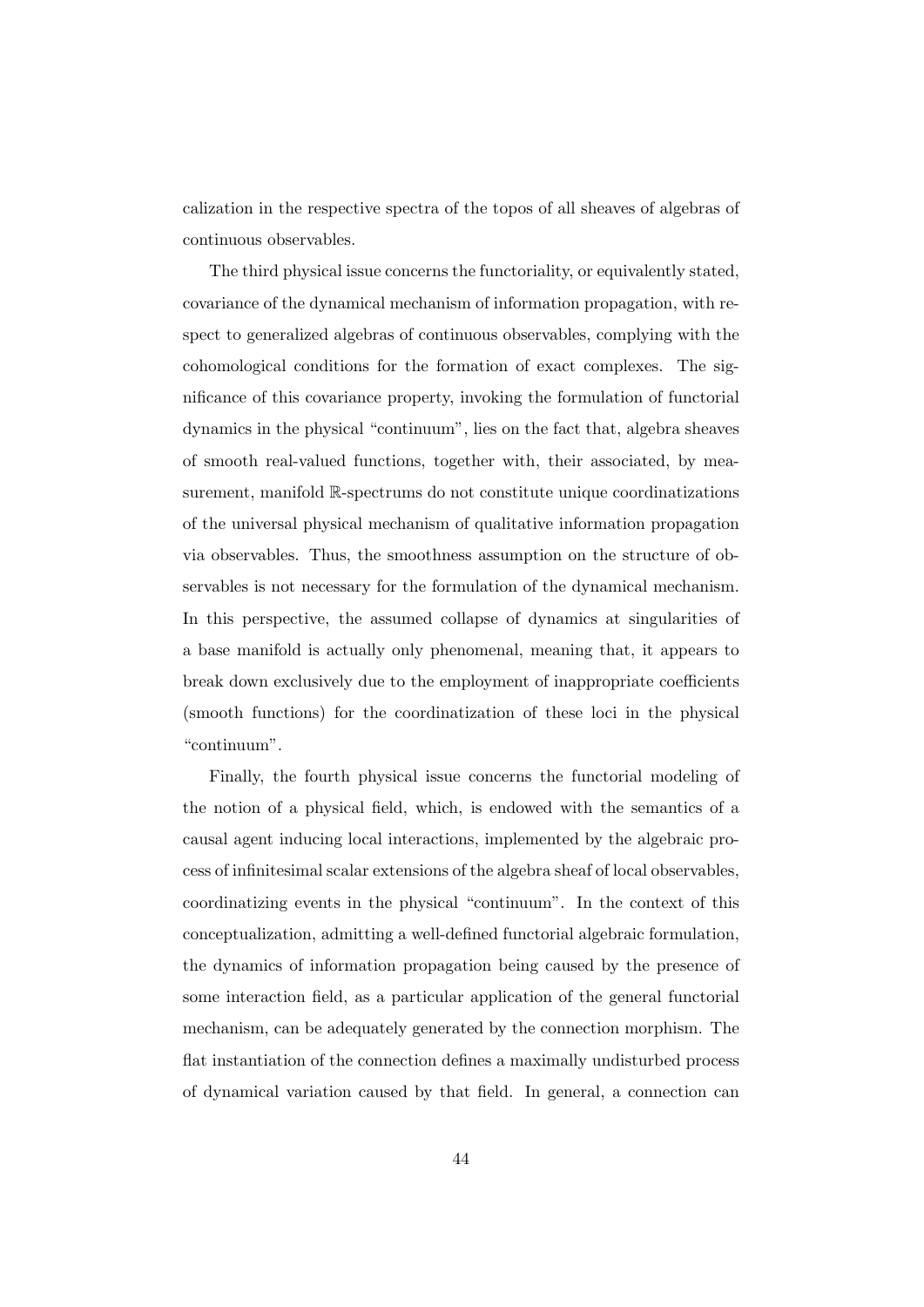be decomposed into the sum of a flat component and a non-flat one. The non-flat part, called gauge potential, constitutes a measure of deviation from the maximally symmetric state of dynamical variation, defined respectively by the flat or integrable part. The disturbance from that maximally symmetric state of dynamical variation, caused by the non-integrability of the connection, becomes observable geometrically, meaning that, it becomes covariantly represented with respect to the local sections of the algebra sheaf of observables, by means of a non-vanishing curvature. Thus, the latter is legitimately endowed with the physical semantics of gauge field strength. Finally, disturbances of the previous form and functionality may be cohomologically identified as obstructions to topological deformation caused by physical sources.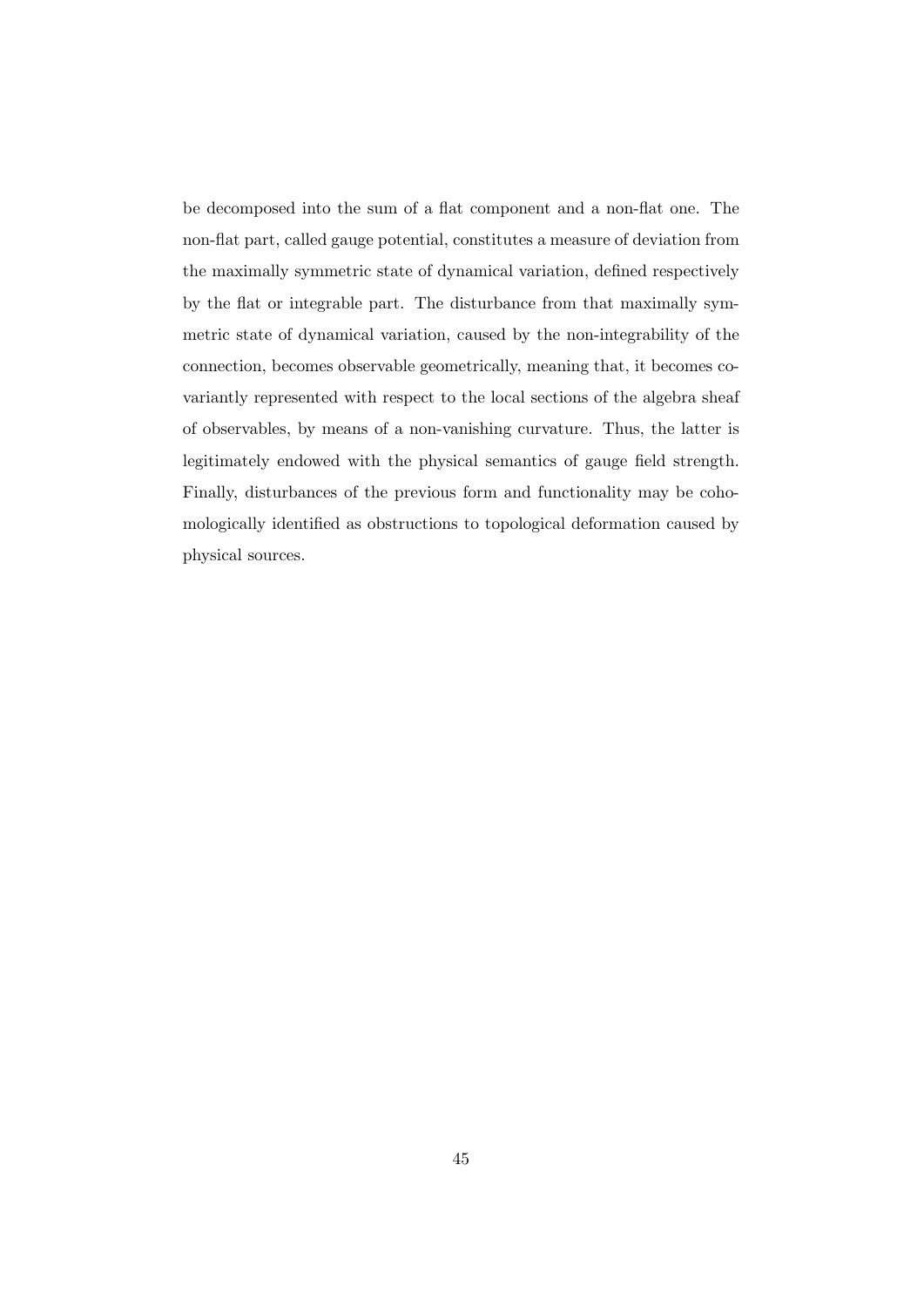#### References

- [1] Butterfield, J., and Isham, C. J., (2000), Some Possible Roles for Topos Theory in Quantum Theory and Quantum Gravity, Foundations of Physics 30, 1707.
- [2] Artin, M., Grothendieck, A., and Verdier, J. L., (1972), Theorie de topos et cohomologie etale des schemas, (Springer LNM 269 and 270, Springer-Verlag, Berlin).
- [3] MacLane, S., and Moerdijk, I., (1992), *Sheaves in Geometry and Logic*, Springer-Verlag, New York.
- [4] MacLane, S., (1971), Categories for the Working Mathematician, Springer-Verlag, New York.
- [5] Borceaux, F., (1994), Handbook of Categorical Algebra, Vols. 1-3, Cambridge U. P., Cambridge.
- [6] Kelly, G. M., (1971), Basic Concepts of Enriched Category Theory, London Math. Soc. Lecture Notes Series 64, Cambridge U. P., Cambridge.
- [7] Bell, J. L., (2001), Observations on Category Theory, Axiomathes 12.
- [8] Bell, J. L., (1986), From Absolute to Local Mathematics, Synthese 69.
- [9] Bell, J. L., (1982), Categories, Toposes and Sets, Synthese, 51, No.3.
- [10] Bell, J. L., (1988), Toposes and Local Set Theories, Oxford University Press, Oxford.
- [11] Lawvere, F. W., (1975), Continuously Variable Sets: Algebraic Geometry=Geometric Logic, Proceedings of the Logic Colloquium, Bristol (1973), North-Holland, Amsterdam.
- [12] Mallios, A., (2004), On localizing topological algebras, Contemporary Mathematics 341.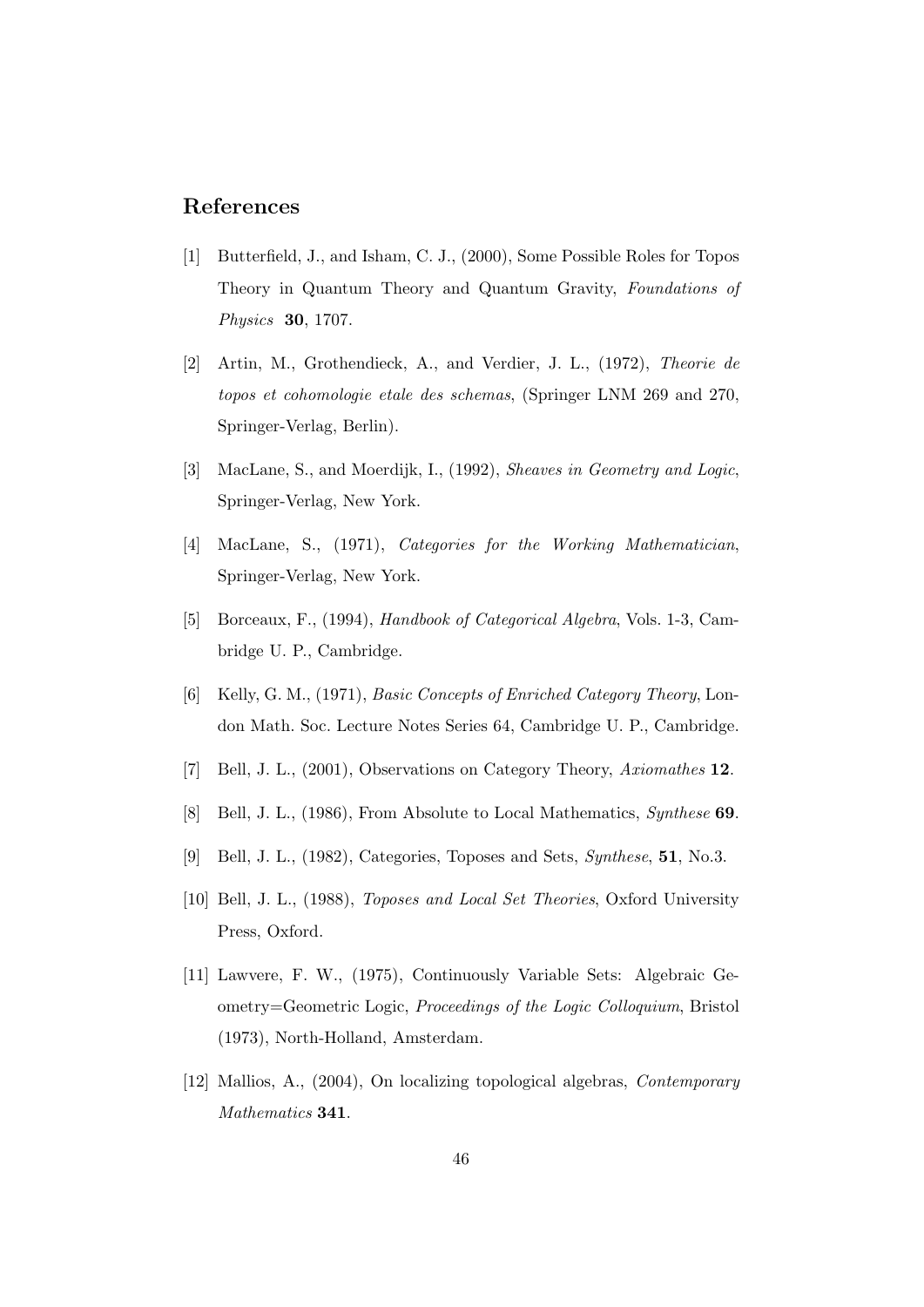- [13] Bredon,G. E., (1997), Sheaf Theory, Grad. Texts in Math. 170, Springer-Verlag.
- [14] Zafiris, E., (2000), Probing Quantum Structure Through Boolean Localization Systems, International Journal of Theoretical Physics 39, (12).
- [15] Zafiris, E., (2001), On Quantum Event Structures. Part I: The Categorical Scheme, Foundations of Physics Letters 14(2).
- [16] Zafiris, E., (2001), On Quantum Event Structures. Part II: Interpretational Aspects, Foundations of Physics Letters 14(2).
- [17] Zafiris, E., (2004), Boolean Coverings of Quantum Observable Structure: A Setting for an Abstract Differential Geometric Mechanism, Journal of Geometry and Physics 50, 99 (2).
- [18] Zafiris, E., (2004), Quantum Event Structures from the perspective of Grothendieck Topoi, Foundations of Physics 34(7).
- [19] Zafiris, E., (2004), Interpreting Observables in a Quantum World from the Categorial Standpoint, International Journal of Theoretical Physics 43, (1).
- [20] Zafiris, E., (2005), Complex Systems from the perspective of Category Theory: I. Functioning of the Adjunction Concept, Axiomathes 15, (1).
- [21] Zafiris, E., (2005), Complex Systems from the perspective of Category Theory: II. Covering Systems and Sheaves, Axiomathes 15, (2).
- [22] Zafiris, E., (2006), Category-Theoretic Analysis of the Notion of Complementarity for Quantum Systems, International Journal of General Systems, 35, (1).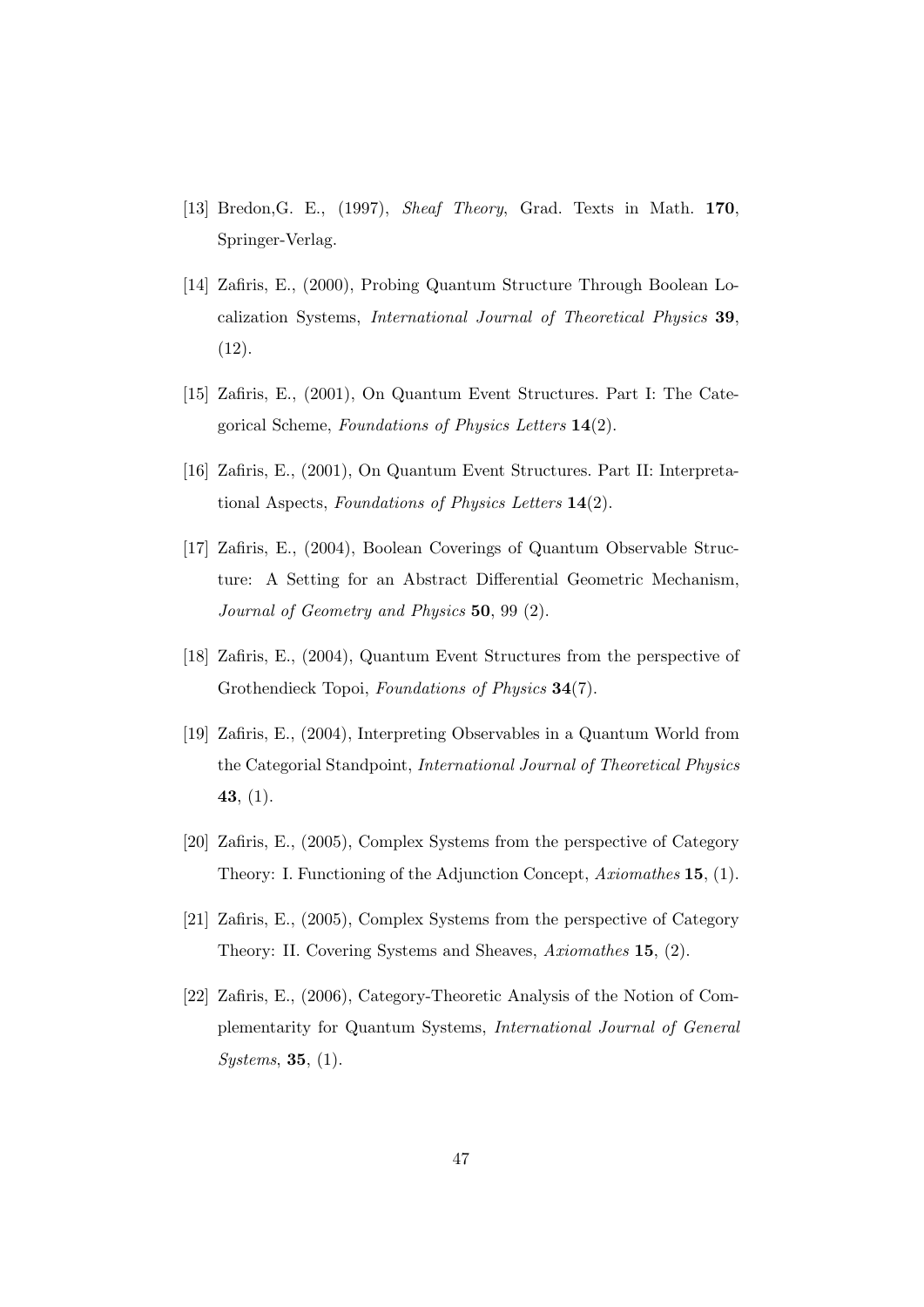- [23] Zafiris, E., (2006), Topos-Theoretic Classification of Quantum Events Structures in terms of Boolean Reference Frames, International Journal of Geometric Methods in Modern Physics, 3, (8).
- [24] Zafiris, E., (2006), Sheaf-Theoretic Representation of Quantum Measure Algebras, Journal of Mathematical Physics, 47, 092103.
- [25] Zafiris, E., (2007) Quantum Observables Algebras and Abstract Differential Geometry: The Topos-Theoretic Dynamics of Diagrams of Commutative Algebraic Localizations, International Journal of Theoretical Physics,  $46$ ,  $(2)$ .
- [26] Mallios, A., (1998), Geometry of Vector Sheaves: An Axiomatic Approach to Differential Geometry, Vols 1-2, Kluwer Academic Publishers, Dordrecht.
- [27] Mallios, A., (2003), Remarks on "singularities", Progress in Mathematical Physics, Columbus, F. (Ed.), Nova Science Publishers, Hauppauge, New York.
- [28] Mallios, A., (2006), Quantum gravity and "singularities", Note di Matematica, 25, 57.
- [29] Mallios, A., (2005), Modern Differential Geometry in Gauge Theories: vol. 1. Maxwell Fields, Birkhäuser, Boston.
- [30] Mallios, A., (2006), Geometry and physics today, International Journal of Theoretical Physics 45(8).
- [31] Mallios, A., (2007), Modern Differential Geometry in Gauge Theories: vol. 2. *Yang-Mills Fields*, (forthcoming by Birkhäuser, Boston.
- [32] Mallios, A., (2007), On Algebra Spaces, Contemporary Mathematics 427, 263.